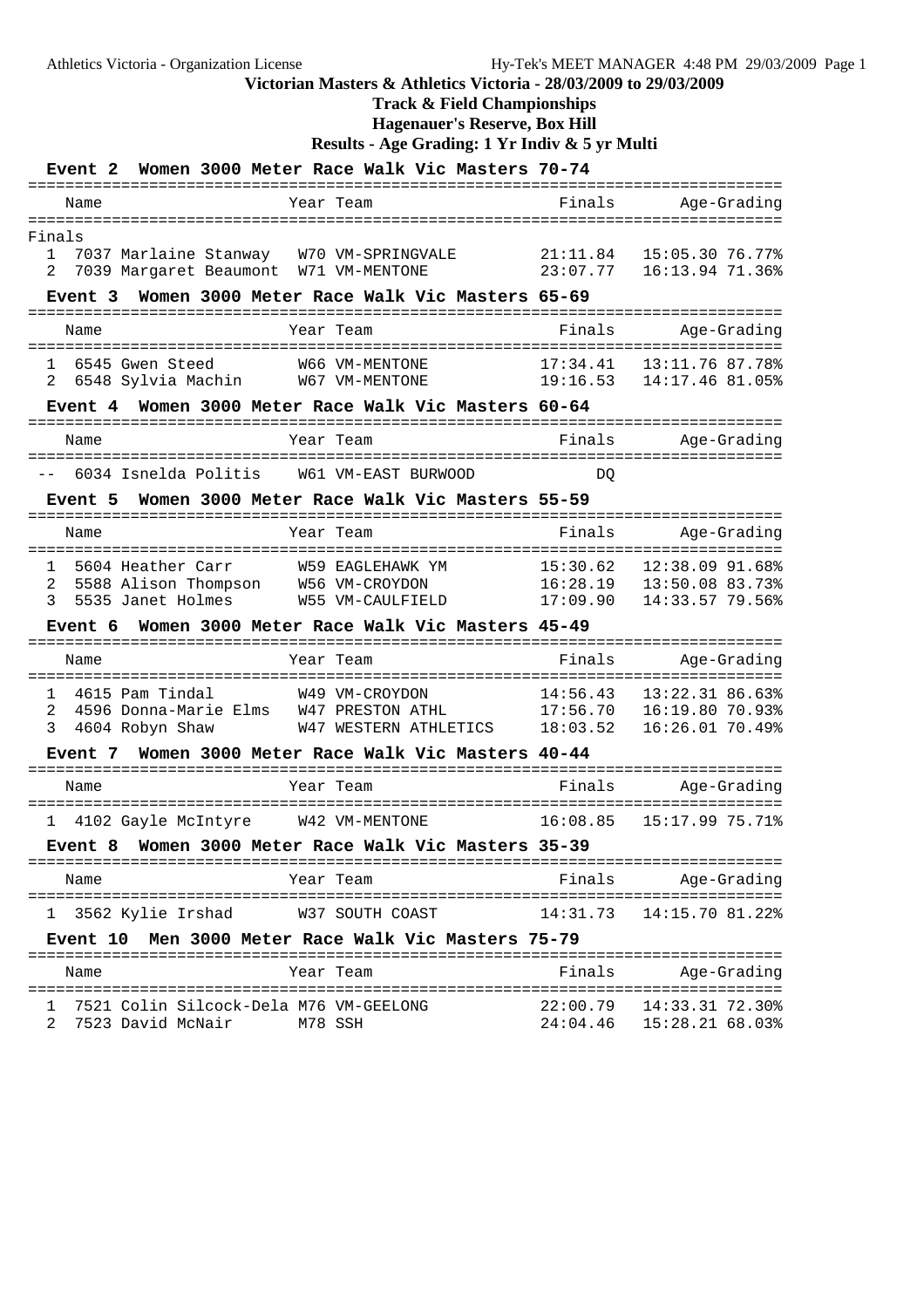# **Track & Field Championships**

**Hagenauer's Reserve, Box Hill**

**Results - Age Grading: 1 Yr Indiv & 5 yr Multi**

#### **Event 11 Men 3000 Meter Race Walk Vic Masters 70-74**

| Name                                                                   | Year Team                                                | Finals                           | Age-Grading                                           |
|------------------------------------------------------------------------|----------------------------------------------------------|----------------------------------|-------------------------------------------------------|
| 1 7017 Murray Dickinson<br>2 7049 Harry Summers<br>3 7043 Ian Beaumont | M70 VM-COLLINGWOOD<br>M73 BOX HILL ATH<br>M72 VM-MENTONE | 16:42.57<br>20:53.52<br>22:57 32 | 11:56.84 88.08%<br>14:23.05 73.16%<br>16:00.55 65.74% |

#### **Event 12 Men 3000 Meter Race Walk Vic Masters 65-69**

|                   | Name                                                                                 | Year Team                                                               | Finals                                       | Age-Grading                                                                |
|-------------------|--------------------------------------------------------------------------------------|-------------------------------------------------------------------------|----------------------------------------------|----------------------------------------------------------------------------|
| $\mathbf{1}$<br>3 | 6546 Ralph Bennett<br>2 6562 John Morrison<br>6543 John Hallo<br>4 6557 Barrie Wicks | M67 VM-MENTONE<br>M69 SANDRINGHAM<br>M66 VM-FRANKSTON<br>M68 VM-CROYDON | 15:21.27<br>19:57.98<br>20:01.70<br>20:22.03 | $11:22.39$ 92.53%<br>14:26.86 72.84%<br>15:00.32 70.13%<br>14:54.78 70.57% |

#### **Event 13 Men 3000 Meter Race Walk Vic Masters 60-64**

| Name |                                         | Year Team        | Finals   | Age-Grading     |
|------|-----------------------------------------|------------------|----------|-----------------|
|      |                                         |                  |          |                 |
|      | 6055 Russell Dickenson, M63 SOUTH COAST |                  | 16:01.58 | 12:24.17 84.85% |
|      | 2 6005 Geoffrey Barrow                  | M60 MENTONE ATHL | 18:39.61 | 14:53.45 70.67% |

### **Event 14 Men 3000 Meter Race Walk Vic Masters 55-59**

|                                  | Name |                                                                                         | Year Team                                                              | Finals                                       |                                                                        | Age-Grading |
|----------------------------------|------|-----------------------------------------------------------------------------------------|------------------------------------------------------------------------|----------------------------------------------|------------------------------------------------------------------------|-------------|
| $\mathbf{1}$<br>$2^{\circ}$<br>3 |      | 5556 Clyde Riddoch<br>5596 Frank Prowse<br>5611 Gerald Sofianos<br>4 5598 Stuart Cooper | M55 ATHLETICS WAVERLEY<br>M57 DONCASTER<br>M59 ST KEVINS AM<br>M58 SSH | 15:56.00<br>17:42.20<br>17:46.87<br>18:55.27 | 13:19.60 78.97%<br>14:32.39 72.38%<br>14:19.69 73.45%<br>15:23.6668.36 |             |

#### **Event 15 Men 3000 Meter Race Walk Vic Masters 50-54**

|                   | Name |                                                                                                          |        | Year Team                           | Finals                                       | Age-Grading                                                              |
|-------------------|------|----------------------------------------------------------------------------------------------------------|--------|-------------------------------------|----------------------------------------------|--------------------------------------------------------------------------|
| $\mathbf{1}$<br>3 |      | 5055 Paul Kennedy<br>2 5105 Ross Reid<br>5077 Christopher Worsno M51 OLD XAVERIANS<br>5010 Frank Dunshea | M50 AV | M51 MELBOURNE UN<br>M54 COLLINGWOOD | 14:26.43<br>14:33.98<br>18:53.74<br>19:05.72 | 12:30.42 84.14%<br>12:17.56 85.61%<br>16:21.94 64.30%<br>16:40.79 63.09% |
|                   |      |                                                                                                          |        |                                     |                                              |                                                                          |

#### **Event 16 Men 3000 Meter Race Walk Vic Masters 45-49**

| Name              | Year Team        | Finals   | Age-Grading     |
|-------------------|------------------|----------|-----------------|
| 4536 Bernie Keirl | M45 DIAMOND VALL | 16:28.58 | 15:00.11 70.15% |

#### **Event 17 Men 3000 Meter Race Walk Vic Masters 40-44**

| Name                                  |                       |        | Year Team                            | Finals                           | Age-Grading                                           |
|---------------------------------------|-----------------------|--------|--------------------------------------|----------------------------------|-------------------------------------------------------|
| 2 4093 James Seid<br>3 4113 Paul Nunn | 4094 Paul Van Kopplen | M41 AV | M41 CROYDON ATHL<br>M43 WENDOUREE AT | 13:13.45<br>15:08.99<br>16:09.28 | 12:25.93 84.65%<br>14:14.55 73.89%<br>14:56.88 70.40% |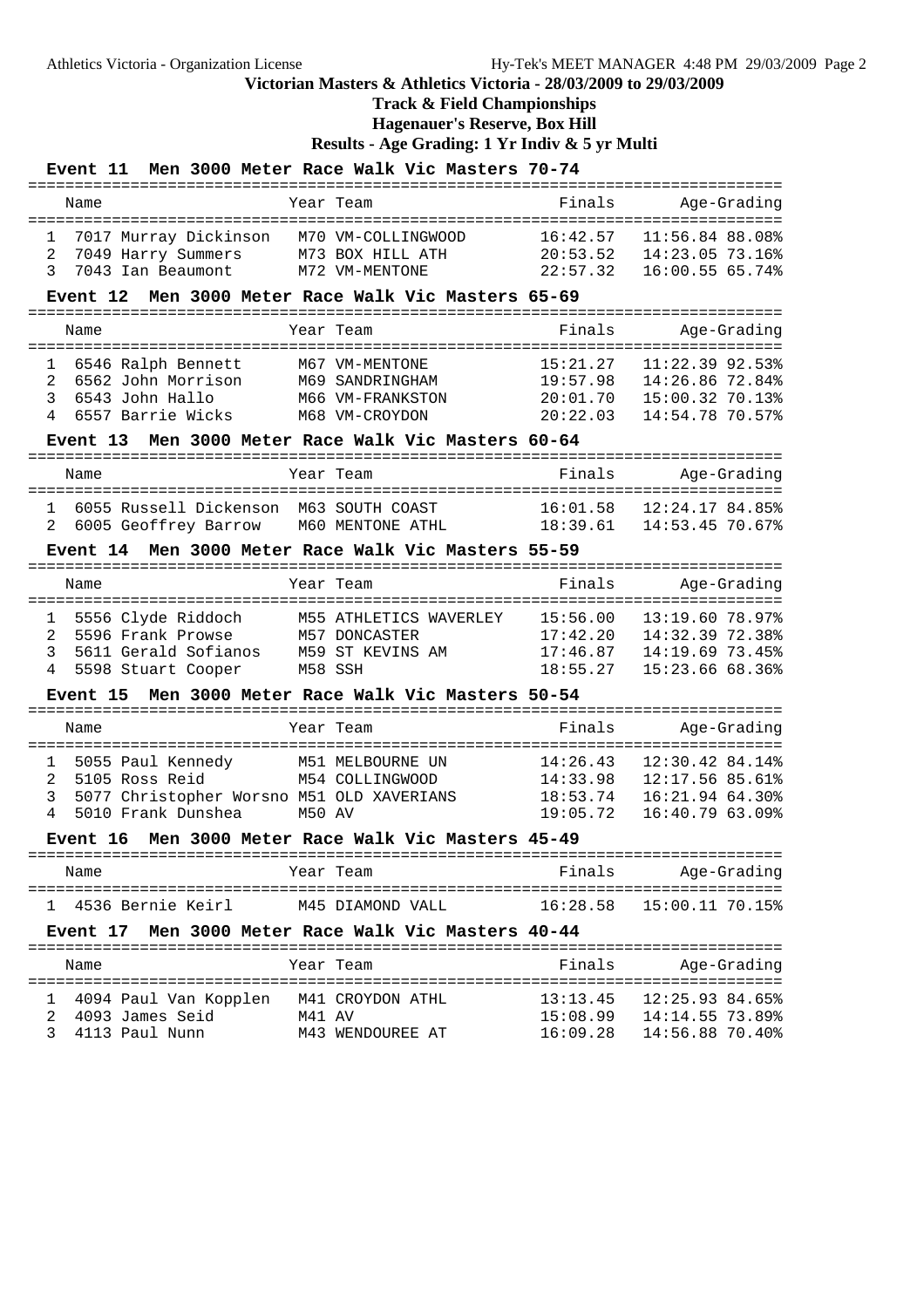### **Track & Field Championships**

**Hagenauer's Reserve, Box Hill**

**Results - Age Grading: 1 Yr Indiv & 5 yr Multi**

| <b>Event</b> 18                                                                                                      | Men 3000 Meter Race Walk Vic Masters 35-39                                                                   |                                                       |                                                                                                                 |
|----------------------------------------------------------------------------------------------------------------------|--------------------------------------------------------------------------------------------------------------|-------------------------------------------------------|-----------------------------------------------------------------------------------------------------------------|
| Name                                                                                                                 | Year Team<br>--------------<br>======================                                                        | Finals                                                | Age-Grading                                                                                                     |
| 3570 Stuart Kollmorgen M39 COLLINGWOOD<br>1<br>3557 Aaron McDonough<br>2                                             | M36 PRESTON ATHL                                                                                             | 13:36.36<br>15:14.03                                  | 12:59.55 81.00%<br>14:50.82 70.88%                                                                              |
| Event 23                                                                                                             | Women 1500 Meter Run Vic Masters 65-69<br>===================                                                |                                                       | =============================                                                                                   |
| Name                                                                                                                 | Year Team<br>-----------------------                                                                         | Finals                                                | Age-Grading                                                                                                     |
| 6538 Lavinia Petrie<br>$\mathbf{1}$                                                                                  | W65 RINGWOOD                                                                                                 | 6:13.95                                               | ==================<br>$4:14.33$ $91.41$ <sup>8</sup>                                                            |
| Event 24                                                                                                             | Women 1500 Meter Run Vic Masters 60-64<br>========================                                           | =========                                             |                                                                                                                 |
| Name                                                                                                                 | Year Team                                                                                                    | Finals                                                | Age-Grading                                                                                                     |
| -------------------------------------<br>1                                                                           | 6059 Vicki Thompson M63 INDEPENDANT                                                                          | 8:54.50                                               | :================<br>6:14.9662.00                                                                               |
| Event 25                                                                                                             | Women 1500 Meter Run Vic Masters 55-59                                                                       |                                                       |                                                                                                                 |
| Name                                                                                                                 | Year Team                                                                                                    | Finals                                                | Age-Grading                                                                                                     |
| 5593 Carolyn Dickson<br>1<br>5500 Faye Browne<br>2                                                                   | W57 VM-CROYDON<br>W55 VM-DONCASTER                                                                           | 6:08.13<br>6:53.92                                    | $4:41.85$ 82.48%<br>5:25.72 71.37%                                                                              |
| Event 26                                                                                                             | Women 1500 Meter Run Vic Masters 50-54                                                                       |                                                       |                                                                                                                 |
| Name                                                                                                                 | Year Team                                                                                                    | Finals                                                | Age-Grading                                                                                                     |
| 5085 Julie Hertz<br>1<br>2<br>5101 Jill Jacimovic                                                                    | W52 VM-COLLINGWOOD<br>W54 VM-GEELONG                                                                         | 6:31.31<br>7:06.69                                    | 5:20.4972.54%<br>5:40.33 68.31%                                                                                 |
| Event 27                                                                                                             | Women 1500 Meter Run Vic Masters 45-49                                                                       |                                                       |                                                                                                                 |
| Name                                                                                                                 | Year Team                                                                                                    | Finals                                                | Age-Grading                                                                                                     |
| 1<br>2<br>4592 Laura Campbell<br>3<br>4603 Katrina Philip<br>4<br>4615 Pam Tindal                                    | 4608 Janine Higham W48 ATHLETICS ESSENDON<br>W47 DIAMOND VALL<br>W47 IVANHOE HARRIERS<br>W49 VM-CROYDON      | =========<br>5:19.19<br>5:22.56<br>5:27.71<br>5:57.48 | ====================<br>$4:35.05$ 84.52%<br>4:41.41.82.61<br>$4:45.90$ $81.31$ <sup>8</sup><br>$5:04.22$ 76.42% |
| Event 28                                                                                                             | Women 1500 Meter Run Vic Masters 40-44                                                                       |                                                       |                                                                                                                 |
| Name                                                                                                                 | Year Team                                                                                                    | Finals                                                | Age-Grading                                                                                                     |
| 4120 Delwyn Hewitt<br>1<br>4107 Susanne Wilson<br>2<br>3<br>4105 Joanne Rowan<br>4012 Jodi Chandler<br>4<br>Event 29 | W44 WEL<br>W42 VM-KNOX<br>W42 ATHLETICS CHILWELL<br>W40 VM-CROYDON<br>Women 1500 Meter Run Vic Masters 35-39 | 5:04.44<br>5:07.12<br>5:42.96<br>6:29.84              | 4:35.34 84.43%<br>4:44.34 81.76%<br>5:17.52 73.22%<br>6:08.7563.04%                                             |
| Name                                                                                                                 | Year Team                                                                                                    | Finals                                                | Age-Grading                                                                                                     |

================================================================================= 1 3555 Julie May W36 AV 6:46.60 6:37.05 58.55%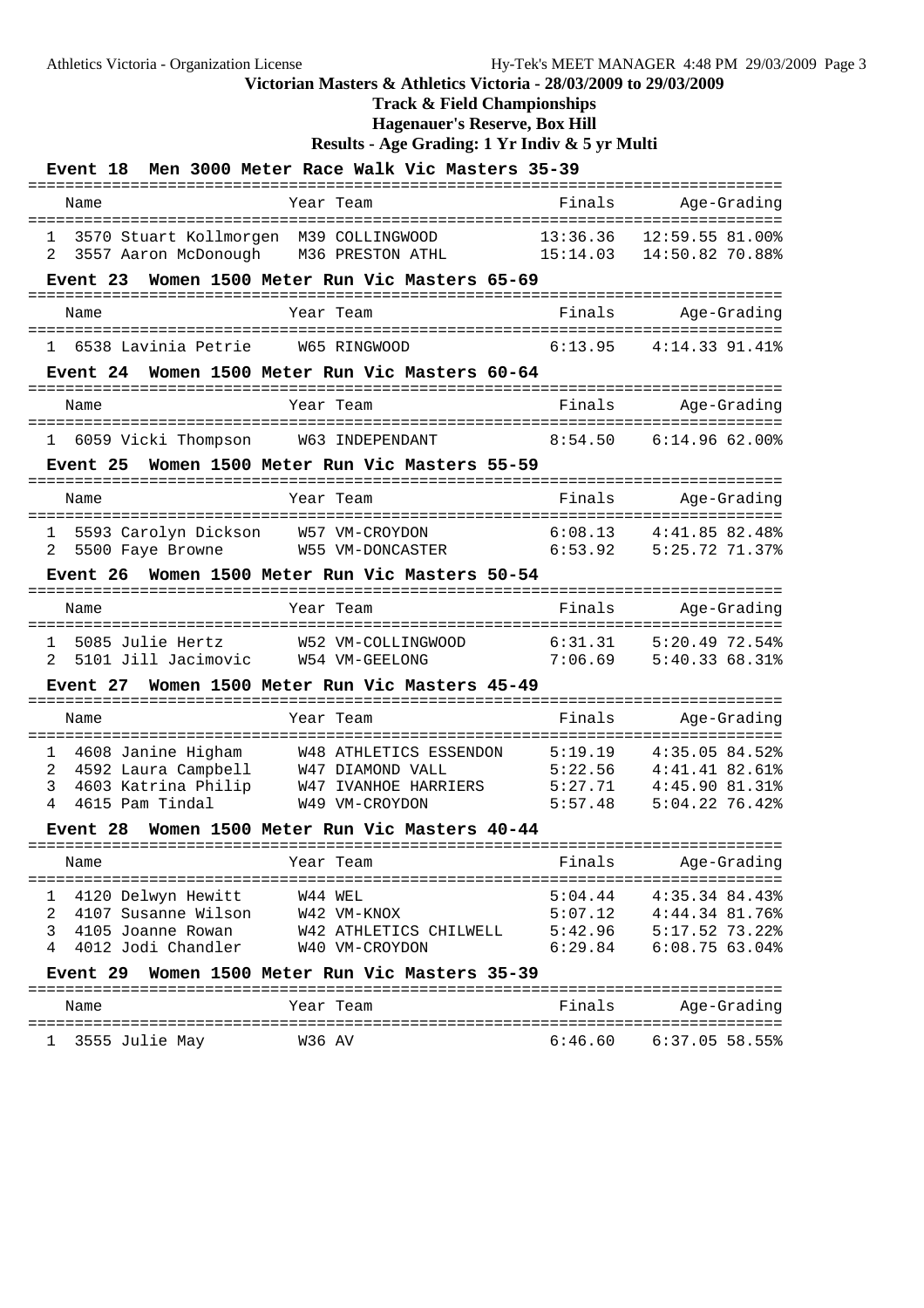**Track & Field Championships**

**Hagenauer's Reserve, Box Hill**

| <b>Event 31</b>                                            | Men 1500 Meter Run Vic Masters 80-84            |                    |                                        |
|------------------------------------------------------------|-------------------------------------------------|--------------------|----------------------------------------|
| Name                                                       | Year Team                                       | Finals             | Age-Grading                            |
| 8007 Lloyd Morgan<br>$\mathbf{1}$                          | M81 AV                                          | 7:23.99            | 4:30.1776.25%                          |
| Event 32                                                   | Men 1500 Meter Run Vic Masters 75-79            |                    |                                        |
| Name                                                       | Year Team                                       | Finals             | Age-Grading                            |
| 7521 Colin Silcock-Dela M76 VM-GEELONG<br>$\mathbf{1}$     |                                                 | 9:24.72            | 6:12.495.30%                           |
| Event 33                                                   | Men 1500 Meter Run Vic Masters 70-74            |                    |                                        |
| Name                                                       | Year Team                                       | Finals             | Age-Grading                            |
| $\mathbf{1}$<br>7034 Ted Paulin<br>2<br>7044 Max Brook     | M70 VM-COLLINGWOOD<br>M72 VMSP                  | 5:40.82<br>6:34.66 | 4:06.4283.60<br>4:36.74 74.44%         |
| Event 34                                                   | Men 1500 Meter Run Vic Masters 65-69            |                    |                                        |
| Name                                                       | Year Team                                       | Finals             | Age-Grading                            |
| ===========<br>-------------                               |                                                 |                    | ====================================== |
| 1<br>6526 Norman Franzi                                    | M65 VM-INDEPENDANT                              | 5:23.53<br>5:27.25 | 4:03.82 84.49%                         |
| 2<br>6550 George Rennie<br>3<br>6555 Paul Mullins          | M67 OLD MELBURNI<br>M68 VM-SPRINGVALE           | 6:06.24            | $4:02.63$ 84.90%<br>4:29.2676.51       |
| 4<br>6536 Neville Gardner                                  | M65 BOX HILL ATH                                | 6:14.74            | $4:42.41$ 72.94%                       |
| Event 35                                                   | Men 1500 Meter Run Vic Masters 60-64            |                    |                                        |
|                                                            |                                                 |                    |                                        |
| Name                                                       | Year Team                                       | Finals             | Age-Grading                            |
|                                                            | eeeeeee:                                        |                    |                                        |
| 6030 Lynn Murrell<br>1                                     | M61 AV                                          | 5:51.04            | $4:33.22$ 75.40%                       |
| <b>Event 36</b>                                            | Men 1500 Meter Run Vic Masters 55-59            |                    |                                        |
| Name                                                       | Year Team                                       | Finals             | Age-Grading                            |
|                                                            | =======                                         |                    |                                        |
| $\mathbf{1}$<br>5545 Colin Page<br>2<br>5583 Gregory Moore | M55 RICHMOND HARRIERS<br>M56 KEILOR ST BERNARDS | 4:51.62<br>4:55.34 | 3:58.58 86.35%<br>3:59.64 85.96%       |
| 3<br>5544 John Moloney                                     | M55 KEILOR ST BERNARDS                          | 5:06.91            | 4:11.09 82.04%                         |
| 5586 Wayne Sabransky<br>4                                  | M56 VICTORIAN MA                                | 5:21.43            | 4:20.81 78.98%                         |
| 5<br>5579 Peter Dodgshun                                   | M56 OLD SCOTCH C                                | 5:47.62            | $4:42.06$ 73.03%                       |
| <b>Event 37</b>                                            | Men 1500 Meter Run Vic Masters 50-54            |                    |                                        |
| Name                                                       | Year Team                                       | Finals             | Age-Grading                            |
| 5040 Stephen Vernal<br>1                                   | M50 ATHLETICS NU                                | 4:47.89            | $4:06.06$ 83.72%                       |
| 2<br>5012 Anthony Keeghan                                  | M50 VM-DONCASTER                                | 4:48.68            | $4:06.74$ 83.49%                       |
| 3<br>5098 Peter Black                                      | M54 VM-ABERFELDIE                               | 5:08.61            | 4:14.73 80.87%                         |
| <b>Event 38</b>                                            | Men 1500 Meter Run Vic Masters 45-49            |                    |                                        |
| Name                                                       | Year Team                                       | Finals             | Age-Grading                            |
| 1                                                          |                                                 |                    |                                        |
| 4572 Allan Cook<br>2<br>4599 Scott Lawrence                | M46 WESTERN ATHLETICS<br>M47 OLD SCOTCH C       | 4:20.09<br>4:24.86 | 3:50.63 89.32%<br>$3:52.74$ 88.51%     |
| 3<br>4597 Warren Holst                                     | M47 ATHLETICS WAVERLEY                          | 4:54.44            | $4:18.73$ 79.62%                       |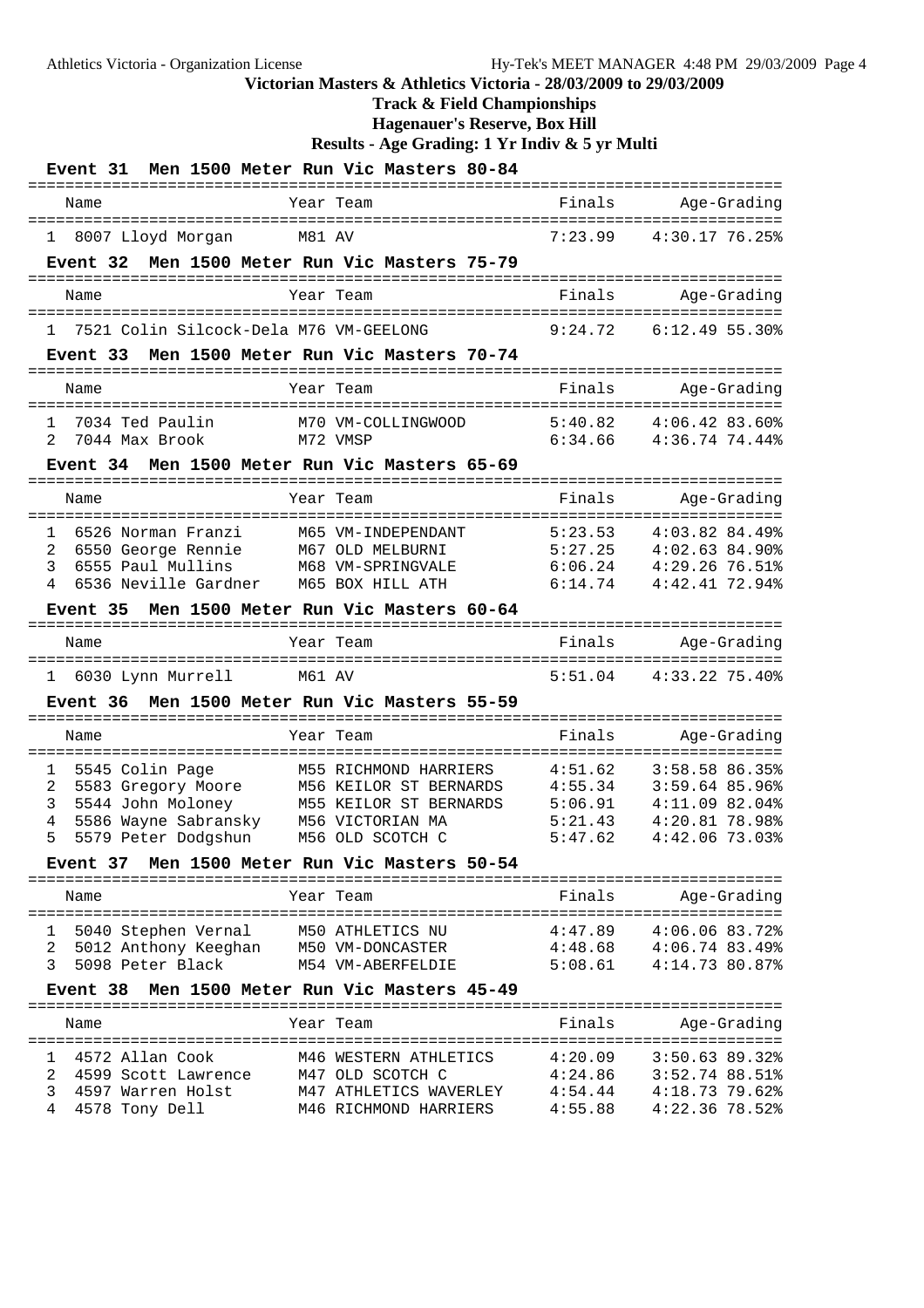Athletics Victoria - Organization License Hy-Tek's MEET MANAGER 4:48 PM 29/03/2009 Page 5 **Victorian Masters & Athletics Victoria - 28/03/2009 to 29/03/2009 Track & Field Championships Hagenauer's Reserve, Box Hill Results - Age Grading: 1 Yr Indiv & 5 yr Multi ....Event 38 Men 1500 Meter Run Vic Masters 45-49** 5 4569 Doug Rahn M45 MALVERN HARR 5:03.12 4:31.21 75.96% **Event 39 Men 1500 Meter Run Vic Masters 40-44**

|        | Name |                                                                                         |        | Year Team                                                     | Finals                                   |                                                                   | Age-Grading |
|--------|------|-----------------------------------------------------------------------------------------|--------|---------------------------------------------------------------|------------------------------------------|-------------------------------------------------------------------|-------------|
| 2<br>3 |      | 4127 Timothy Thomas<br>4065 Rodney Prime<br>4040 Danny Hecker<br>4 4098 Anthony Hocking | M42 AV | M44 MELBOURNE UN<br>M40 KNOX ATHLETIC CLUB<br>M40 COLLINGWOOD | 4:23.22<br>4:38.03<br>4:46.06<br>5:14.20 | $3:57.82$ 86.62%<br>4:20.9978.93<br>4:28.5376.71<br>4:49.4171.18% |             |

#### **Event 40 Men 1500 Meter Run Vic Masters 35-39**

| Name                | Year Team        | Finals  | Age-Grading    |
|---------------------|------------------|---------|----------------|
| 1 3510 Chris Bridge | M35 ST KEVINS AM | 4:07 43 | 4:04.27 84.33% |

### **Event 41 Men 1500 Meter Run Vic Masters 30-34**

| Name |                                            | Year Team           | Finals  | Age-Grading      |
|------|--------------------------------------------|---------------------|---------|------------------|
|      | 3034 Jeremy Grey                           | M33 COBURG HARRIERS | 4:17.42 | $4:17.42$ 80.02% |
|      | 2 3009 Nicholas Schilling M30 TRARALGON HA |                     | 4:21.55 | $4:21.55$ 78.76% |
|      | 3 3037 Leigh Browell                       | M34 SOUTH BENDIG    | 5:04.51 | 5:03.9167.78     |
|      | 3040 Rupert Van Dongen M34 CASEY CARDINIA  |                     | 5:08.85 | 5:08.2466.83     |

#### **Event 42 Women 100 Meter Sprint Vic Masters 85-89**

| Name                   | Year Team        | Finals Wind |                   | Aqe-Gradinq |
|------------------------|------------------|-------------|-------------------|-------------|
| 1 8506 Margaret Prowse | W88 VM-DONCASTER |             | $0.01 \qquad 0.7$ | 0.01        |

#### **Event 43 Women 100 Meter Sprint Vic Masters 70-74**

| Name                   | Year Team           | Finals Wind   | Age-Grading |
|------------------------|---------------------|---------------|-------------|
| 1 7050 Shirley Coppock | W73 VM-EAST BURWOOD | $0.01$ 0.7    | 0.01        |
| 2 7033 Anna Hunt       | W70 AV              | $0.02 \t 0.7$ | 0.02        |

#### **Event 44 Women 100 Meter Sprint Vic Masters 65-69**

|   | Name                   | Year Team |                               | Finals Wind       |      | Age-Grading |
|---|------------------------|-----------|-------------------------------|-------------------|------|-------------|
|   | 6552 Anne Stobaus      |           | <b>W67 KEILOR ST BERNARDS</b> | $0.01 \qquad 0.7$ |      | 0.01        |
|   | 6561 Jan Morrey        |           | W69 VM-MENTONE                | 0 0 2             | 0. 7 | 0.02        |
| 3 | 6551 Kathleen Skultety |           | W67 VM-DONCASTER              | 0 O.R             | 0. 7 | 0.03        |
|   | 6541 Glad Wishart      |           | W65 VM-MENTONE                | 0 04              | 07   | 0.03        |

#### **Event 45 Women 100 Meter Sprint Vic Masters 60-64**

| Name               | Year Team        | Finals Wind |           | Age-Grading |
|--------------------|------------------|-------------|-----------|-------------|
| 1 6058 June Reeves | W63 VM-DONCASTER |             | 0 0 1 0 7 | 0 0 1       |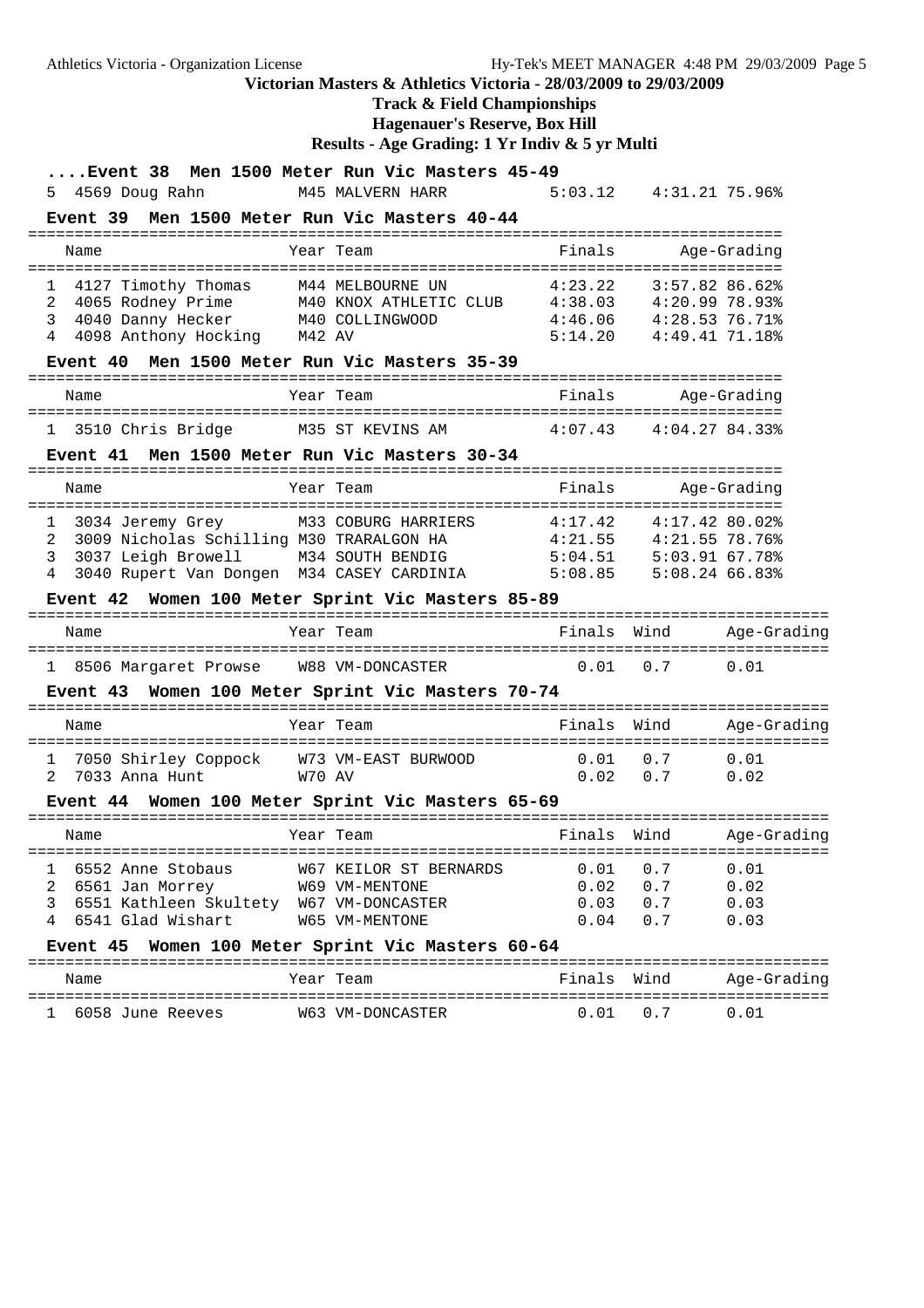**Track & Field Championships**

**Hagenauer's Reserve, Box Hill**

| Event 46 Women 100 Meter Sprint Vic Masters 55-59                                             |                                                                                        |                |            |                              |
|-----------------------------------------------------------------------------------------------|----------------------------------------------------------------------------------------|----------------|------------|------------------------------|
| Name                                                                                          | Year Team                                                                              | Finals Wind    |            | Age-Grading                  |
| 5577 Kay Burnie<br>1                                                                          | W56 VM-DONCASTER                                                                       | 16.81          | 0.3        | 13.54 77.51%                 |
| Event 47 Women 100 Meter Sprint Vic Masters 50-54                                             |                                                                                        |                |            |                              |
| Name                                                                                          | Year Team                                                                              | Finals         |            | Wind Age-Grading             |
| 5045 Christine Bridle W51 ATHLETICS WAVERLEY<br>$\mathbf{1}$                                  |                                                                                        | 14.70          | 0.3        | 12.45 84.29%                 |
| 5087 Leanne Monk<br>2<br>3                                                                    | W52 VM-CAULFIELD                                                                       | 14.80          | 0.3<br>0.3 | 12.41 84.59%<br>12.63 83.03% |
| 5107 Margaret Tweedie W54 RINGWOOD                                                            |                                                                                        | 15.38          |            |                              |
| Event 48 Women 100 Meter Sprint Vic Masters 45-49                                             |                                                                                        |                |            |                              |
| Name                                                                                          | Year Team                                                                              | Finals         | Wind       | Age-Grading                  |
| 4579 Amanda Emmett<br>$\mathbf{1}$                                                            | W46 RINGWOOD                                                                           | 14.11          | 0.3        | 12.60 83.27%                 |
| 4609 Jayne Matthews<br>2                                                                      | 4609 Jayne Matthews        W48 AV<br>4600 Joanne Molnar         W47 ATHLETICS WAVERLEY | 14.58          | 0.3        | 12.75 82.30%                 |
| 3                                                                                             |                                                                                        | 18.45          | 0.3        | 16.30 64.39%                 |
| Event 49 Women 100 Meter Sprint Vic Masters 40-44<br>-------------------------------------    |                                                                                        |                |            |                              |
| Name                                                                                          | Year Team                                                                              | Finals         | Wind       | Age-Grading                  |
| 4104 Sonya Pollard W42 VM-EAST BURWOOD<br>1                                                   |                                                                                        | 13.67          | 0.3        | 12.77 82.22%                 |
| 4117 Linda Buttigieg W44 ATHLETICS WAVERLEY<br>2                                              |                                                                                        | 14.24          | 0.3        | 13.00 80.76%                 |
| 4125 Jenny Scholtz W44 VM-EAST BURWOOD<br>3<br>4012 Jodi Chandler                             |                                                                                        | 15.00          | 0.3        | 13.69 76.67%                 |
| 4<br>4048 Meridith McCormick W40 CASEY CARDINIA<br>5                                          | W40 VM-CROYDON                                                                         | 15.21<br>19.63 | 0.3<br>0.3 | 14.52 72.26%<br>18.74 55.99% |
| Event 50 Women 100 Meter Sprint Vic Masters 35-39                                             |                                                                                        |                |            |                              |
| Name                                                                                          | Year Team                                                                              | Finals         | Wind       | Age-Grading                  |
|                                                                                               |                                                                                        |                |            |                              |
| 3558 Sharon Pedersen-Jo W36 ATHLETICS CHILWELL                                                |                                                                                        | 14.46          | 0.3<br>0.3 | 14.46 72.54%                 |
| 3568 Fiona Ely<br>2                                                                           | W39 VM-COBURG                                                                          | 15.03          |            | 14.53 72.26%                 |
| Event 51 Men 100 Meter Sprint Vic Masters 85-89                                               |                                                                                        |                |            |                              |
| Name                                                                                          | Year Team                                                                              | Finals         | Wind       | Age-Grading                  |
| 1 8505 Mike Johnston M87 VM-MENTONE                                                           |                                                                                        |                |            | 17.64  0.5  10.75  91.10%    |
| 8500 Stan Stankovic<br>2                                                                      | M86 VM-THROWERS                                                                        |                | 26.13 0.5  | 16.22 60.39%                 |
| Event 52 Men 100 Meter Sprint Vic Masters 80-84                                               |                                                                                        |                |            |                              |
| Name                                                                                          | Year Team                                                                              | Finals Wind    |            | Age-Grading                  |
|                                                                                               |                                                                                        |                |            |                              |
| 1 8013 Jim Sinclair                                                                           | M84 VM-SPRINGVALE                                                                      | 18.60          | 0.5        | 11.97 81.83%                 |
| 8006 George Goode M81 VM-COBURG<br>2                                                          |                                                                                        |                | 21.32 0.5  | 14.46 67.73%                 |
| Event 53 Men 100 Meter Sprint Vic Masters 75-79                                               |                                                                                        |                |            |                              |
| Name                                                                                          | Year Team                                                                              | Finals Wind    |            | Age-Grading                  |
| 7505 Lucas Kakris<br>ı                                                                        | M75 KEILOR ST BERNARDS                                                                 | 15.24          | 0.5        | 11.31 86.61%                 |
| 7526 Leo Coffey            M79 VM-EAST BURWOOD<br>2<br>7521 Colin Silcock-Dela M76 VM-GEELONG |                                                                                        | 15.87<br>20.03 | 0.5<br>0.5 | 11.11 88.15%<br>14.65 66.85% |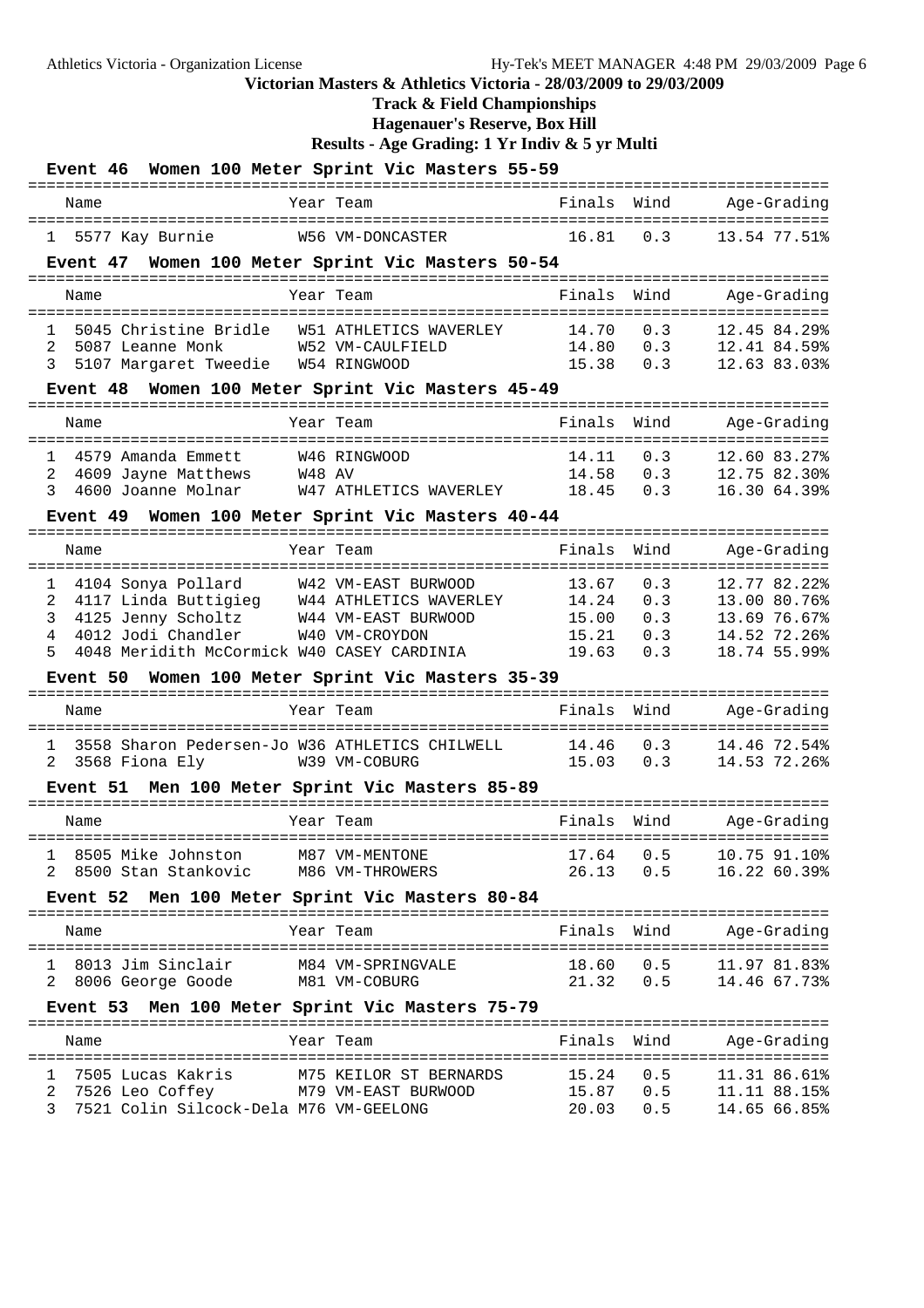Athletics Victoria - Organization License Hy-Tek's MEET MANAGER 4:48 PM 29/03/2009 Page 7 **Victorian Masters & Athletics Victoria - 28/03/2009 to 29/03/2009 Track & Field Championships**

**Hagenauer's Reserve, Box Hill**

|        | Event 53 Men 100 Meter Sprint Vic Masters 75-79               |        |                                               |                 |                |                                                      |
|--------|---------------------------------------------------------------|--------|-----------------------------------------------|-----------------|----------------|------------------------------------------------------|
| 4      | 7522 Nino Stankovic M76 VM-THROWERS                           |        |                                               | 22.03           | 0.5            | 16.11 60.78%                                         |
|        | Event 54 Men 100 Meter Sprint Vic Masters 70-74               |        |                                               | =============== |                |                                                      |
|        | Name                                                          |        | Year Team                                     | Finals          | Wind           | Age-Grading                                          |
| 1      | 7041 Donald Chambers                                          |        | M71 WODONGA ATHL                              | 14.30           | 0.5            | 11.14 87.90%                                         |
| 2      | 7042 Graeme Noden                                             |        | M71 VM-MENTONE                                | 14.55           | 0.5            | 11.34 86.39%                                         |
| 3      | 7047 John Howes                                               |        | M73 VM-ABERFELDIE                             | 15.80           | 0.5            | 12.02 81.52%                                         |
|        | Event 55 Men 100 Meter Sprint Vic Masters 65-69               |        |                                               |                 |                |                                                      |
|        | Name                                                          |        | Year Team                                     | Finals          | Wind           | Age-Grading<br>------------------------------------- |
| 1      | 6554 Robert Wishart                                           |        | M67 VM-MENTONE                                | 12.96           | $-0.2$         | 10.40 94.14%                                         |
| 2      | 6520 Allan Elliott                                            |        | M65 VM-FRANKSTON                              | 14.14           | $-0.2$         | 11.48 85.29%                                         |
| 3      | 6563 Russell Oakley M69 VM-CROYDON                            |        |                                               | 14.75           | $-0.2$         | 11.70 83.73%                                         |
|        | 6536 Neville Gardner                                          |        | M65 BOX HILL ATH                              | 18.18           | $-0.2$         | 14.76 66.34%                                         |
|        | Event 56 Men 100 Meter Sprint Vic Masters 60-64               |        |                                               |                 |                |                                                      |
|        | Name                                                          |        | Year Team                                     | Finals          | Wind           | Age-Grading                                          |
| 1      | 6024 Dennis Aspinall                                          |        | M61 VM-CROYDON                                | 13.62           | $+0.0$         | 11.33 86.42%                                         |
| 2      | 6027 Joseph Brown                                             |        | M61 COBURG HARRIERS                           | 13.97           | $+0.0$         | 11.62 84.25%                                         |
| 3      | 6063 Myer Vorchheimer                                         |        | M64 VM GLENHUNTLY                             | 14.76           | $+0.0$         | 12.06 81.23%                                         |
| 4      | 6060 Bruce Boxer                                              | M64 AV |                                               | 15.96           | $+0.0$         | 13.04 75.13%                                         |
|        | Event 57                                                      |        | Men 100 Meter Sprint Vic Masters 55-59        |                 |                |                                                      |
|        |                                                               |        |                                               |                 |                |                                                      |
|        | Name                                                          |        | Year Team                                     | Finals          | Wind           | Age-Grading                                          |
|        |                                                               |        |                                               |                 |                |                                                      |
| 1<br>2 | 5571 Paul Turner                                              |        | M55 CORIO ATHLETIC CLUB<br>M58 VM-INDEPENDANT | 12.67<br>13.32  | 0.2<br>0.2     | 10.94 89.50%<br>11.29 86.71%                         |
| 3      | 5597 Stephen Baird<br>5610 Philip Rosevear                    |        | M59 VM-DONCASTER                              | 13.79           | 0.2            | 11.62 84.34%                                         |
| 4      | 5541 Bruce McInnes                                            |        | M55 GLENHUNTLY A                              | 14.10           | 0.2            | 12.18 80.43%                                         |
| 5      | 5581 Don Martin                                               |        | M56 ATHLETICS ESSENDON                        | 14.13           | 0.2            | 12.13 80.75%                                         |
| 6      | 5612 Joseph Dilworth                                          |        | M57 VM-ABERFELDIE                             | 14.52           | 0.2            | 12.39 79.06%                                         |
| 7      | 5601 John Neale                                               |        | M58 PRESTON ATHL                              | 15.07           | 0.2            | 12.77 76.64%                                         |
|        | <b>Event 58</b>                                               |        | Men 100 Meter Sprint Vic Masters 50-54        |                 |                |                                                      |
|        | Name                                                          |        | Year Team                                     | Finals          | Wind           | Age-Grading                                          |
|        |                                                               |        | =====================                         | ========        |                | ================                                     |
| 1      | 5015 Colin Pocklington M50 BOX HILL ATH                       |        |                                               | 12.40           | 2.0            | 11.06 88.55%                                         |
| 2      | 5097 Andrew Watts                                             |        | M53 ATHLETICS WAVERLEY                        | 12.60           | 2.0            | 11.03 88.81%                                         |
| 3      | 5006 Mark Crawford                                            |        | M50 VM-DONCASTER                              | 12.74           | 2.0            | 11.37 86.19%                                         |
| 4      | 5041 Glenn White                                              | M50 AV |                                               | 13.03           | 2.0            | 11.62 84.27%                                         |
| 5<br>6 | 5026 Jeffrey Sargent                                          |        | M50 BALLARAT HARRIERS                         | 13.35           | 2.0            | 11.91 82.25%                                         |
|        | 5103 Charles Livingston M54 VM-COLLINGWOOD<br><b>Event 59</b> |        | Men 100 Meter Sprint Vic Masters 45-49        | 13.95           | 2.0            | 12.13 80.79%                                         |
|        | Name                                                          |        | Year Team                                     | Finals          | Wind           | Age-Grading                                          |
|        |                                                               |        |                                               |                 |                |                                                      |
| 1<br>2 | 4606 Ivan Dodin                                               |        | M48 VM-CAULFIELD                              | 11.80           | 1.8            | 10.67 91.78%                                         |
| 3      | 4611 John Schuijers<br>4616 Peter Tuckett                     |        | M48 COLLINGWOOD<br>M49 ATHLETICS WAVERLEY     | 11.90<br>12.00  | $1.8\,$<br>1.8 | 10.76 91.01%<br>10.78 90.83%                         |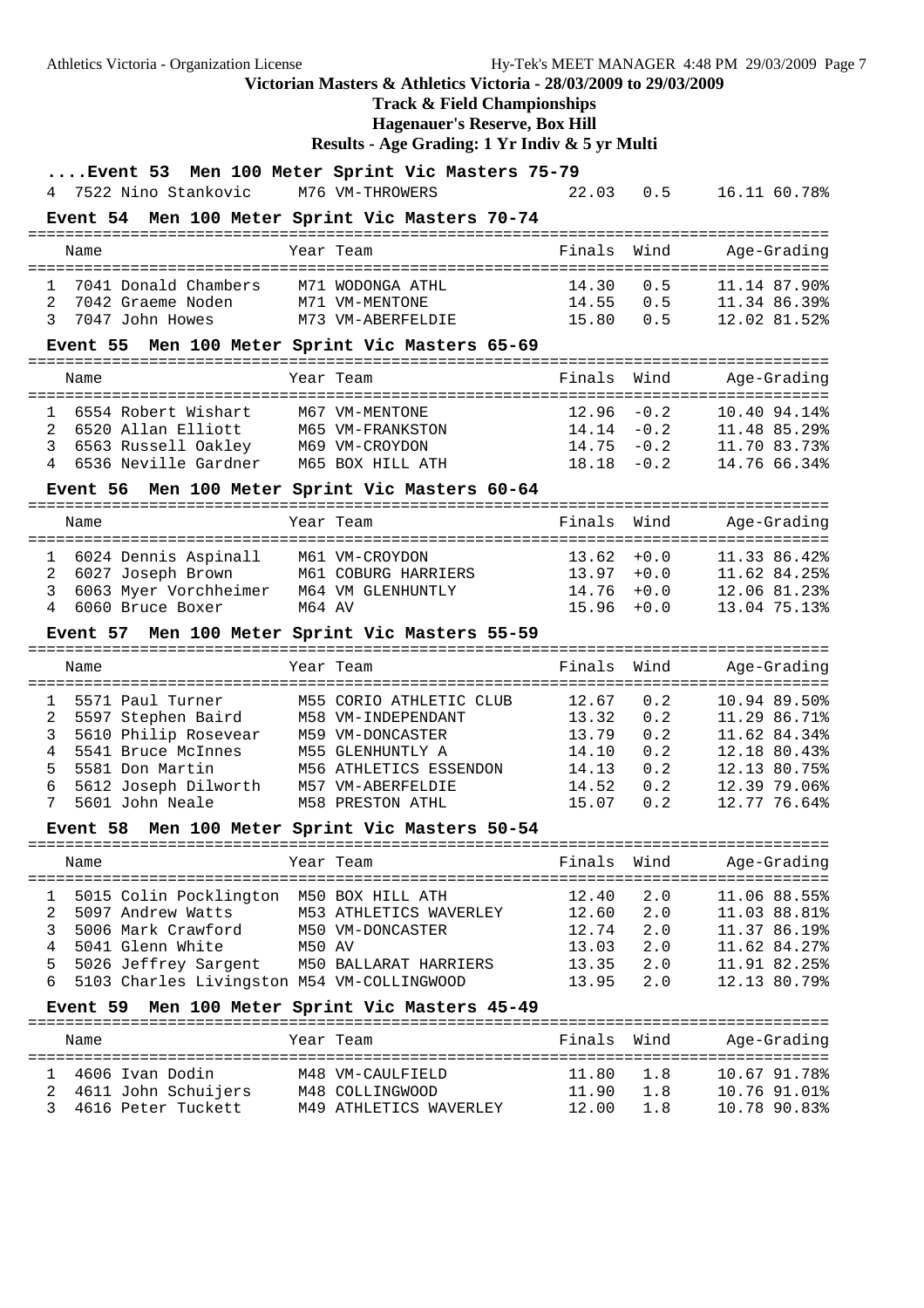### **Track & Field Championships Hagenauer's Reserve, Box Hill**

|                                               | Event 59 Men 100 Meter Sprint Vic Masters 45-49         |               |        |              |
|-----------------------------------------------|---------------------------------------------------------|---------------|--------|--------------|
| 4564 Peter Pulbrook<br>4                      | M45 ATHLETICS WAVERLEY                                  | 12.50         | 1.8    | 11.53 84.96% |
| 4605 Nigel Cooper<br>4                        | M48 VM-KNOX                                             | 12.50         | 1.8    | 11.30 86.64% |
| 4588 Gary Hennessy<br>4                       | M46 COBURG HARRIERS                                     | 12.50         | 1.8    | 11.45 85.52% |
| 4614 Bernie Smith<br>7                        | M49 DIAMOND VALL                                        | 13.10         | 1.8    | 11.77 83.21% |
| 4590 Yuk Kiu Lam<br>8                         | M46 VM-EAST BURWOOD                                     | 13.70         | 1.8    | 12.55 78.03% |
|                                               | Event 60 Men 100 Meter Sprint Vic Masters 40-44         |               |        |              |
| Name                                          | Year Team                                               | Finals        | Wind   | Age-Grading  |
|                                               |                                                         |               |        |              |
| 4073 Andrew Wilcox<br>1                       | M40 BOX HILL ATH                                        | 11.50         | 1.2    | 10.98 89.22% |
| $\overline{a}$<br>4074 David Lenehan          | M41 EUREKA ATHLE                                        | 11.70         | 1.2    | 11.10 88.29% |
| 3<br>4119 Anthony Harris                      | M44 RINGWOOD                                            | 12.20         | 1.2    | 11.33 86.39% |
| 4<br>4123 Robert May                          | M44 VICTORIAN MA                                        | 12.60         | 1.2    | 11.70 83.65% |
| 4116 Jeffrey Young M43 DIAMOND VALL<br>5      |                                                         | 12.90         | 1.2    | 12.07 81.16% |
| 6<br>4100 Jason Johansson                     | M42 VM-GEELONG                                          | 13.20         | 1.2    | 12.43 78.79% |
|                                               | Event 61 Men 100 Meter Sprint Vic Masters 35-39         |               |        |              |
| Name                                          | Year Team                                               | Finals Wind   |        | Age-Grading  |
| 3569 Sandor Kazi<br>$\mathbf{1}$              | M39 ST KEVINS AM                                        | 11.72         | 1.7    | 11.27 86.86% |
| 3556 Simon May M36 BELLARINE AT<br>2          |                                                         | 12.51         | 1.7    | 12.29 79.70% |
|                                               |                                                         |               |        |              |
|                                               | Event 62 Men 100 Meter Sprint Vic Masters 30-34         |               |        |              |
| Name                                          | Year Team                                               | Finals        | Wind   | Age-Grading  |
| 3027 Cameron Baker<br>1                       | M31 BOX HILL ATH                                        | 11.47         | 1.7    | 11.47 85.35% |
| 2<br>3013 Aaron Tan                           | M30 MELBOURNE UN                                        | 11.81         | 1.7    | 11.81 82.90% |
| 3<br>3029 Brian Darmanin                      | M31 KNOX ATHLETIC CLUB                                  | 12.17         | 1.7    | 12.17 80.44% |
| 4                                             | 3028 Gregory Bruce M31 ATHLETICS WAVERLEY               | 12.28         | 1.7    | 12.28 79.72% |
| 3037 Leigh Browell<br>5                       | M34 SOUTH BENDIG                                        | 14.46         | 1.7    | 14.42 67.91% |
| 3031 Michael Hazel<br>$- -$                   | M32 OLD MELBURNI                                        | <b>DNF</b>    | 1.7    |              |
| <b>Event 63</b>                               | Men 110 Short Hurdles 99.1cm Vic Masters 45-49          |               |        |              |
| Name                                          | Year Team                                               | Finals        | Wind   | Age-Grading  |
| 4504 Christopher Boylen M45 COLLINGWOOD<br>1. |                                                         | 28.18         | $-0.8$ | 25.84 49.96% |
|                                               | Event 64 Men 110 Short Hurdles 99.1cm Vic Masters 40-44 |               |        |              |
| Name                                          | Year Team                                               | Finals Wind   |        | Age-Grading  |
| 1 4091 Peter Neale                            | M41 COLLINGWOOD                                         | $22.99 - 0.8$ |        | 21.81 59.20% |
|                                               | Event 65 Men 110 Short Hurdles 99.1cm Vic Masters 30-34 |               |        |              |
| Name                                          | Year Team                                               | Finals Wind   |        | Age-Grading  |
|                                               |                                                         |               |        |              |
| 1   3031 Michael Hazel                        | M32 OLD MELBURNI                                        | $17.72 - 0.8$ |        | 17.88 72.23% |
|                                               | Event 66 Men 100 Short Hurdles 91.4cm Vic Masters 55-59 |               |        |              |
| Name                                          | Year Team                                               | Finals Wind   |        | Age-Grading  |
| 5585 William Ronald<br>$\mathbf{1}$           | M56 VM-CAULFIELD                                        | 27.50         | NWI    | 24.67 52.33% |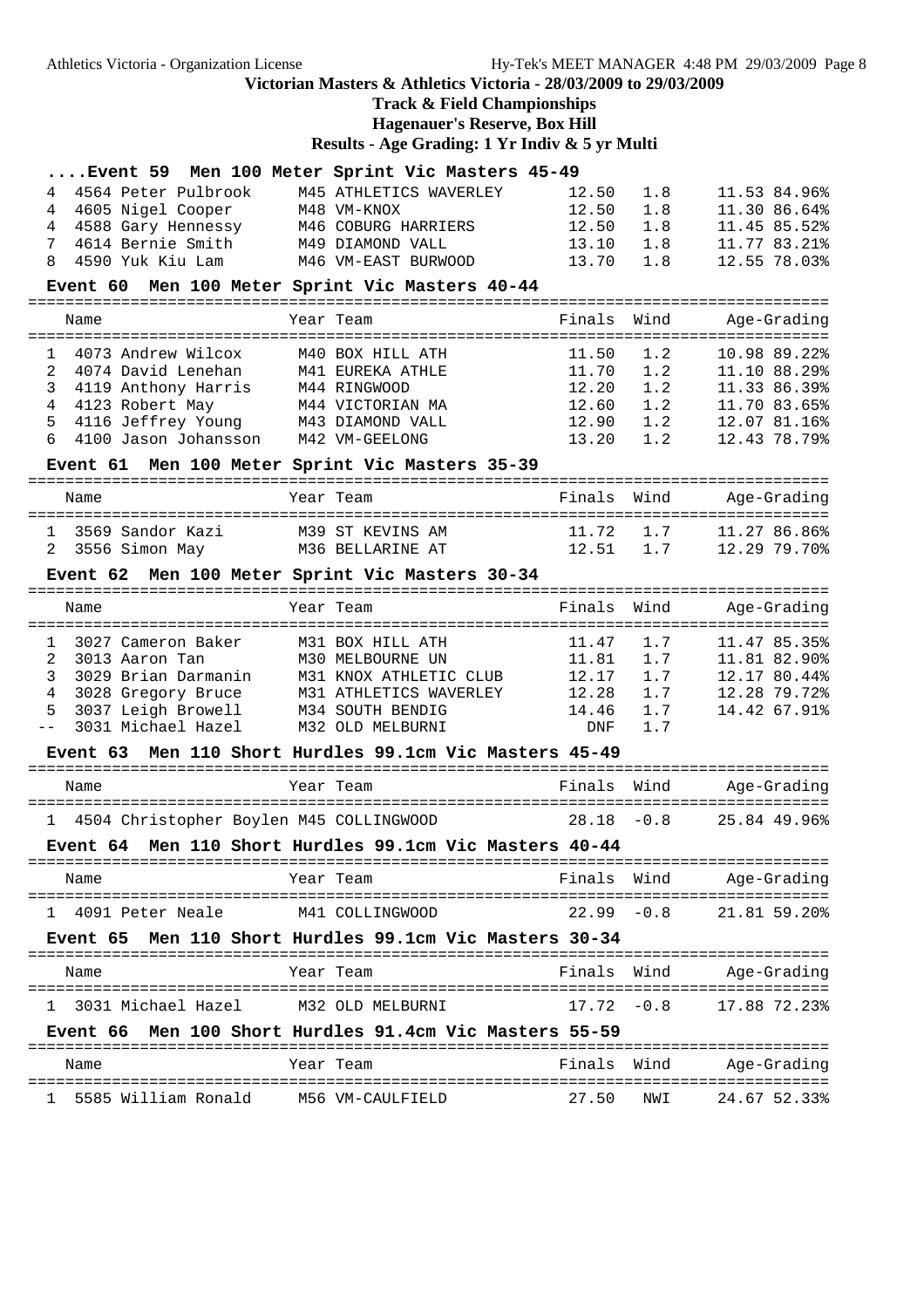### **Track & Field Championships**

**Hagenauer's Reserve, Box Hill**

| Event 67                                                                                                                                                  | Men 100 Short Hurdles 91.4cm Vic Masters 50-54                                                                        |                                               |                                                                              |
|-----------------------------------------------------------------------------------------------------------------------------------------------------------|-----------------------------------------------------------------------------------------------------------------------|-----------------------------------------------|------------------------------------------------------------------------------|
| Name                                                                                                                                                      | Year Team                                                                                                             | Finals                                        | Wind<br>Age-Grading<br>===================                                   |
| 5099 Gregory Champion M54 DIAMOND VALL<br>1<br>2<br>5050 Mark Cauchi<br>3<br>5082 Geza Benke M52 OLD MELBURNI<br>Event 68                                 | M51 OAKLEIGH ATH<br>Women 80 Short Hurdles 76.2cm Vic Masters 50-54                                                   | 20.03<br>20.61<br>23.07                       | NWI<br>18.47 69.95%<br>NWI<br>19.82 65.16%<br>NWI<br>21.88 59.04%            |
| Name                                                                                                                                                      | Year Team                                                                                                             | Finals                                        | Wind<br>Age-Grading                                                          |
| $\mathbf{1}$<br>2<br>5087 Leanne Monk                                                                                                                     | 5045 Christine Bridle W51 ATHLETICS WAVERLEY 15.00<br>W52 VM-CAULFIELD                                                | 18.30                                         | NWI<br>15.60 78.27%<br>NWI<br>18.81 64.92%                                   |
| ====================                                                                                                                                      | Event 71 Men 80 Short Hurdles 76.2cm Vic Masters 70-74                                                                | ============                                  |                                                                              |
| Name                                                                                                                                                      | Year Team<br>:=========================                                                                               | Finals                                        | Wind<br>Age-Grading                                                          |
| 7041 Donald Chambers M71 WODONGA ATHL<br>$\mathbf{1}$<br>$\mathcal{L}$<br>7044 Max Brook                                                                  | M72 VMSP                                                                                                              | 14.00<br>20.10                                | 13.78 93.71%<br>NWI<br>NWI<br>19.58 65.97%                                   |
|                                                                                                                                                           | Event 72 Women 400 Meter Run Vic Masters 85-89                                                                        |                                               |                                                                              |
| Name                                                                                                                                                      | Year Team                                                                                                             | Finals                                        | Age-Grading                                                                  |
| ======================================                                                                                                                    |                                                                                                                       |                                               |                                                                              |
| =======================                                                                                                                                   | Event 73 Women 400 Meter Run Vic Masters 65-69                                                                        |                                               |                                                                              |
| Name                                                                                                                                                      | Year Team                                                                                                             | Finals                                        | Age-Grading                                                                  |
| 6552 Anne Stobaus<br>$\mathbf{1}$<br>2                                                                                                                    | W67 KEILOR ST BERNARDS 77.10<br>6551 Kathleen Skultety W67 VM-DONCASTER 1:42.58                                       |                                               | 53.44 89.09%<br>71.09 66.96%                                                 |
|                                                                                                                                                           | Event 74 Women 400 Meter Run Vic Masters 60-64                                                                        |                                               |                                                                              |
| Name                                                                                                                                                      | Year Team                                                                                                             |                                               | Finals Age-Grading                                                           |
|                                                                                                                                                           | 1 6059 Vicki Thompson M63 INDEPENDANT 2:00.54 1:27.64 54.31%                                                          |                                               |                                                                              |
|                                                                                                                                                           | Event 75 Women 400 Meter Run Vic Masters 55-59                                                                        |                                               |                                                                              |
| Name                                                                                                                                                      | Year Team                                                                                                             | Finals                                        | Age-Grading                                                                  |
| 5535 Janet Holmes<br>1<br>2<br>5593 Carolyn Dickson W57 VM-CROYDON<br>3<br>5604 Heather Carr<br>4<br>5577 Kay Burnie<br>5<br>5500 Faye Browne<br>Event 76 | W55 VM-CAULFIELD<br>W59 EAGLEHAWK YM<br>W56 VM-DONCASTER<br>W55 VM-DONCASTER<br>Women 400 Meter Run Vic Masters 50-54 | 77.86<br>78.94<br>79.96<br>1:22.00<br>1:30.11 | 60.77 78.33%<br>60.53 78.64%<br>60.21 79.06%<br>63.44 75.04%<br>70.34 67.68% |
| Name                                                                                                                                                      | Year Team                                                                                                             | Finals                                        | Age-Grading                                                                  |
| 1                                                                                                                                                         |                                                                                                                       | 69.77                                         | 56.57 84.15%                                                                 |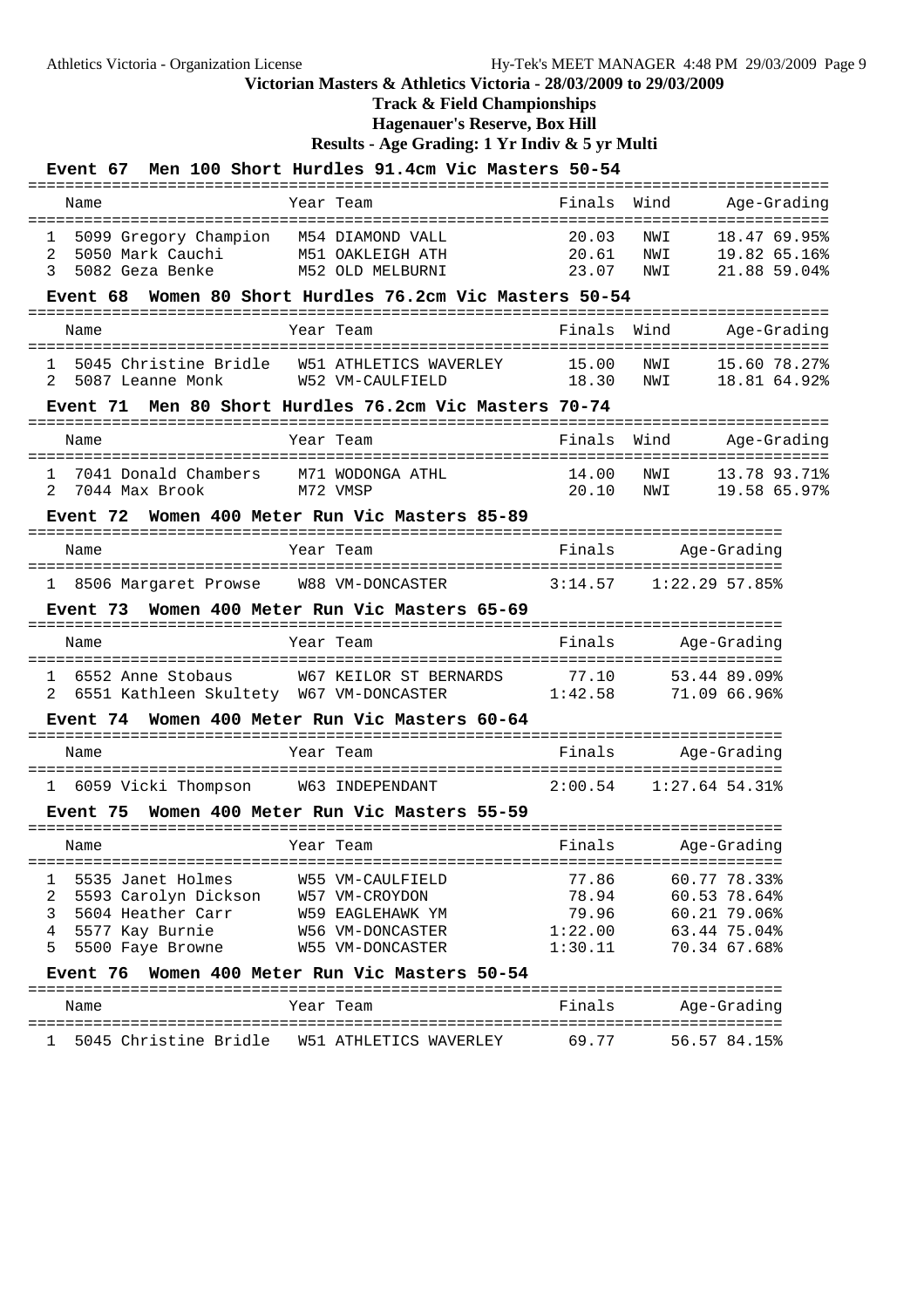# **Track & Field Championships**

**Hagenauer's Reserve, Box Hill**

| <b>Event 77</b>                                                       | Women 400 Meter Run Vic Masters 45-49                         |                                      |                                               |
|-----------------------------------------------------------------------|---------------------------------------------------------------|--------------------------------------|-----------------------------------------------|
| Name                                                                  | --------------<br>===================<br>Year Team            | Finals                               | Age-Grading                                   |
| 4603 Katrina Philip<br>1<br>4602 Cathy Orelli<br>2                    | W47 IVANHOE HARRIERS<br>W47 ATHLETICS CHILWELL                | 68.31<br>70.36                       | 57.62 82.61%<br>59.35 80.20%                  |
| Event 78                                                              | Women 400 Meter Run Vic Masters 40-44                         |                                      |                                               |
| Name                                                                  | :========================<br>Year Team                        | Finals<br>========================== | .=============================<br>Age-Grading |
| 1<br>2<br>4012 Jodi Chandler                                          | 4117 Linda Buttigieg W44 ATHLETICS WAVERLEY<br>W40 VM-CROYDON | 68.23<br>71.33                       | 59.33 80.23%<br>64.67 73.62%                  |
|                                                                       | Event 79 Women 400 Meter Run Vic Masters 35-39                |                                      |                                               |
| Name                                                                  | Year Team                                                     | Finals                               | Age-Grading                                   |
| 3561 Talitha Crawford<br>1                                            | W37 BOX HILL ATH                                              | 60.39                                | 56.61 84.09%                                  |
| 2                                                                     | 3558 Sharon Pedersen-Jo W36 ATHLETICS CHILWELL                | 65.75                                | 62.32 76.40%                                  |
| 3<br>3526 Joanne Francken<br>4<br>3568 Fiona Ely                      | W36 WESTERN ATHLETICS<br>W39 VM-COBURG                        | 66.81<br>68.34                       | 63.32 75.18%<br>62.66 75.97%                  |
| <b>Event 81</b>                                                       | Men 400 Meter Run Vic Masters 85-89                           |                                      |                                               |
|                                                                       |                                                               |                                      |                                               |
| Name                                                                  | Year Team                                                     | Finals                               | Age-Grading                                   |
| 8505 Mike Johnston<br>1                                               | M87 VM-MENTONE                                                | 1:28.88                              | 43.59 99.07%                                  |
| <b>Event 82</b>                                                       | Men 400 Meter Run Vic Masters 80-84                           |                                      |                                               |
| Name                                                                  | ----------------------------<br>Year Team                     | Finals                               | Age-Grading                                   |
| 8013 Jim Sinclair<br>1                                                | M84 VM-SPRINGVALE                                             | 1:38.34                              | 53.39 80.88%                                  |
| Event 83                                                              | Men 400 Meter Run Vic Masters 75-79                           |                                      |                                               |
| Name                                                                  | Year Team                                                     | Finals                               | Age-Grading                                   |
|                                                                       |                                                               |                                      |                                               |
| 7505 Lucas Kakris<br>1<br>2<br>7521 Colin Silcock-Dela M76 VM-GEELONG | M75 KEILOR ST BERNARDS                                        | 1:22.62<br>2:16.13                   | 54.89 78.67%<br>$1:28.91$ 48.57%              |
| Event 84                                                              | Men 400 Meter Run Vic Masters 70-74                           |                                      |                                               |
| Name                                                                  | Year Team                                                     | Finals                               | Age-Grading                                   |
| 7047 John Howes<br>1                                                  | M73 VM-ABERFELDIE                                             | 74.60                                | 51.58 83.73%                                  |
| 2<br>7044 Max Brook                                                   | M72 VMSP                                                      | 76.05                                | 53.61 80.55%                                  |
| 3<br>7041 Donald Chambers                                             | M71 WODONGA ATHL                                              | 77.41                                | 55.62 77.65%                                  |
| 4<br>7036 Gerald Robinson                                             | M70 VM-CROYDON                                                | 79.80                                | 58.41 73.93%                                  |
| Event 85                                                              | Men 400 Meter Run Vic Masters 65-69                           |                                      |                                               |
| Name                                                                  | Year Team                                                     | Finals                               | Age-Grading                                   |
| 6553 Richard Trembath<br>1                                            | M67 VM-DONCASTER                                              | 66.31                                | 50.91 84.83%                                  |
| 2<br>6563 Russell Oakley                                              | M69 VM-CROYDON                                                | 68.22                                | 50.75 85.09%                                  |
| 3<br>6536 Neville Gardner<br>6547 Andrew Fraber<br>4                  | M65 BOX HILL ATH<br>M67 VM-EAST BURWOOD                       | 77.24<br>1:30.01                     | 61.15 70.62%<br>69.11 62.49%                  |
|                                                                       |                                                               |                                      |                                               |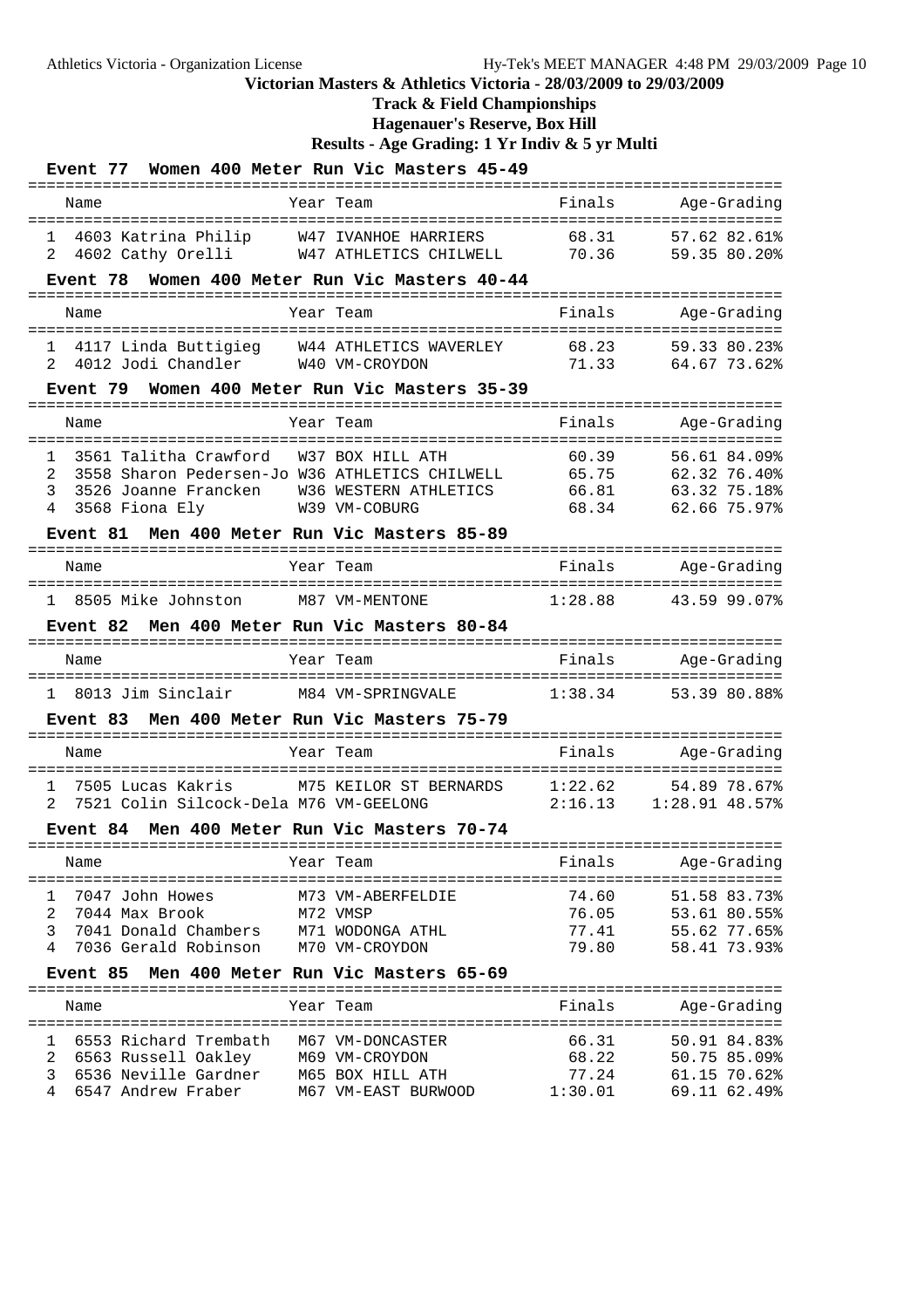# **Track & Field Championships**

**Hagenauer's Reserve, Box Hill**

| Event 86                                            | Men 400 Meter Run Vic Masters 60-64        |                                  |                                           |
|-----------------------------------------------------|--------------------------------------------|----------------------------------|-------------------------------------------|
| Name                                                | Year Team                                  | Finals<br>====================== | Age-Grading                               |
| 6027 Joseph Brown<br>1                              | M61 COBURG HARRIERS                        | 64.82                            | 52.61 82.07%                              |
| 6030 Lynn Murrell<br>2                              | M61 AV                                     | 67.37                            | 54.68 78.97%                              |
| Event 87                                            | Men 400 Meter Run Vic Masters 55-59        | -------------                    |                                           |
| Name                                                | Year Team<br>==================            | Finals<br>:========              | Age-Grading<br>==================         |
| 5609 Peter Lamb<br>1                                | M59 BELLARINE AT                           | 59.21                            | 48.67 88.74%                              |
| 2<br>5558 Ronald Scholes                            | M55 COLLINGWOOD                            | 61.34                            | 51.73 83.47%                              |
| 3<br>5582 David McConnell                           | M56 VM-DONCASTER                           | 61.36                            | 51.42 83.98%                              |
| 4<br>5590 John Browne                               | M57 VM-DONCASTER                           | 63.98                            | 53.27 81.06%                              |
| 5<br>5583 Gregory Moore                             | M56 KEILOR ST BERNARDS                     | 64.42                            | 53.99 79.99%                              |
| 6<br>5541 Bruce McInnes<br>7<br>5544 John Moloney   | M55 GLENHUNTLY A<br>M55 KEILOR ST BERNARDS | 64.93<br>67.19                   | 54.76 78.85%<br>56.67 76.20%              |
| Event 88                                            | Men 400 Meter Run Vic Masters 50-54        |                                  |                                           |
|                                                     |                                            |                                  |                                           |
| Name                                                | Year Team                                  | Finals                           | Age-Grading                               |
| 5097 Andrew Watts<br>1                              | M53 ATHLETICS WAVERLEY                     | 57.23                            | 48.92 88.28%                              |
| 2<br>5006 Mark Crawford                             | M50 VM-DONCASTER                           | 57.29                            | 49.95 86.45%                              |
| 3<br>5086 Robert Mayston                            | M52 SANDRINGHAM                            | 58.74                            | 50.54 85.44%                              |
| 4<br>5013 Peter Kelly                               | M50 VM-ABERFELDIE                          | 60.55                            | 52.79 81.80%                              |
| 5<br>5001 Kevin Bates                               | M50 VM-DONCASTER                           | 63.17                            | 55.08 78.41%                              |
| 6<br>5098 Peter Black                               | M54 VM-ABERFELDIE                          | 67.66                            | 57.45 75.17%                              |
| 5026 Jeffrey Sargent                                | M50 BALLARAT HARRIERS                      | <b>DNF</b>                       |                                           |
| Event 89                                            | Men 400 Meter Run Vic Masters 45-49        |                                  |                                           |
| Name                                                | Year Team                                  | Finals                           | Age-Grading                               |
|                                                     | M48 COLLINGWOOD                            | 57.21                            | =========================<br>50.58 85.39% |
| 4611 John Schuijers<br>1<br>4616 Peter Tuckett<br>2 | M49 ATHLETICS WAVERLEY                     | 59.06                            | 51.85 83.29%                              |
| <b>Event 90</b>                                     | Men 400 Meter Run Vic Masters 40-44        |                                  |                                           |
|                                                     |                                            |                                  |                                           |
| Name                                                | Year Team                                  | Finals                           | Age-Grading                               |
| 4071 Paul Skipper<br>$\mathbf{1}$                   | M40 COLLINGWOOD                            | 55.42                            | 51.82 83.33%                              |
| 4074 David Lenehan<br>2                             | M41 EUREKA ATHLE                           | 58.84                            | 54.64 79.04%                              |
| 4106 Damian Sutherland M42 MALVERN HARR<br>3        |                                            | 60.20                            | 55.50 77.81%                              |
| 4116 Jeffrey Young<br>4                             | M43 DIAMOND VALL                           | 62.27                            | 57.01 75.75%                              |
| <b>Event 91</b>                                     | Men 400 Meter Run Vic Masters 35-39        |                                  |                                           |
| Name                                                | Year Team                                  | Finals                           | Age-Grading                               |
| 3567 Darren Ryan<br>1                               | M38 ATHLETICS ESSENDON                     | 54.01                            | 51.27 84.24%                              |
| 3556 Simon May<br>2.                                | M36 BELLARINE AT                           | 57.71                            | 55.59 77.68%                              |
| <b>Event 92</b>                                     | Men 400 Meter Run Vic Masters 30-34        |                                  |                                           |
| Name                                                | Year Team                                  | Finals                           | Age-Grading                               |
|                                                     |                                            |                                  |                                           |
| 3027 Cameron Baker<br>ı.                            | M31 BOX HILL ATH                           | 51.30                            | 51.30 84.17%                              |
| 3039 David Featherston M34 BOX HILL ATH             |                                            | 51.90                            | 50.75 85.09%                              |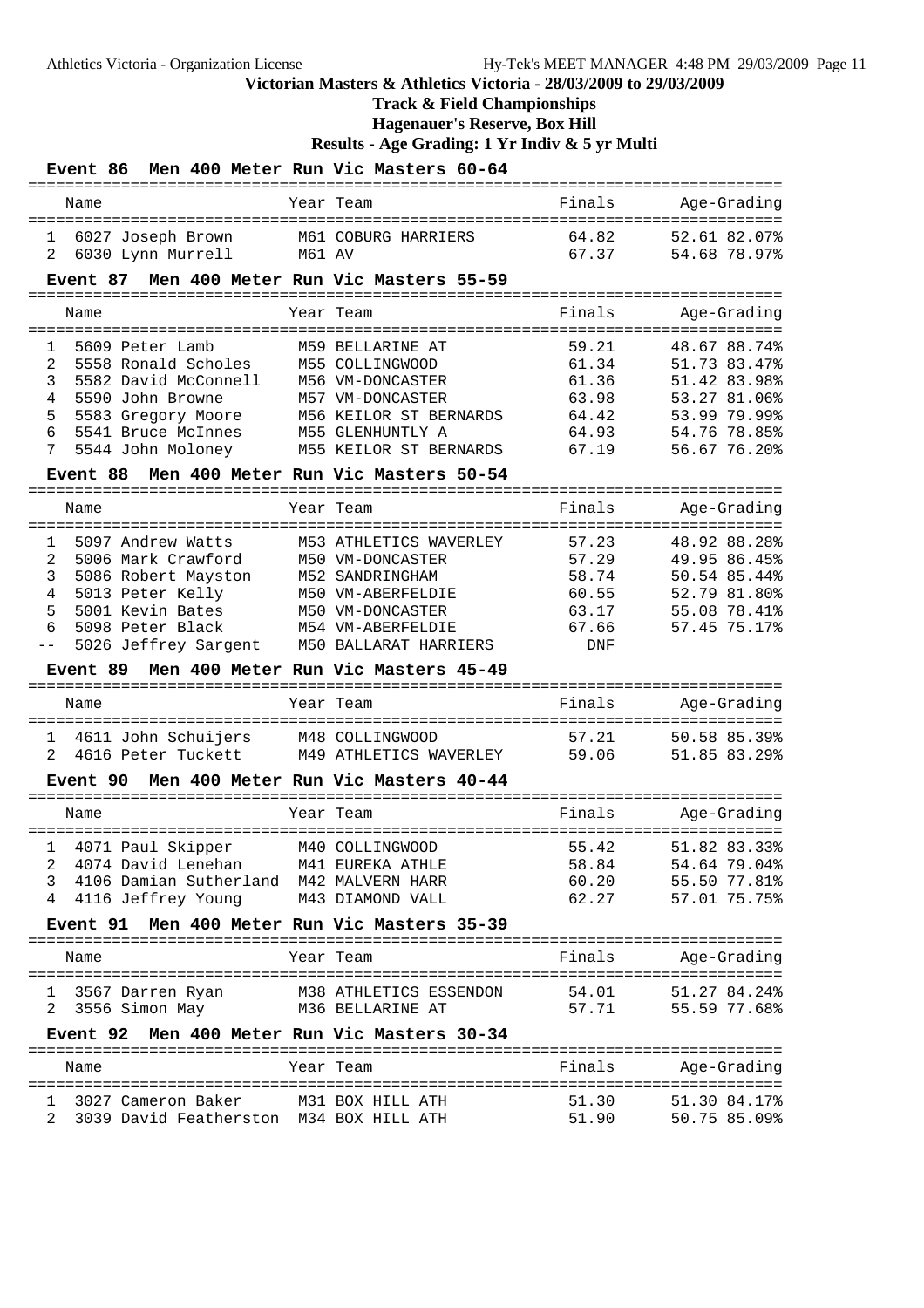Athletics Victoria - Organization License Hy-Tek's MEET MANAGER 4:48 PM 29/03/2009 Page 12 **Victorian Masters & Athletics Victoria - 28/03/2009 to 29/03/2009 Track & Field Championships Hagenauer's Reserve, Box Hill Results - Age Grading: 1 Yr Indiv & 5 yr Multi ....Event 92 Men 400 Meter Run Vic Masters 30-34** 3 3037 Leigh Browell M34 SOUTH BENDIG 64.58 63.15 68.38% **Event 93 Women 2000 Meter Steeplechase 76.2cm Vic Masters 55-59** ================================================================================= Name Team Year Team Finals Age-Grading ================================================================================= 1 5604 Heather Carr W59 EAGLEHAWK YM 10:13.90 11:22.78 79.32% **Event 94 Women 2000 Meter Steeplechase 76.2cm Vic Masters 35-39**

================================================================================= Name Tear Team Finals Age-Grading ================================================================================= 1 3558 Sharon Pedersen-Jo W36 ATHLETICS CHILWELL 9:10.29 12:37.31 71.52%

### **Event 95 Men 2000 Meter Steeplechase 76.2cm Vic Masters 80-84**

| Name |                   | Year Team | Finals   | Age-Grading    |
|------|-------------------|-----------|----------|----------------|
|      | 8007 Lloyd Morgan | M81 AV    | 12:11.20 | 9:49.79 80.30% |

#### **Event 96 Men 2000 Meter Steeplechase 76.2cm Vic Masters 75-79** =================================================================================

| Name |                                        | Year | Team | Finals | Age-Grading              |
|------|----------------------------------------|------|------|--------|--------------------------|
|      |                                        |      |      |        |                          |
|      | 7521 Colin Silcock-Dela M76 VM-GEELONG |      |      |        | 14:02 03 12:25 20 63 56% |

#### **Event 97 Men 2000 Meter Steeplechase 76.2cm Vic Masters 70-74**

| Name                | Year Team        | Finals   | Age-Grading    |
|---------------------|------------------|----------|----------------|
| 7044 Max Brook      | M72 VMSP         | 9:41.85  | 9:12.36 85.75% |
| 2 7040 Fred Bichsel | M71 VM-CAULFIELD | 10:12.95 | 9:52.61.79.92  |

#### **Event 98 Men 2000 Meter Steeplechase 76.2cm Vic Masters 65-69**

| Name |                      | Year Team           | Finals  | Age-Grading    |
|------|----------------------|---------------------|---------|----------------|
|      | 6544 Graham Philpott | M66 VM-EAST BURWOOD | 8:55 84 | 9:30.84 82.97% |

#### **Event 99 Men 2000 Meter Steeplechase 76.2cm Vic Masters 60-64**

|  | Name               | Year Team        | Finals | Age-Grading                 |  |
|--|--------------------|------------------|--------|-----------------------------|--|
|  | 6051 Des Middleton | M62 VM-CAULFIELD |        | $9:08.26$ $10:35.93$ 74.48% |  |

#### **Event 100 Men 3000 Meter Steeplechase 91.4cm Vic Masters 55-59**

|   | Name                                                              | Year Team                                                            | Finals                           | Age-Grading                                             |
|---|-------------------------------------------------------------------|----------------------------------------------------------------------|----------------------------------|---------------------------------------------------------|
| 2 | 5544 John Moloney<br>5586 Wayne Sabransky<br>3 5583 Gregory Moore | M55 KEILOR ST BERNARDS<br>M56 VICTORIAN MA<br>M56 KEILOR ST BERNARDS | 12:43.18<br>12:47.02<br>14:07.79 | 10:12.46 77.33%<br>10:10.48 77.58%<br>$11:14.76$ 70.19% |

### **Event 101 Men 3000 Meter Steeplechase 91.4cm Vic Masters 45-49**

| Name             | Year Team             | Finals   | Age-Grading    |
|------------------|-----------------------|----------|----------------|
| 4593 Colin Drake | M47 WESTERN ATHLETICS | 11:36 67 | 9:58.44 79.14% |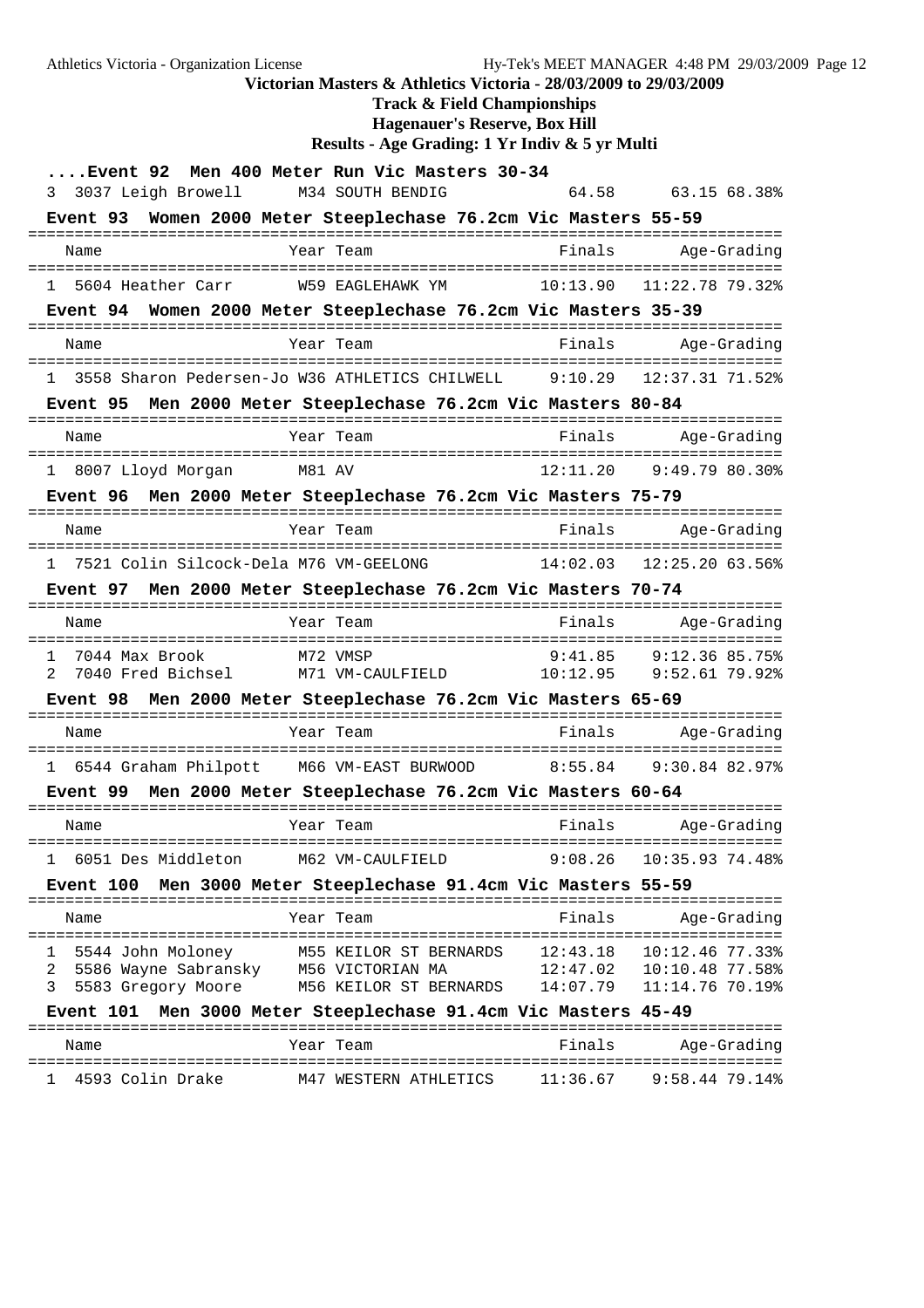Athletics Victoria - Organization License Hy-Tek's MEET MANAGER 4:48 PM 29/03/2009 Page 13 **Victorian Masters & Athletics Victoria - 28/03/2009 to 29/03/2009 Track & Field Championships Hagenauer's Reserve, Box Hill Results - Age Grading: 1 Yr Indiv & 5 yr Multi ....Event 101 Men 3000 Meter Steeplechase 91.4cm Vic Masters 45-49** 2 4578 Tony Dell M46 RICHMOND HARRIERS 11:54.92 10:19.55 76.45% **Event 102 Men 3000 Meter Steeplechase 91.4cm Vic Masters 40-44** ================================================================================= Name Team Team Finals Age-Grading ================================================================================= 1 4040 Danny Hecker M40 COLLINGWOOD 12:27.52 11:24.28 69.22% 2 4100 Jason Johansson M42 VM-GEELONG 13:37.54 12:14.65 64.47% **Event 103 Men 3000 Meter Steeplechase 91.4cm Vic Masters 30-34** ================================================================================= Name Year Team Finals Age-Grading ================================================================================= 1 3037 Leigh Browell M34 SOUTH BENDIG 13:36.59 13:12.10 59.80% **Event 104 Men Hammer Throw 3kg Vic Masters 85-89** =============================================================================== Name Tear Team Team Finals Age-Grading =============================================================================== 1 8500 Stan Stankovic M86 VM-THROWERS 24.05m 62.02m 71.51% **Event 105 Men Hammer Throw 3kg Vic Masters 80-84** =============================================================================== Name Tear Team Team Finals Age-Grading =============================================================================== 1 8002 Colin Murraylee M80 VM-THROWERS 31.71m 61.82m 71.27% 2 8000 Milton Ballantyne M80 VM-THROWERS 22.71m 44.27m 51.05% **Event 106 Men Hammer Throw 4kg Vic Masters 75-79** =============================================================================== Name Tear Team Controller Prinals Age-Grading =============================================================================== 1 7524 Harry Staecker M78 VM-THROWERS<br>2 7522 Nino Stankovic M76 VM-THROWERS 2 7522 Nino Stankovic M76 VM-THROWERS 16.43m 31.84m 36.72% **Event 107 Men Hammer Throw 4kg Vic Masters 70-74** =============================================================================== Name Tear Team Finals Age-Grading =============================================================================== 1 7035 Ken Priestley M70 VM-MENTONE 39.77m 64.07m 73.87% 2 7041 Donald Chambers M71 WODONGA ATHL 23.84m 39.52m 45.57% **Event 108 Men Hammer Throw 5kg Vic Masters 65-69**

=============================================================================== Name **Finally Ream** Final Year Team =============================================================================== 1 6540 Graeme Rose M65 SSH 42.63m 67.58m 77.91% 2 6542 David Wookey M65 VM-THROWERS 29.00m 45.97m 53.00% 3 6559 George Christodoul M69 VM-THROWERS 19.94m 35.20m 40.59%

#### **Event 109 Women Long Jump Vic Masters 60-64**

#### ==================================================================================== Name Tear Team Team Finals Wind Age-Grading ==================================================================================== 1 6011 Beverley Learmont W60 VM-DONCASTER 2.64m NWI 3.85m 51.26%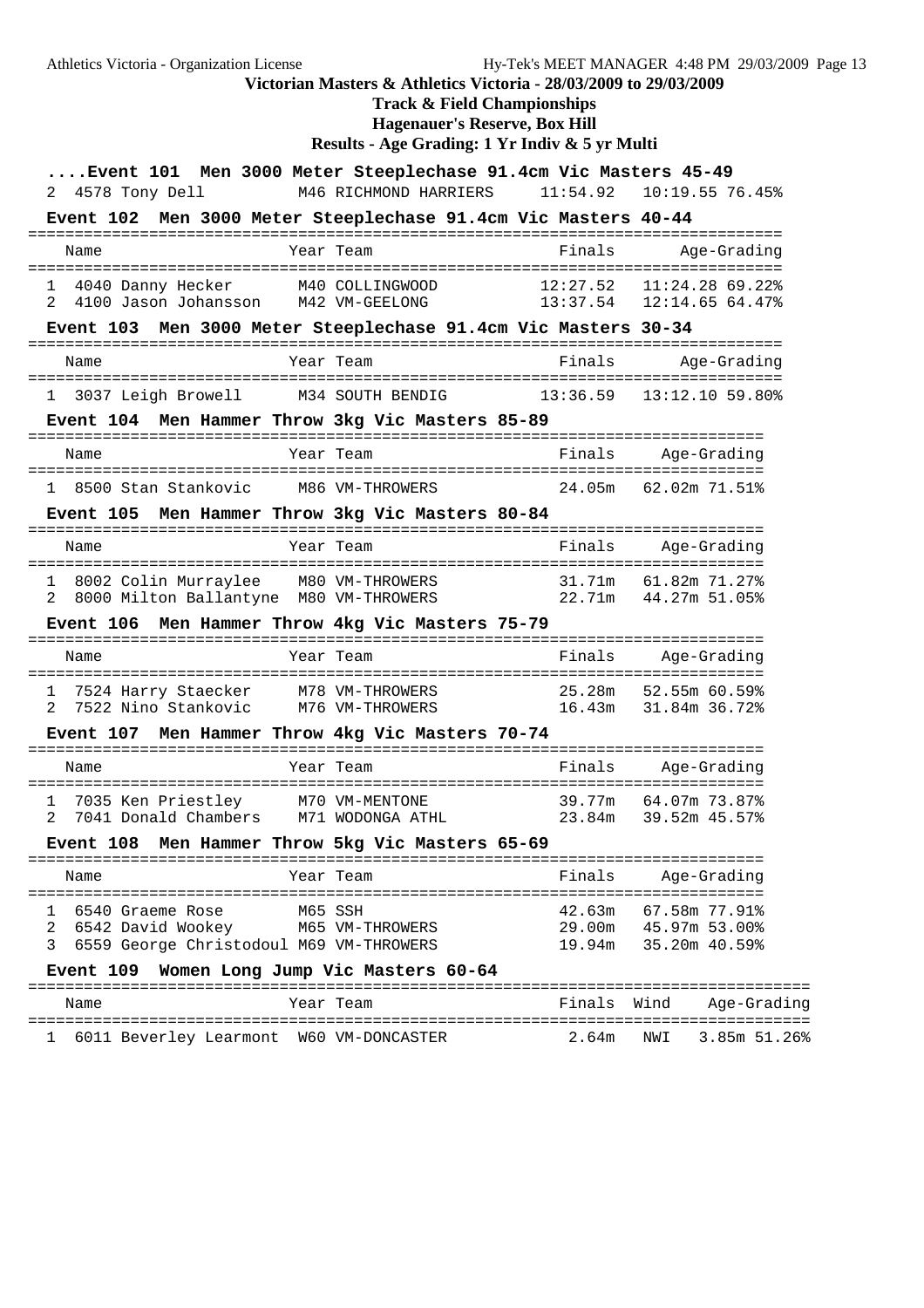**Track & Field Championships**

**Hagenauer's Reserve, Box Hill**

| Event 110 Women Long Jump Vic Masters 55-59                |                                                     |                             |                                                |  |  |
|------------------------------------------------------------|-----------------------------------------------------|-----------------------------|------------------------------------------------|--|--|
| Name                                                       | Year Team                                           | Finals Wind                 | Age-Grading                                    |  |  |
| 5577 Kay Burnie<br>1                                       | W56 VM-DONCASTER                                    | 3.44m                       | NWI<br>4.71m 62.66%                            |  |  |
| Event 111 Women Long Jump Vic Masters 50-54                |                                                     |                             |                                                |  |  |
| Name                                                       | Year Team                                           | Finals                      | Wind<br>Age-Grading                            |  |  |
| $\mathbf{1}$                                               | 5045 Christine Bridle W51 ATHLETICS WAVERLEY        | 4.14m                       | 5.27m 70.17%<br>NWI                            |  |  |
| 5107 Margaret Tweedie W54 RINGWOOD<br>2                    |                                                     | 4.01m                       | NWI 5.33m 70.97%                               |  |  |
| 3<br>5087 Leanne Monk<br>4<br>5101 Jill Jacimovic          | W52 VM-CAULFIELD<br>W54 VM-GEELONG                  | 3.90m<br>2.87 <sub>m</sub>  | NWI 5.03m 67.01%<br>3.81m 50.80%<br>NWI        |  |  |
| Event 112 Women Long Jump Vic Masters 45-49                |                                                     |                             |                                                |  |  |
| ======================================                     | ---------------------------                         |                             |                                                |  |  |
| Name                                                       | Year Team                                           | Finals Wind                 | Age-Grading<br>===============                 |  |  |
| 1 4609 Jayne Matthews                                      | W48 AV                                              | 3.96m                       | 4.84m 64.39%<br>NWI                            |  |  |
| Event 113 Women Long Jump Vic Masters 40-44                |                                                     |                             |                                                |  |  |
| Name                                                       | Year Team                                           | Finals<br>================= | Wind<br>Age-Grading<br>---------------         |  |  |
| 4117 Linda Buttigieg<br>1                                  | =======================<br>W44 ATHLETICS WAVERLEY   | 4.09m                       | 4.73m 63.02%<br>NWI                            |  |  |
| 4125 Jenny Scholtz W44 VM-EAST BURWOOD<br>2                |                                                     | 3.96m                       | 4.58m 61.02%<br>NWI                            |  |  |
| 4109 Jennifer Baldwin<br>3                                 | W43 ATHLETICS WAVERLEY                              | 1.19m                       | NWI<br>1.36m 18.11%                            |  |  |
| Event 114 Men Javelin Throw 700gm Vic Masters 55-59        |                                                     |                             |                                                |  |  |
|                                                            |                                                     |                             |                                                |  |  |
| Name                                                       | Year Team                                           | Finals                      | -----------------------------<br>Age-Grading   |  |  |
| 5605 Andrew Farr<br>1                                      | M59 MENTONE ATHL                                    | 44.84m                      | 68.47m 69.53%                                  |  |  |
| 2                                                          | 5556 Clyde Riddoch M55 ATHLETICS WAVERLEY           | 32.26m                      | 45.35m 46.05%                                  |  |  |
| 5607 Roger Glass<br>3                                      | M59 VM-THROWERS                                     | 27.06m                      | 41.32m 41.96%                                  |  |  |
| 4<br>5580 Anastasios Maniata M56 VM-THROWERS               |                                                     | 26.63m                      | 38.19m 38.79%                                  |  |  |
| 5<br>5601 John Neale                                       | <b>M58 PRESTON ATHL</b>                             | 25.09m                      | 37.50m 38.08%                                  |  |  |
|                                                            | Event 115 Men Javelin Throw 700gm Vic Masters 50-54 |                             |                                                |  |  |
| Name                                                       | Year Team                                           | Finals                      | Age-Grading                                    |  |  |
|                                                            |                                                     |                             |                                                |  |  |
| 5050 Mark Cauchi M51 OAKLEIGH ATH<br>5022 Michael Rix<br>2 | M50 VM-FRANKSTON                                    |                             | 37.82m  49.26m  50.02%<br>29.41m 37.61m 38.19% |  |  |
| 5095 Ian Rickard<br>3                                      | M53 BRUNSWICK AT                                    | 27.76m                      | 37.53m 38.12%                                  |  |  |
| Event 116 Men Long Jump Vic Masters 70-74                  |                                                     |                             |                                                |  |  |
| Name                                                       | Year Team                                           | Finals                      | Wind<br>Age-Grading                            |  |  |
| 7042 Graeme Noden<br>1                                     | M71 VM-MENTONE                                      | 4.55m                       | 7.83m 87.67%<br>NWI                            |  |  |
| 2<br>7041 Donald Chambers                                  | M71 WODONGA ATHL                                    | 4.16m                       | NWI<br>7.16m 80.15%                            |  |  |
| 3<br>7044 Max Brook                                        | M72 VMSP                                            | 3.52m                       | NWI<br>$6.17m$ 69.02%                          |  |  |
| 4<br>7035 Ken Priestley<br>5<br>7011 Edward Boyle          | M70 VM-MENTONE<br>M70 VM-INDEPENDANT                | 3.32m<br>3.30 <sub>m</sub>  | 5.62m 62.76%<br>NWI<br>5.58m 62.38%<br>NWI     |  |  |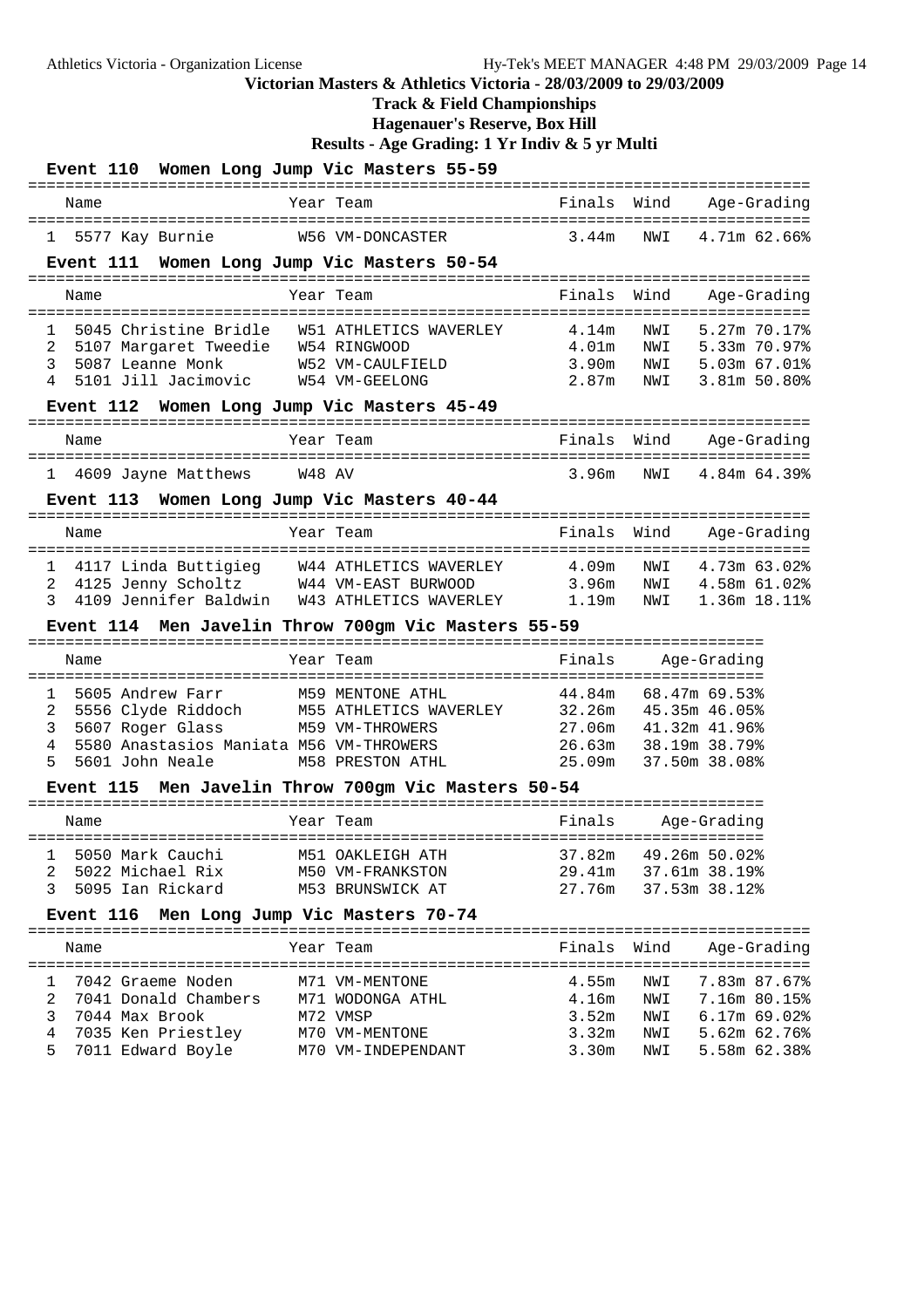# **Track & Field Championships**

**Hagenauer's Reserve, Box Hill**

| Event 117 Men Long Jump Vic Masters 65-69                                        |                                                          | ------------------   |                                                 |
|----------------------------------------------------------------------------------|----------------------------------------------------------|----------------------|-------------------------------------------------|
| Name                                                                             | Year Team                                                | Finals               | Wind<br>Age-Grading                             |
| 6549 James Poulter<br>$\mathbf{1}$<br>6536 Neville Gardner<br>2                  | M67 DONCASTER<br>M65 BOX HILL ATH                        | 3.99m<br>2.83m       | NWI<br>6.41m 71.76%<br>4.40m 49.22%<br>NWI      |
| Event 118 Men Long Jump Vic Masters 60-64                                        |                                                          |                      |                                                 |
| Name                                                                             | Year Team                                                | Finals               | Wind<br>Age-Grading                             |
| 6063 Myer Vorchheimer M64 VM GLENHUNTLY<br>$\mathbf{1}$<br>6054 Peter Young<br>2 | M62 VM-DONCASTER                                         | 3.74m                | NWI 5.73m 64.04%<br>$3.42m$ NWI<br>5.08m 56.81% |
| Event 119 Men Hammer Throw 6kg Vic Masters 50-54                                 |                                                          |                      |                                                 |
| Name                                                                             | Year Team                                                | Finals               | Age-Grading                                     |
| 5088 John Nomikoudis<br>1<br>2<br>5095 Ian Rickard<br>5050 Mark Cauchi<br>3      | M52 GLENHUNTLY A<br>M53 BRUNSWICK AT<br>M51 OAKLEIGH ATH | 25.84m 32.09m 37.00% | 29.06m 35.32m 40.72%<br>21.82m 25.96m 29.94%    |
| Event 120 Men Hammer Throw 7.26kg Vic Masters 45-49                              |                                                          |                      |                                                 |
| Name                                                                             | Year Team                                                | Finals               | Age-Grading                                     |
| 4612 Henry Van Andel<br>ı<br>4613 Ray Siegersma<br>2                             | M48 AV<br>M49 AV                                         |                      | 28.22m 35.49m 40.92%<br>17.05m 21.89m 25.24%    |
| Event 121 Men Hammer Throw 7.26kg Vic Masters 40-44                              |                                                          |                      |                                                 |
| Name                                                                             | Year Team                                                | Finals               | Age-Grading                                     |
| 4126 Andrew Stirling M44 DIAMOND VALL<br>ı.<br>4091 Peter Neale<br>2             | M41 COLLINGWOOD                                          |                      | 32.11m 37.31m 43.02%<br>16.42m  18.04m  20.81%  |
| Event 122 Men Hammer Throw 7.26kg Vic Masters 35-39                              |                                                          |                      |                                                 |
| Name                                                                             | Year Team                                                | Finals               | Age-Grading                                     |
| 1 3573 Frank Peachey                                                             | M39 PRESTON ATHL                                         | 26.99m               | 28.68m 33.07%                                   |
| Event 123 Men Hammer Throw 7.26kg Vic Masters 30-34                              |                                                          |                      |                                                 |
| Name                                                                             | Year Team                                                | Finals               | Age-Grading                                     |
| 3031 Michael Hazel<br>1                                                          | M32 OLD MELBURNI                                         | 23.84m               | 23.84m 27.48%                                   |
| Event 124 Women Javelin Throw 400gm Vic Masters 75-79                            |                                                          |                      |                                                 |
| Name                                                                             | Year Team                                                | Finals               | Age-Grading                                     |
| 7502 Tina Baarslag-Leb W75 VM-THROWERS<br>1                                      |                                                          | 9.83m                | 25.31m 34.67%                                   |
| Event 125 Women Javelin Throw 400gm Vic Masters 65-69                            |                                                          |                      |                                                 |
| Name                                                                             | Year Team                                                | Finals               | Age-Grading                                     |
| 6539 Astrid Rose                                                                 | W65 VM-THROWERS                                          |                      | 19.37m 37.88m 51.90%                            |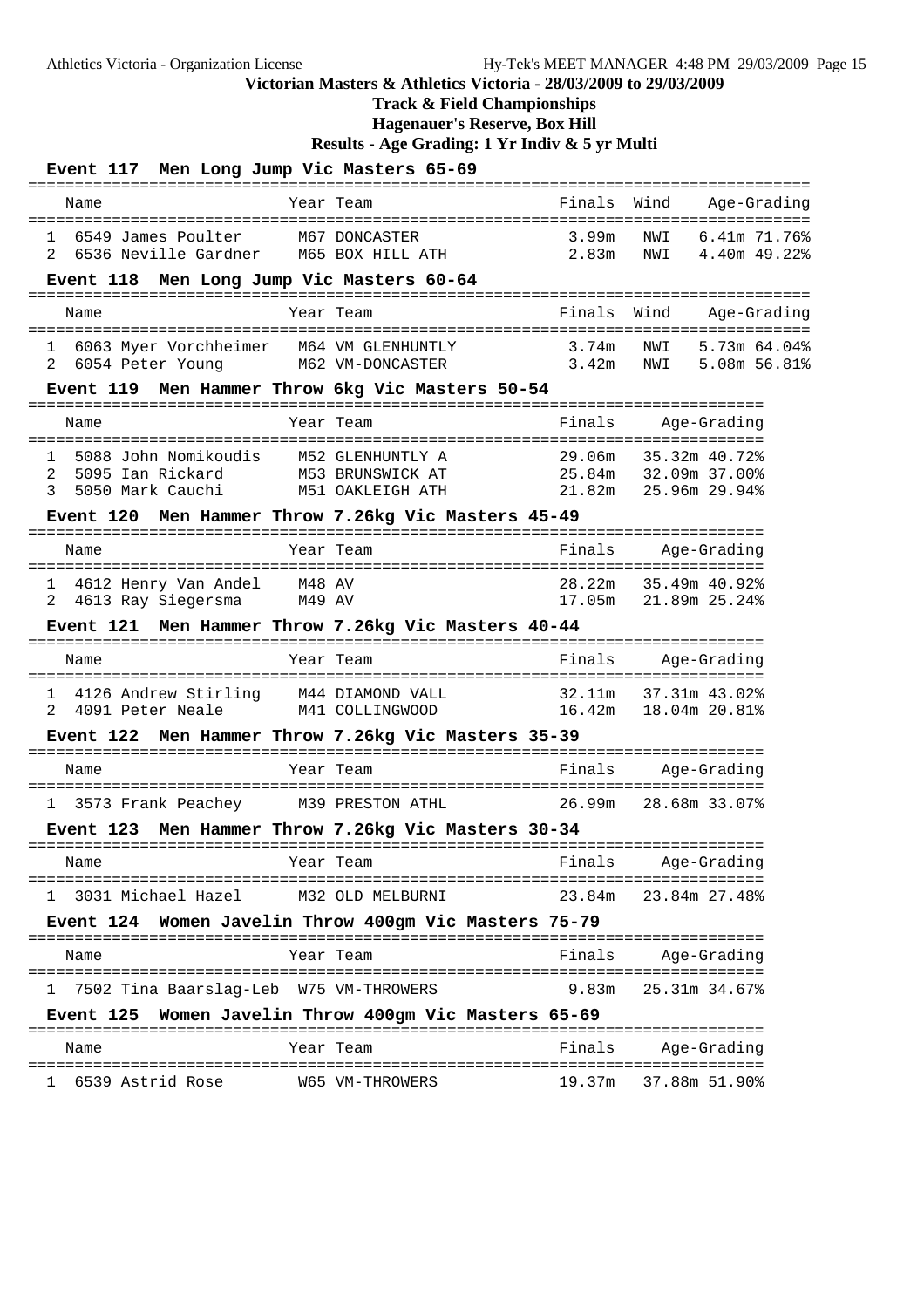**Track & Field Championships**

**Hagenauer's Reserve, Box Hill**

**Results - Age Grading: 1 Yr Indiv & 5 yr Multi**

| <b>Event 126</b>                                                                                                    | Women Javelin Throw 400gm Vic Masters 60-64                                |                                              |                                                                                            |
|---------------------------------------------------------------------------------------------------------------------|----------------------------------------------------------------------------|----------------------------------------------|--------------------------------------------------------------------------------------------|
| Name                                                                                                                | Year Team                                                                  | Finals                                       | Age-Grading                                                                                |
| 6061 Rhondda Dundas<br>1<br>2<br>6012 Sandra Middleton<br>3<br>6011 Beverley Learmont<br>4<br>6023 Lorraine Mussett | W64 VM-THROWERS<br>W60 VM-CAULFIELD<br>W60 VM-DONCASTER<br>W60 VM-THROWERS | 17.67m<br>16.07m<br>14.63m<br>12.69m         | 33.74m 46.23%<br>28.05m 38.44%<br>25.54m 34.99%<br>22.15m 30.35%                           |
| <b>Event 127</b>                                                                                                    | Women Javelin Throw 500gm Vic Masters 55-59<br>$- - - - - -$               |                                              |                                                                                            |
| Name                                                                                                                | Year Team                                                                  | Finals                                       | Age-Grading                                                                                |
| 5604 Heather Carr<br>1                                                                                              | W59 EAGLEHAWK YM                                                           | 15.67m                                       | 27.07m 37.09%                                                                              |
| <b>Event 128</b>                                                                                                    | Women Javelin Throw 500gm Vic Masters 50-54<br>------                      |                                              |                                                                                            |
| Name                                                                                                                | Year Team                                                                  | Finals                                       | Age-Grading                                                                                |
| 5045 Christine Bridle<br>$\mathbf{1}$                                                                               | W51 ATHLETICS WAVERLEY                                                     | 25.40m                                       | 35.48m 48.61%                                                                              |
| Event 129 Men Long Jump Vic Masters 45-49                                                                           |                                                                            |                                              |                                                                                            |
| Name                                                                                                                | Year Team                                                                  | Finals                                       | Wind<br>Age-Grading                                                                        |
| 4504 Christopher Boylen M45 COLLINGWOOD<br>ı.                                                                       |                                                                            | 5.58m                                        | 6.57m 73.52%<br>NWI                                                                        |
| Event 130 Men Long Jump Vic Masters 40-44                                                                           |                                                                            |                                              |                                                                                            |
| Name                                                                                                                | Year Team                                                                  | Finals                                       | Wind<br>Age-Grading                                                                        |
| 4074 David Lenehan<br>1<br>2<br>4040 Danny Hecker<br>3<br>4121 Jeffrey Lang<br>4<br>4091 Peter Neale                | M41 EUREKA ATHLE<br>M40 COLLINGWOOD<br>M44 GLENHUNTLY A<br>M41 COLLINGWOOD | 6.03m<br>5.40m<br>5.36 <sub>m</sub><br>4.64m | 6.77m 75.75%<br>NWI<br>6.00m 67.08%<br>NWI<br>$6.24m$ 69.70%<br>NWI<br>5.21m 58.29%<br>NWI |
| Event 131 Men Long Jump Vic Masters 30-34                                                                           |                                                                            |                                              |                                                                                            |
| Name                                                                                                                | Year Team                                                                  | Finals                                       | Wind<br>Age-Grading                                                                        |
| 3031 Michael Hazel<br>1<br>2<br>3037 Leigh Browell                                                                  | M32 OLD MELBURNI<br>M34 SOUTH BENDIG                                       | 5.32m<br>2.94m                               | NWI<br>5.42m 60.59%<br>3.05m 34.19%<br>NWI                                                 |
| Event 132                                                                                                           | Women Hammer Throw 2kg Vic Masters 75-79                                   |                                              |                                                                                            |
| Name                                                                                                                | Year Team                                                                  | Finals                                       | Age-Grading                                                                                |
| 7502 Tina Baarslag-Leb W75 VM-THROWERS<br>ı.                                                                        |                                                                            | 15.34m                                       | 34.92m 45.36%                                                                              |
| Event 133                                                                                                           | Women Hammer Throw 3kg Vic Masters 65-69                                   |                                              |                                                                                            |
| Name                                                                                                                | Year Team                                                                  | Finals                                       | Age-Grading                                                                                |
| 1 6539 Astrid Rose                                                                                                  | W65 VM-THROWERS                                                            | 29.01m                                       | 49.72m 64.58%                                                                              |
| Event 134                                                                                                           | Women Hammer Throw 3kg Vic Masters 60-64                                   |                                              | ======================                                                                     |
| Name                                                                                                                | Year Team                                                                  | Finals                                       | Age-Grading                                                                                |
|                                                                                                                     |                                                                            |                                              |                                                                                            |

1 6061 Rhondda Dundas W64 VM-THROWERS 30.52m 51.05m 66.30%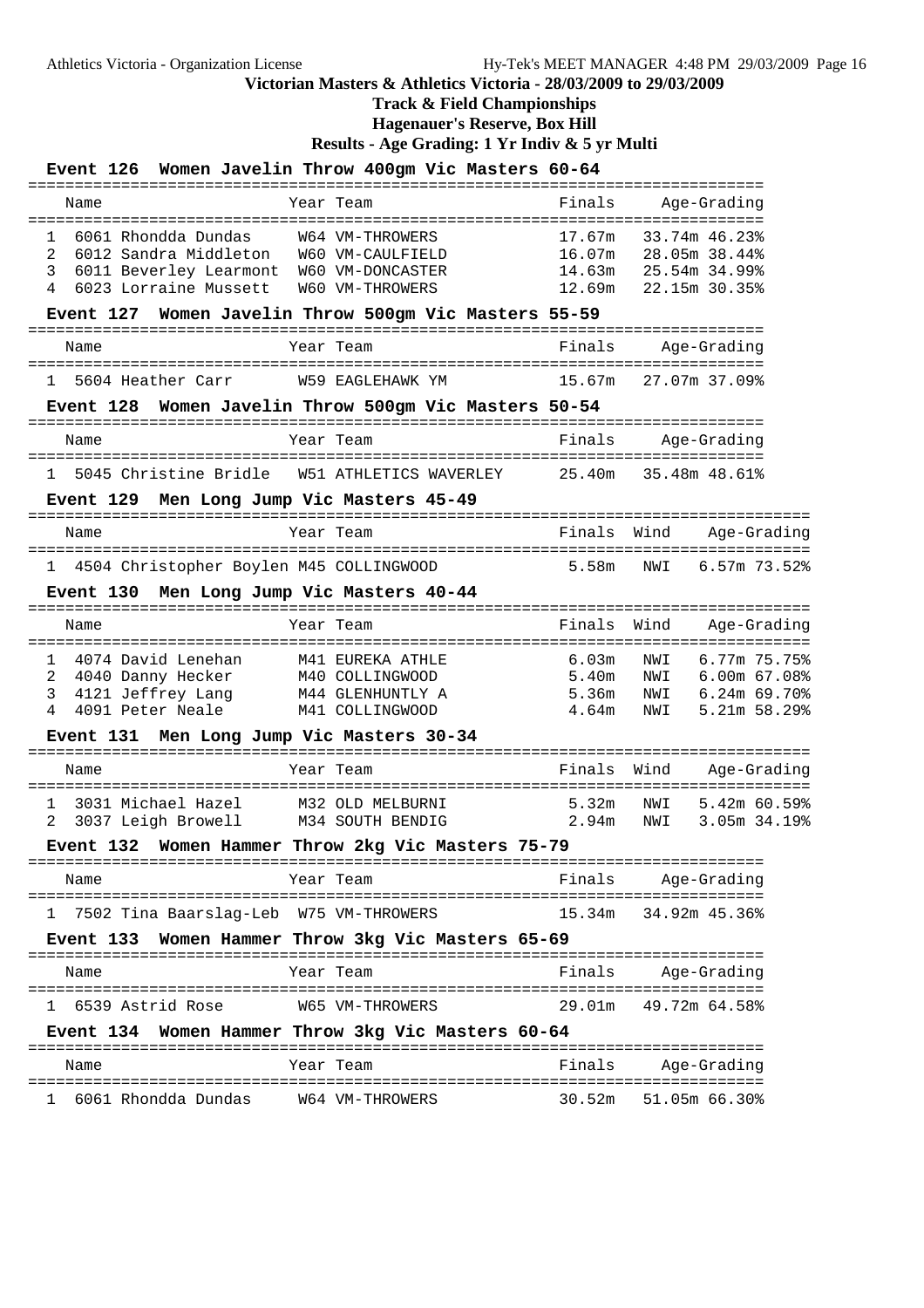Athletics Victoria - Organization License Hy-Tek's MEET MANAGER 4:48 PM 29/03/2009 Page 17 **Victorian Masters & Athletics Victoria - 28/03/2009 to 29/03/2009 Track & Field Championships Hagenauer's Reserve, Box Hill Results - Age Grading: 1 Yr Indiv & 5 yr Multi ....Event 134 Women Hammer Throw 3kg Vic Masters 60-64** 2 6023 Lorraine Mussett W60 VM-THROWERS 21.16m 32.28m 41.93% **Event 135 Women Hammer Throw 3kg Vic Masters 50-54** =============================================================================== Name Tear Team Finals Age-Grading =============================================================================== 1 5045 Christine Bridle W51 ATHLETICS WAVERLEY **Event 136 Women Hammer Throw 4kg Vic Masters 45-49** =============================================================================== Name Year Team Finals Age-Grading =============================================================================== 1 4600 Joanne Molnar W47 ATHLETICS WAVERLEY 19.28m 31.32m 40.68% **Event 137 Women Hammer Throw 4kg Vic Masters 40-44** =============================================================================== Name Year Team Finals Age-Grading =============================================================================== 1 4097 Kristin Henricks W42 VM-THROWERS 32.43m 44.72m 58.09% 2 4117 Linda Buttigieg W44 ATHLETICS WAVERLEY 32.14m 47.17m 61.27% 3 4101 Barbara Kellow W42 BENDIGO YMCA 30.27m 41.74m 54.22% 4 4114 Judy Pfanner W43 VM-THROWERS 26.84m 38.17m 49.58% 5 4099 Jodie Howitt W42 BRUNSWICK AT 24.03m 33.14m 43.04% 6 4105 Joanne Rowan W42 ATHLETICS CHILWELL 23.77m 32.78m 42.58% **Event 138 Men Hammer Throw 5kg Vic Masters 60-64** =============================================================================== Name Tear Team Team Finals Age-Grading =============================================================================== 1 6010 Robert Holzer M60 AV 39.30m 55.24m 63.70% 2 6062 John Reynolds M64 SOUTH WEST A 34.03m 52.60m 60.65% 3 6054 Peter Young M62 VM-DONCASTER 30.26m 44.55m 51.37% 4 6063 Myer Vorchheimer M64 VM GLENHUNTLY 23.57m 36.43m 42.01% **Event 139 Men Hammer Throw 6kg Vic Masters 55-59** =============================================================================== Name Team Year Team Finals Age-Grading =============================================================================== 1 5607 Roger Glass M59 VM-THROWERS 42.88m 61.33m 70.71% 2 5601 John Neale M58 PRESTON ATHL 27.63m 38.54m 44.44% 3 5556 Clyde Riddoch M55 ATHLETICS WAVERLEY 27.01m 35.09m 40.46% 4 5580 Anastasios Maniata M56 VM-THROWERS 22.32m 29.67m 34.22% 5 5578 Kenneth Carter M56 COBURG HARRIERS 20.47m 27.21m 31.38% **Event 140 Women Javelin Throw 600gm Vic Masters 45-49** =============================================================================== Name Tear Team Team Finals Age-Grading =============================================================================== 1 4589 Michele Knight W46 AV 22.26m 28.45m 38.98% 2 4602 Cathy Orelli W47 ATHLETICS CHILWELL 19.40m 25.51m 34.95% 3 4600 Joanne Molnar W47 ATHLETICS WAVERLEY 10.16m 13.36m 18.30% **Event 141 Women Javelin Throw 600gm Vic Masters 40-44** =============================================================================== Name Tear Team Team Finals Age-Grading ===============================================================================

 1 4114 Judy Pfanner W43 VM-THROWERS 33.33m 39.30m 53.84% 2 4105 Joanne Rowan W42 ATHLETICS CHILWELL 24.23m 27.85m 38.16%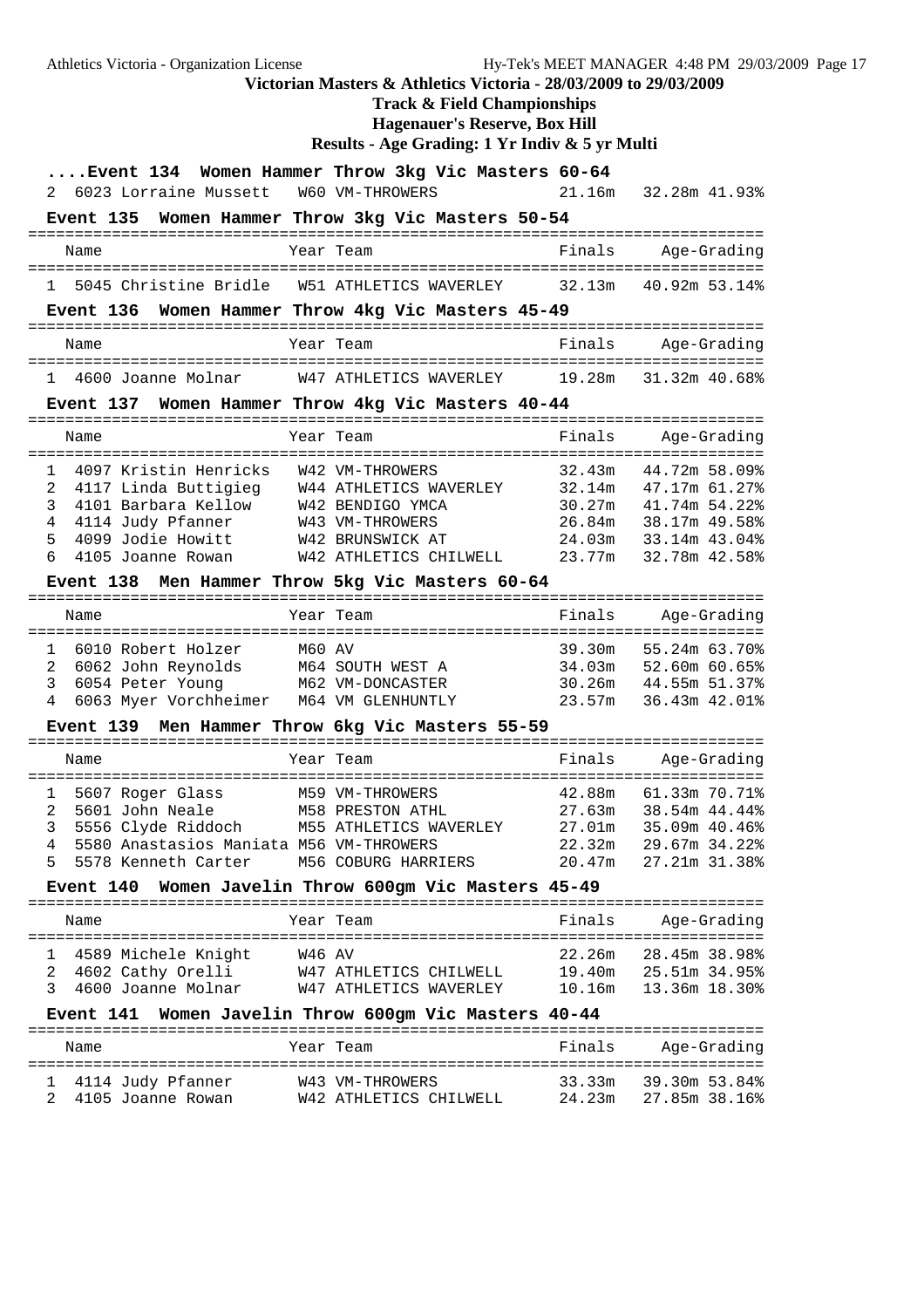# **Track & Field Championships**

**Hagenauer's Reserve, Box Hill**

|                                                        | Event 141 Women Javelin Throw 600gm Vic Masters 40-44 |        |                    |
|--------------------------------------------------------|-------------------------------------------------------|--------|--------------------|
| 4117 Linda Buttigieg<br>3                              | W44 ATHLETICS WAVERLEY                                | 22.65m | 27.42m 37.56%      |
| 4099 Jodie Howitt W42 BRUNSWICK AT<br>4                |                                                       | 21.01m | 24.15m 33.09%      |
| 4097 Kristin Henricks W42 VM-THROWERS<br>5             |                                                       | 19.85m | 22.81m 31.26%      |
| <b>Event 142</b>                                       | Women Javelin Throw 600gm Vic Masters 30-34           |        |                    |
| Name                                                   | Year Team                                             | Finals | Age-Grading        |
|                                                        |                                                       |        |                    |
| 1 3035 Michele Paull                                   | W33 VM-ALTONA                                         |        | 9.64m 9.64m 13.21% |
|                                                        | Event 143 Men Javelin Throw 600gm Vic Masters 65-69   |        |                    |
| Name                                                   | Year Team                                             | Finals | Age-Grading        |
|                                                        |                                                       |        |                    |
| 6540 Graeme Rose<br>$\mathbf{1}$                       | M65 SSH                                               | 40.46m | 66.74m 67.77%      |
| 6542 David Wookey M65 VM-THROWERS<br>2                 |                                                       | 38.11m | 62.86m 63.84%      |
| 3                                                      | 6508 Errol Amerasekera M65 ATHLETICS WAVERLEY         | 26.70m | 44.04m 44.72%      |
| 6559 George Christodoul M69 VM-THROWERS<br>4           |                                                       | 19.63m | 35.63m 36.19%      |
|                                                        |                                                       |        |                    |
|                                                        | Event 144 Men Javelin Throw 600gm Vic Masters 60-64   |        |                    |
| Name                                                   | Year Team                                             | Finals | Age-Grading        |
| ==================                                     | . = = = = = = = = =                                   |        | ================   |
| 6054 Peter Young<br>1                                  | M62 VM-DONCASTER                                      | 37.20m | 57.42m 58.32%      |
| 6062 John Reynolds<br>2                                | M64 SOUTH WEST A                                      | 22.23m | 35.85m 36.41%      |
| 3<br>6051 Des Middleton                                | M62 VM-CAULFIELD                                      | 21.70m | 33.49m 34.02%      |
| <b>Event 145</b>                                       | Women Weight Throw 4kg Vic Masters 75-79              |        |                    |
| Name                                                   | Year Team                                             | Finals | Age-Grading        |
| 7502 Tina Baarslag-Leb W75 VM-THROWERS<br>$\mathbf{1}$ |                                                       | 7.65m  | 14.51m 61.50%      |
| <b>Event 146</b>                                       | Women Weight Throw 5.45kg Vic Masters 65-69           |        |                    |
| Name                                                   | Year Team                                             | Finals | Age-Grading        |
|                                                        |                                                       |        |                    |
|                                                        | 1 6539 Astrid Rose M65 VM-THROWERS                    | 10.35m | 14.80m 62.73%      |
| <b>Event 147</b>                                       | Women Weight Throw 5.45kg Vic Masters 60-64           |        |                    |
| Name                                                   | Year Team                                             | Finals | Age-Grading        |
| 6061 Rhondda Dundas<br>$\mathbf{1}$                    | W64 VM-THROWERS                                       | 12.47m | 17.41m 73.79%      |
| 2<br>6023 Lorraine Mussett                             | W60 VM-THROWERS                                       | 6.52m  | 8.30m 35.21%       |
|                                                        |                                                       |        |                    |
|                                                        | Event 148 Women Weight Throw 7.26kg Vic Masters 50-54 |        |                    |
| Name                                                   | Year Team                                             | Finals | Age-Grading        |
| 1 5045 Christine Bridle W51 ATHLETICS WAVERLEY         |                                                       | 9.57m  | 12.09m 51.23%      |
|                                                        | Event 149 Women Weight Throw 9.08kg Vic Masters 45-49 |        |                    |
| Name                                                   | Year Team                                             | Finals | Age-Grading        |
| 4600 Joanne Molnar<br>1                                | W47 ATHLETICS WAVERLEY                                | 5.35m  | 8.70m 36.87%       |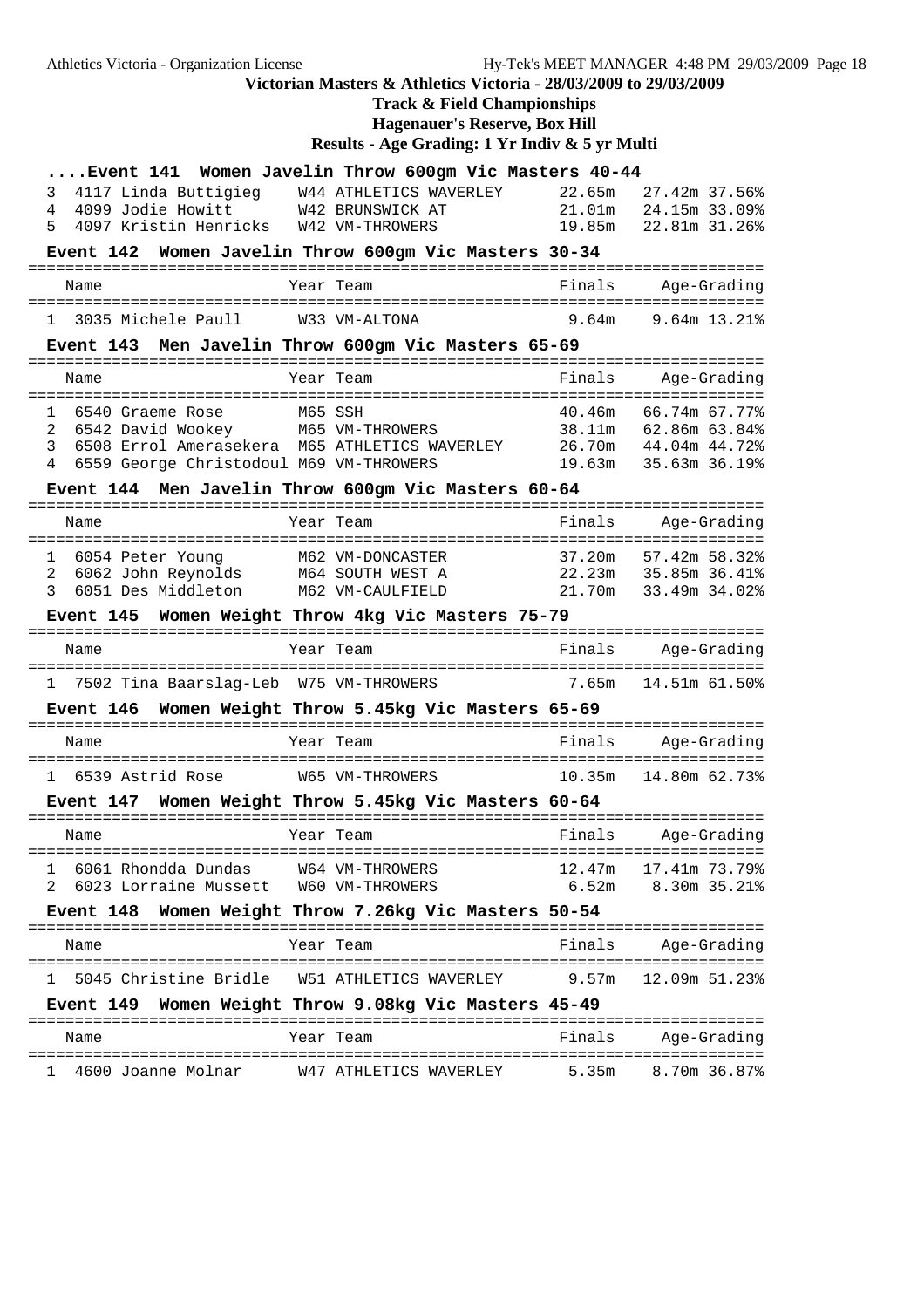**Track & Field Championships**

**Hagenauer's Reserve, Box Hill**

|                                                                                                                     | Event 150 Women Weight Throw 9.08kg Vic Masters 40-44                                                                                  |                               |                                                                       |
|---------------------------------------------------------------------------------------------------------------------|----------------------------------------------------------------------------------------------------------------------------------------|-------------------------------|-----------------------------------------------------------------------|
| Name                                                                                                                | Year Team                                                                                                                              | Finals                        | Age-Grading                                                           |
| 1 4097 Kristin Henricks W42 VM-THROWERS<br>2<br>3<br>4105 Joanne Rowan<br>Event 151 Men Long Jump Vic Masters 85-89 | 4117 Linda Buttigieg W44 ATHLETICS WAVERLEY 10.14m 15.42m 65.38%<br>W42 ATHLETICS CHILWELL                                             | 7.61m                         | 10.38m 15.14m 64.19%<br>11.10m 47.06%                                 |
|                                                                                                                     |                                                                                                                                        |                               |                                                                       |
| Name                                                                                                                | Year Team                                                                                                                              | Finals<br>$=$ $=$ $=$ $=$     | Wind<br>Age-Grading                                                   |
| 1 8500 Stan Stankovic                                                                                               | M86 VM-THROWERS                                                                                                                        | 2.18m                         | 5.37m 60.06%<br>NWI                                                   |
| Event 152 Men Long Jump Vic Masters 75-79                                                                           |                                                                                                                                        |                               |                                                                       |
| Name                                                                                                                | Year Team<br>============================                                                                                              | Finals<br>=====<br>========== | Wind<br>Age-Grading<br>=======                                        |
| 7526 Leo Coffey<br>1<br>2<br>7528 Alexander Harris M79 BELLARINE AT<br>3<br>7522 Nino Stankovic                     | M79 VM-EAST BURWOOD<br>M76 VM-THROWERS                                                                                                 | 3.19m<br>2.64m<br>2.54m       | $6.40m$ $71.52%$<br>NWI<br>NWI<br>5.30m 59.19%<br>NWI<br>4.80m 53.70% |
|                                                                                                                     | Event 153 Men Weight Throw 9.08kg Vic Masters 65-69                                                                                    |                               |                                                                       |
| Name                                                                                                                | Year Team                                                                                                                              | Finals                        | Age-Grading                                                           |
| 6540 Graeme Rose<br>$\mathbf{1}$<br>2<br>6542 David Wookey<br>6559 George Christodoul M69 VM-THROWERS<br>3          | :============== <b>:</b><br>M65 SSH<br>M65 VM-THROWERS                                                                                 | 17.36m<br>7.88m               | 21.89m 84.68%<br>10.57m   13.33m   51.56%<br>10.87m 42.05%            |
|                                                                                                                     |                                                                                                                                        |                               |                                                                       |
|                                                                                                                     | Event 154 Men Weight Throw 9.08kg Vic Masters 60-64                                                                                    |                               |                                                                       |
| --------------------------<br>Name                                                                                  | Year Team                                                                                                                              | Finals                        | Age-Grading                                                           |
| 6062 John Reynolds<br>1<br>2<br>6010 Robert Holzer<br>3<br>6054 Peter Young                                         | M64 SOUTH WEST A<br>M60 AV<br>M62 VM-DONCASTER                                                                                         | 14.61m<br>12.24m              | 18.04m 69.77%<br>13.59m   15.48m   59.87%<br>14.50m 56.10%            |
|                                                                                                                     | Event 155 Men Javelin Throw 800gm Vic Masters 45-49                                                                                    |                               |                                                                       |
| Name                                                                                                                | Year Team                                                                                                                              | Finals                        | Age-Grading                                                           |
| 4601 Cameron Morris<br>4613 Ray Siegersma<br>3<br><b>Event 156</b>                                                  | M47 BOX HILL ATH<br>2 4535 Wayne James M45 VM-EAST BURWOOD 37.44m 45.98m 46.69%<br>M49 AV<br>Men Javelin Throw 800gm Vic Masters 40-44 | 40.34m<br>29.42m              | 51.37m 52.17%<br>38.89m 39.50%                                        |
| Name                                                                                                                | Year Team                                                                                                                              | Finals                        | Age-Grading                                                           |
| 4022 Stan Grant<br>1<br>4121 Jeffrey Lang<br>2<br>3<br>4091 Peter Neale<br><b>Event 157</b>                         | M40 WANGARATTA HARRIERS<br>M44 GLENHUNTLY A<br>M41 COLLINGWOOD<br>Men Javelin Throw 800gm Vic Masters 35-39                            | 40.48m<br>33.48m<br>30.84m    | ------------------<br>45.67m 46.38%<br>40.40m 41.03%<br>35.37m 35.92% |
| Name                                                                                                                | Year Team                                                                                                                              | Finals                        | Age-Grading                                                           |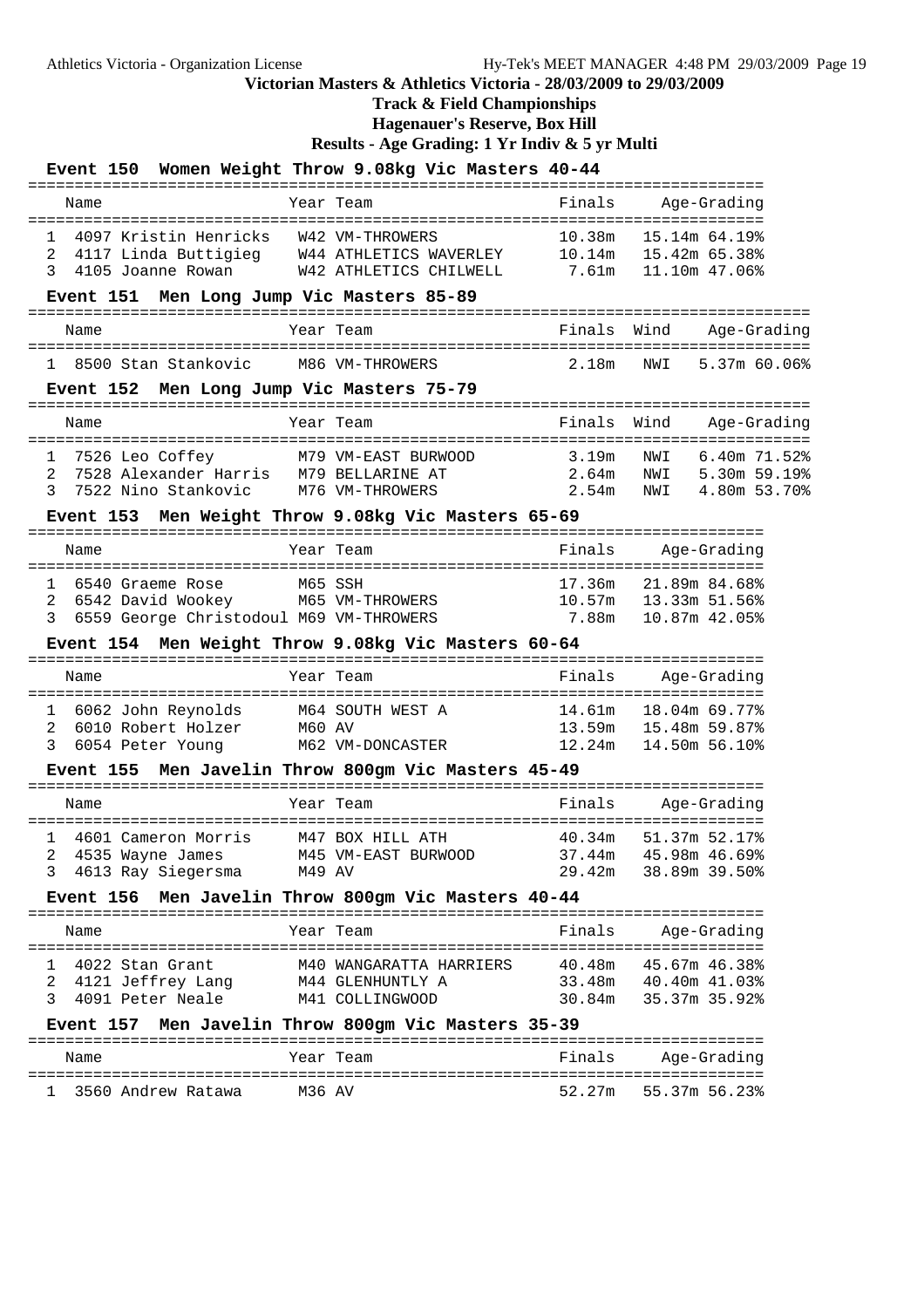**Track & Field Championships**

**Hagenauer's Reserve, Box Hill**

|                                             | Event 158 Men Javelin Throw 800gm Vic Masters 30-34          |                   |                                                       |
|---------------------------------------------|--------------------------------------------------------------|-------------------|-------------------------------------------------------|
| Name                                        | Year Team                                                    | Finals            | Age-Grading                                           |
| 1 3031 Michael Hazel                        | M32 OLD MELBURNI                                             |                   | 29.19m 29.68m 30.14%                                  |
| Event 159 Men Long Jump Vic Masters 55-59   |                                                              |                   |                                                       |
| Name                                        | Year Team                                                    | Finals            | Wind<br>Age-Grading                                   |
| 1 5609 Peter Lamb                           | M59 BELLARINE AT                                             | 4.75m             | $6.74m$ $75.40\%$<br>NWI                              |
| 2<br>5601 John Neale<br>3                   | 5544 John Moloney M55 KEILOR ST BERNARDS<br>M58 PRESTON ATHL |                   | 3.97m NWI 5.32m 59.52%<br>5.13m 57.43%<br>$3.67m$ NWI |
| Event 160 Men Long Jump Vic Masters 50-54   |                                                              |                   |                                                       |
|                                             |                                                              |                   |                                                       |
| Name                                        | Year Team                                                    | Finals            | Wind<br>Age-Grading                                   |
| 1<br>5096 Ian Rogers                        | M53 IVANHOE HARRIERS                                         | 5.07 <sub>m</sub> | 6.61m 73.91%<br>NWI                                   |
| 5041 Glenn White<br>2                       | <b>M50 AV</b>                                                | 4.85m             | $6.08m$ $68.02%$<br>NWI                               |
| 3<br>5076 David Wilkins<br>5001 Kevin Bates | M51 VM-MENTONE                                               | 4.82m             | NWI<br>$6.12m$ $68.47%$                               |
| 4<br>5<br>5090 Grant Sargent                | M50 VM-DONCASTER<br>M52 COLLINGWOOD                          | 4.66m<br>3.94m    | NWI<br>5.84m 65.36%<br>5.07m 56.69%<br>NWI            |
| 5099 Gregory Champion<br>6                  | M54 DIAMOND VALL                                             | 3.92m             | NWI<br>5.18m 57.99%                                   |
| 5010 Frank Dunshea<br>7                     | M50 AV                                                       | 3.90m             | 4.89m 54.70%<br>NWI                                   |
|                                             | Event 161 Men Javelin Throw 400gm Vic Masters 85-89          |                   |                                                       |
| Name                                        | Year Team                                                    | Finals            | Age-Grading                                           |
| 1 8500 Stan Stankovic                       | M86 VM-THROWERS                                              | 16.10m            | 44.52m 45.21%                                         |
|                                             | Event 162 Men Javelin Throw 400gm Vic Masters 80-84          |                   |                                                       |
| Name                                        | Year Team                                                    | Finals            | Age-Grading                                           |
| ı                                           |                                                              | 28.27m            | 58.27m 59.17%                                         |
| 2                                           |                                                              |                   | 15.55m 32.05m 32.55%                                  |
|                                             | Event 163 Men Javelin Throw 500gm Vic Masters 75-79          |                   |                                                       |
| Name                                        | Year Team                                                    | Finals            | Age-Grading                                           |
|                                             | 1 7524 Harry Staecker M78 VM-THROWERS 23.08m 51.00m 51.80%   |                   |                                                       |
| 2<br>7528 Alexander Harris                  | M79 BELLARINE AT                                             | 22.55m            | 51.54m 52.34%                                         |
| 7522 Nino Stankovic<br>3                    | M76 VM-THROWERS                                              | 16.68m            | 34.56m 35.10%                                         |
|                                             | Event 164 Men Javelin Throw 500gm Vic Masters 70-74          |                   |                                                       |
| Name                                        | Year Team                                                    | Finals            | Age-Grading                                           |
| 7046 Peceli Ratawa<br>1                     | M72 AV                                                       | 20.85m            | 38.42m 39.02%                                         |
| 7041 Donald Chambers<br>2                   | M71 WODONGA ATHL                                             | 20.55m            | 36.85m 37.42%                                         |
|                                             | Event 165 Men Weight Throw 11.34kg Vic Masters 55-59         |                   |                                                       |
| Name                                        | Year Team                                                    | Finals            | Age-Grading                                           |
| 5607 Roger Glass<br>ı                       | M59 VM-THROWERS                                              | 14.86m            | 19.36m 74.86%                                         |
| 5556 Clyde Riddoch<br>2                     | M55 ATHLETICS WAVERLEY                                       |                   | 10.83m  13.10m  50.70%                                |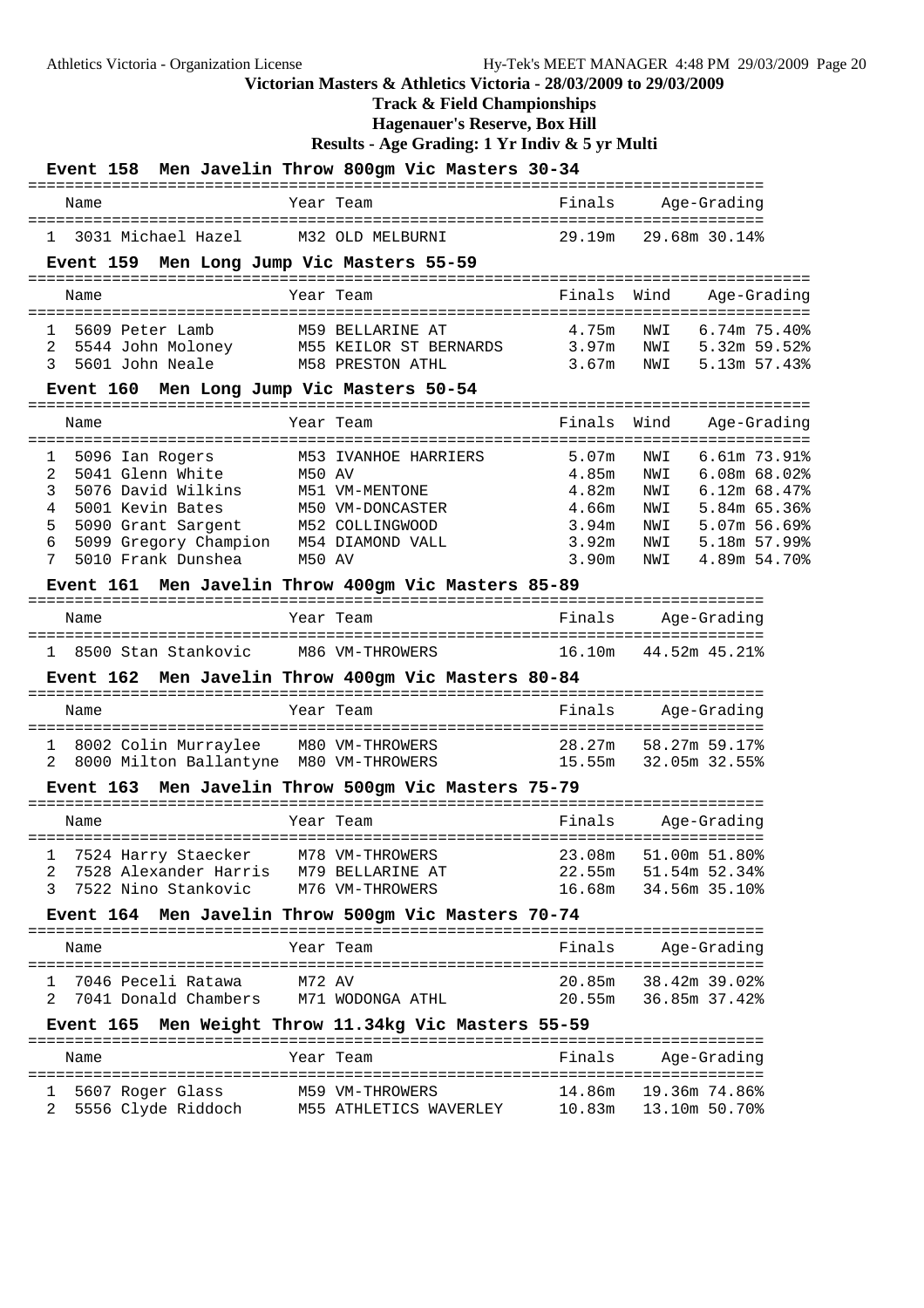**Track & Field Championships**

**Hagenauer's Reserve, Box Hill**

|                                              | Event 165 Men Weight Throw 11.34kg Vic Masters 55-59                                                                |        |                              |
|----------------------------------------------|---------------------------------------------------------------------------------------------------------------------|--------|------------------------------|
| 3 5601 John Neale M58 PRESTON ATHL           |                                                                                                                     | 9.08m  | 11.60m 44.88%                |
| 5580 Anastasios Maniata M56 VM-THROWERS<br>4 |                                                                                                                     | 8.89m  | 10.95m 42.37%                |
|                                              | Event 166 Men Weight Throw 15.88kg Vic Masters 45-49                                                                |        |                              |
| Name                                         | Year Team                                                                                                           | Finals | Age-Grading                  |
| 1 4613 Ray Siegersma M49 AV                  |                                                                                                                     |        | 7.40m 9.21m 35.63%           |
|                                              | Event 167 Men Weight Throw 15.88kg Vic Masters 40-44                                                                |        |                              |
| Name                                         | Year Team                                                                                                           |        | Finals Age-Grading           |
|                                              | 1 4126 Andrew Stirling M44 DIAMOND VALL 8.44m 9.76m 37.75%<br>2 4091 Peter Neale M41 COLLINGWOOD 6.07m 6.73m 26.04% |        |                              |
|                                              | Event 168 Men Weight Throw 15.88kg Vic Masters 35-39                                                                |        |                              |
| Name                                         | Year Team                                                                                                           |        | Finals Age-Grading           |
|                                              | 1 3573 Frank Peachey M39 PRESTON ATHL 7.54m 8.14m 31.48%                                                            |        |                              |
|                                              | Event 169 Men Weight Throw 15.88kg Vic Masters 30-34                                                                |        |                              |
| Name                                         | Year Team                                                                                                           |        | Finals Age-Grading           |
|                                              | 1 3031 Michael Hazel M32 OLD MELBURNI 8.65m 8.73m 33.78%                                                            |        |                              |
| Event 170 Women High Jump Vic Masters 50-54  |                                                                                                                     |        |                              |
| Name                                         | Year Team                                                                                                           |        | Finals Age-Grading           |
| 2 5087 Leanne Monk W52 VM-CAULFIELD          | 1 5045 Christine Bridle W51 ATHLETICS WAVERLEY 1.35m 1.69m 81.33%                                                   | 1.20m  | 1.52m 73.17%                 |
| Event 171 Women High Jump Vic Masters 40-44  |                                                                                                                     |        |                              |
| Name                                         | Year Team                                                                                                           |        | Finals Age-Grading           |
| 1 4085 Helen Monger<br>$\mathcal{R}$         | W41 KEILOR ST BERNARDS 1.45m<br>4109 Jennifer Baldwin W43 ATHLETICS WAVERLEY 0.90m                                  |        | 1.61m 77.13%<br>1.02m 49.18% |
| Event 172 Men High Jump Vic Masters 80-84    |                                                                                                                     |        |                              |
| Name                                         | Year Team                                                                                                           | Finals | Age-Grading                  |
| 8006 George Goode<br>ı                       | M81 VM-COBURG                                                                                                       | 0.95m  | 1.74m 71.43%                 |
| Event 173 Men High Jump Vic Masters 75-79    |                                                                                                                     |        |                              |
| Name                                         | Year Team                                                                                                           | Finals | Age-Grading                  |
| 7528 Alexander Harris                        | M79 BELLARINE AT                                                                                                    | 1.05m  | 1.87m 76.09%                 |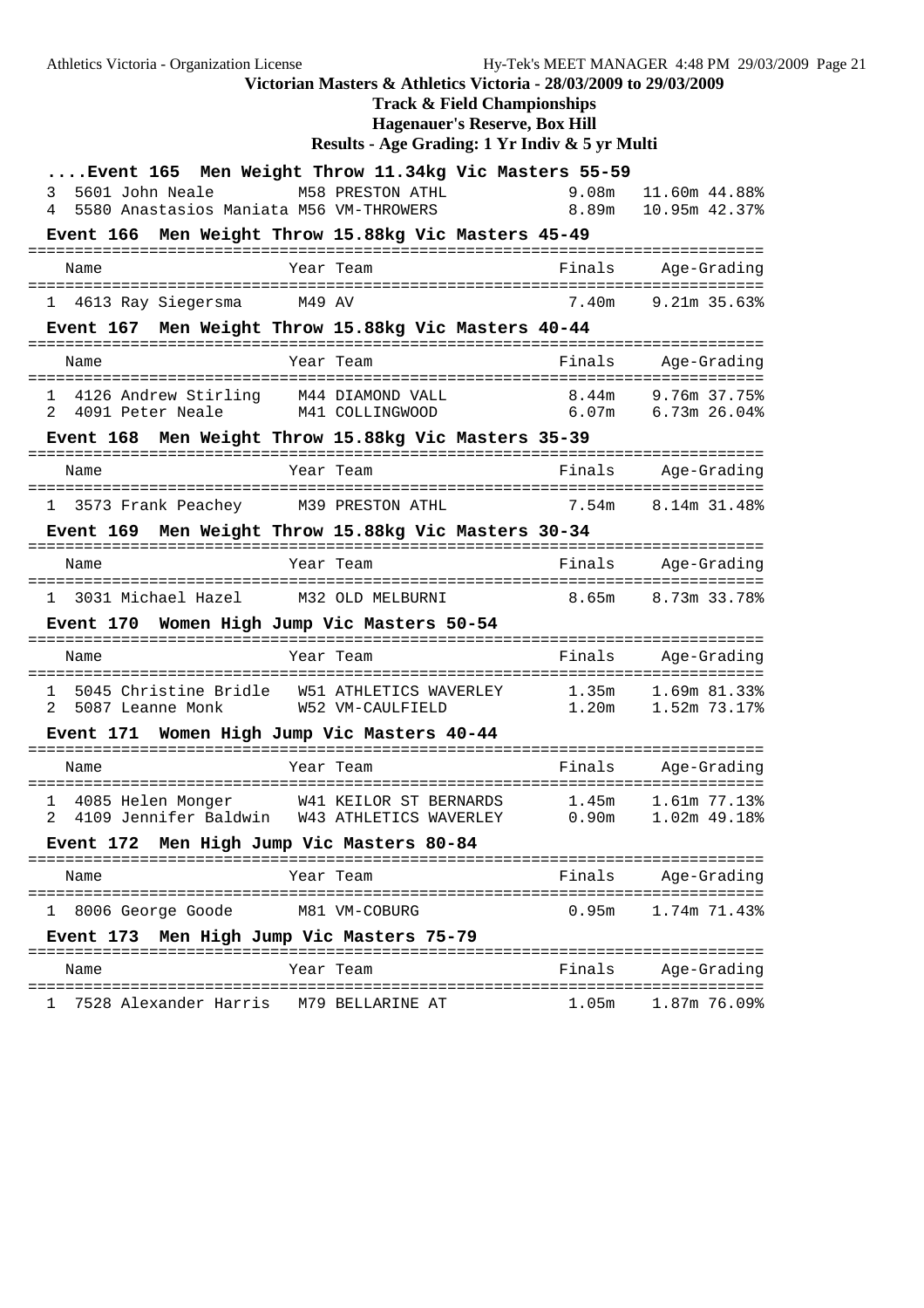**Track & Field Championships**

**Hagenauer's Reserve, Box Hill**

| Event 174 Men High Jump Vic Masters 70-74                                                                                                                                                                       |                                                 |                                                                                  |
|-----------------------------------------------------------------------------------------------------------------------------------------------------------------------------------------------------------------|-------------------------------------------------|----------------------------------------------------------------------------------|
| Name<br>Year Team<br>===============<br>==================                                                                                                                                                      | Finals<br>===================================== | Age-Grading                                                                      |
| M71 WODONGA ATHL<br>7041 Donald Chambers<br>1                                                                                                                                                                   | 0.95m                                           | 1.50m 61.29%                                                                     |
| Event 175 Men High Jump Vic Masters 65-69                                                                                                                                                                       |                                                 |                                                                                  |
| Name<br>Year Team                                                                                                                                                                                               | Finals<br>------------------------------------  | Age-Grading                                                                      |
| 6549 James Poulter<br>M67 DONCASTER<br>$\mathbf{1}$                                                                                                                                                             | 1.10m                                           | $1.64m$ 67.48%                                                                   |
| Event 176 Men High Jump Vic Masters 60-64                                                                                                                                                                       |                                                 |                                                                                  |
| Name<br>Year Team                                                                                                                                                                                               | Finals                                          | Age-Grading                                                                      |
| M62 VM-DONCASTER<br>6054 Peter Young<br>1<br>6063 Myer Vorchheimer M64 VM GLENHUNTLY<br>$- -$                                                                                                                   | 1.05m<br>ΝH                                     | $1.47m$ 60.34%                                                                   |
| Event 177 Men High Jump Vic Masters 55-59                                                                                                                                                                       |                                                 |                                                                                  |
| Year Team<br>Name                                                                                                                                                                                               | Finals                                          | Age-Grading                                                                      |
| ------------------------------------<br>5585 William Ronald<br>M56 VM-CAULFIELD<br>1<br>2<br>5560 Jim Taylor<br>M55 AV<br>M58 PRESTON ATHL<br>3<br>5601 John Neale<br>Event 178 Men High Jump Vic Masters 50-54 | =========================<br>1.45m<br>1.25m     | 1.89m 77.54%<br>1.40m 1.81m 74.07%<br>1.25m 1.67m 68.31%<br>1.67m 68.31%         |
| Name<br>Year Team                                                                                                                                                                                               | Finals                                          | Age-Grading                                                                      |
| 5099 Gregory Champion M54 DIAMOND VALL<br>1<br>M51 OAKLEIGH ATH<br>5050 Mark Cauchi<br>2                                                                                                                        | 1.35m                                           | 1.72m 70.68%<br>1.35m 1.67m 68.18%                                               |
| Event 179 Men High Jump Vic Masters 45-49<br>------------                                                                                                                                                       |                                                 | ============================                                                     |
| Year Team<br>Name                                                                                                                                                                                               | Finals                                          | Age-Grading                                                                      |
| M46 ATHLETICS WAVERLEY<br>4570 Terry Baldwin<br>1<br>4504 Christopher Boylen M45 COLLINGWOOD<br>2<br>4590 Yuk Kiu Lam<br>3<br>M46 VM-EAST BURWOOD<br>Event 180 Men High Jump Vic Masters 40-44                  | 1.65m<br>1.60 <sub>m</sub><br>1.55m             | :===============================<br>1.93m 78.95%<br>1.85m 75.83%<br>1.82m 74.16% |
|                                                                                                                                                                                                                 |                                                 |                                                                                  |
| Year Team<br>Name                                                                                                                                                                                               | Finals<br>===============================       | Age-Grading                                                                      |
| 4121 Jeffrey Lang<br>M44 GLENHUNTLY A<br>ı<br>4095 Michael Wicks<br>2                                                                                                                                           | 1.65m                                           | 1.89m 77.46%<br>1.73m 70.78%                                                     |
| M41 ATHLETICS ESSENDON<br>3<br>4040 Danny Hecker<br>M40 COLLINGWOOD                                                                                                                                             | 1.55m<br>1.45m                                  | 1.60m 65.32%                                                                     |
| Men High Jump Vic Masters 35-39<br>Event 181                                                                                                                                                                    |                                                 |                                                                                  |
| Year Team<br>Name                                                                                                                                                                                               | Finals                                          | Age-Grading                                                                      |
| 3564 Marcus Wickham<br>M37 AV                                                                                                                                                                                   | 1.70m                                           | 1.82m 74.56%                                                                     |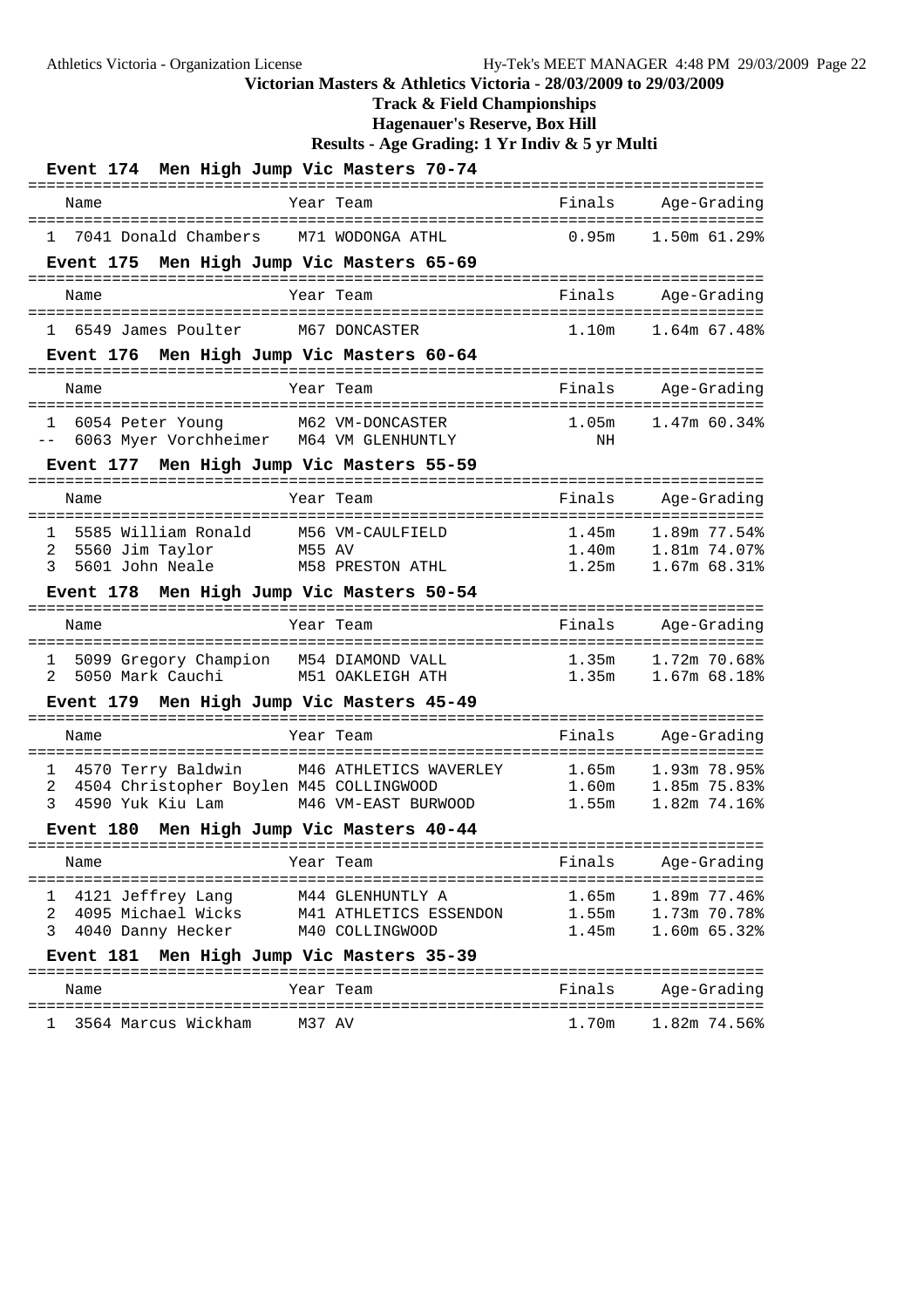**Track & Field Championships**

**Hagenauer's Reserve, Box Hill**

**Results - Age Grading: 1 Yr Indiv & 5 yr Multi**

| Event 182 Men High Jump Vic Masters 30-34                   |                                                                  |                   |                                                       |
|-------------------------------------------------------------|------------------------------------------------------------------|-------------------|-------------------------------------------------------|
| Name                                                        | Year Team                                                        | Finals            | Age-Grading                                           |
| 1 3031 Michael Hazel                                        | M32 OLD MELBURNI                                                 | 1.50 <sub>m</sub> | 1.53m 62.76%                                          |
| Event 183 Women 5000 Meter Run Vic Masters 70-74            |                                                                  |                   |                                                       |
| Name                                                        | ------<br>Year Team                                              | Finals            | ---------------------------<br>Age-Grading            |
| ------------------------------------<br>1 7038 Judy Wines   | --------------------<br>W70 VM-CAULFIELD                         | 29:41.55          | =================<br>19:03.58 75.61%                  |
| Event 184 Women 5000 Meter Run Vic Masters 65-69            |                                                                  |                   |                                                       |
|                                                             | -------                                                          |                   | ---------------------------                           |
| Name                                                        | Year Team<br>=======================                             | Finals            | Age-Grading<br>=================                      |
| 1 6538 Lavinia Petrie W65 RINGWOOD                          |                                                                  | 21:36.02          | 15:03.33 95.72%                                       |
| Event 185 Women 5000 Meter Run Vic Masters 60-64            |                                                                  |                   |                                                       |
| Name                                                        | Year Team                                                        | Finals            | Age-Grading                                           |
| 6053 Petrina Trowbridge W62 RICHMOND HARRIERS 23:15.50<br>1 |                                                                  |                   | 16:58.72 84.88%                                       |
| 6059 Vicki Thompson W63 INDEPENDANT<br>2                    |                                                                  | 33:12.09          | 23:52.32 60.37%                                       |
| <b>Event 186</b>                                            | Women 5000 Meter Run Vic Masters 55-59                           |                   |                                                       |
| Name<br>================                                    | Year Team                                                        | Finals            | Age-Grading<br>-------------------------------------- |
| 1 5593 Carolyn Dickson W57 VM-CROYDON                       |                                                                  | 24:10.46          | 18:58.76 75.93%                                       |
| <b>Event 187</b>                                            | Women 5000 Meter Run Vic Masters 50-54                           |                   |                                                       |
| Name<br>=================                                   | Year Team                                                        | Finals            | Age-Grading<br>-----------------                      |
| 5066 Elizabeth Street<br>1                                  | W51 CASEY CARDINIA 23:20.76                                      |                   | 19:52.33 72.52%                                       |
| $\mathcal{L}$<br>5085 Julie Hertz                           | W52 VM-COLLINGWOOD 24:31.07                                      |                   | 20:36.00 69.96%                                       |
| Event 188                                                   | Women 5000 Meter Run Vic Masters 45-49                           |                   |                                                       |
| Name                                                        | Year Team                                                        |                   | Finals Age-Grading                                    |
| 4545 June Petrie<br>1                                       | W45 RINGWOOD                                                     | 19:44.65          | 18:06.33 79.60%                                       |
| 2<br>4615 Pam Tindal                                        | W49 VM-CROYDON                                                   | 22:20.48          | 19:30.65 73.86%                                       |
| Event 189                                                   | Women 5000 Meter Run Vic Masters 40-44                           |                   |                                                       |
| Name                                                        | Year Team                                                        | Finals            | Age-Grading                                           |
| 4053 Julie Norney<br>1                                      | W40 RINGWOOD                                                     | 18:51.06          | ---------<br>18:06.73 79.57%                          |
| 4107 Susanne Wilson<br>2                                    | W42 VM-KNOX                                                      | 19:10.01          | 18:06.99 79.55%                                       |
| 4115 Sandra Prosenica                                       | W43 ATHLETICS ESSENDON<br>Women 5000 Meter Run Vic Masters 35-39 | DNF               |                                                       |
| Event 190                                                   |                                                                  |                   | ---------------------------                           |
| Name                                                        | Year Team                                                        | Finals            | Age-Grading<br>----------------                       |
| 3572 Maryann Murray<br>T.                                   | W39 DIAMOND VALL                                                 | 18:44.79          | $18:08.35$ 79.45%                                     |

2 3562 Kylie Irshad W37 SOUTH COAST 22:54.68 22:26.23 64.23%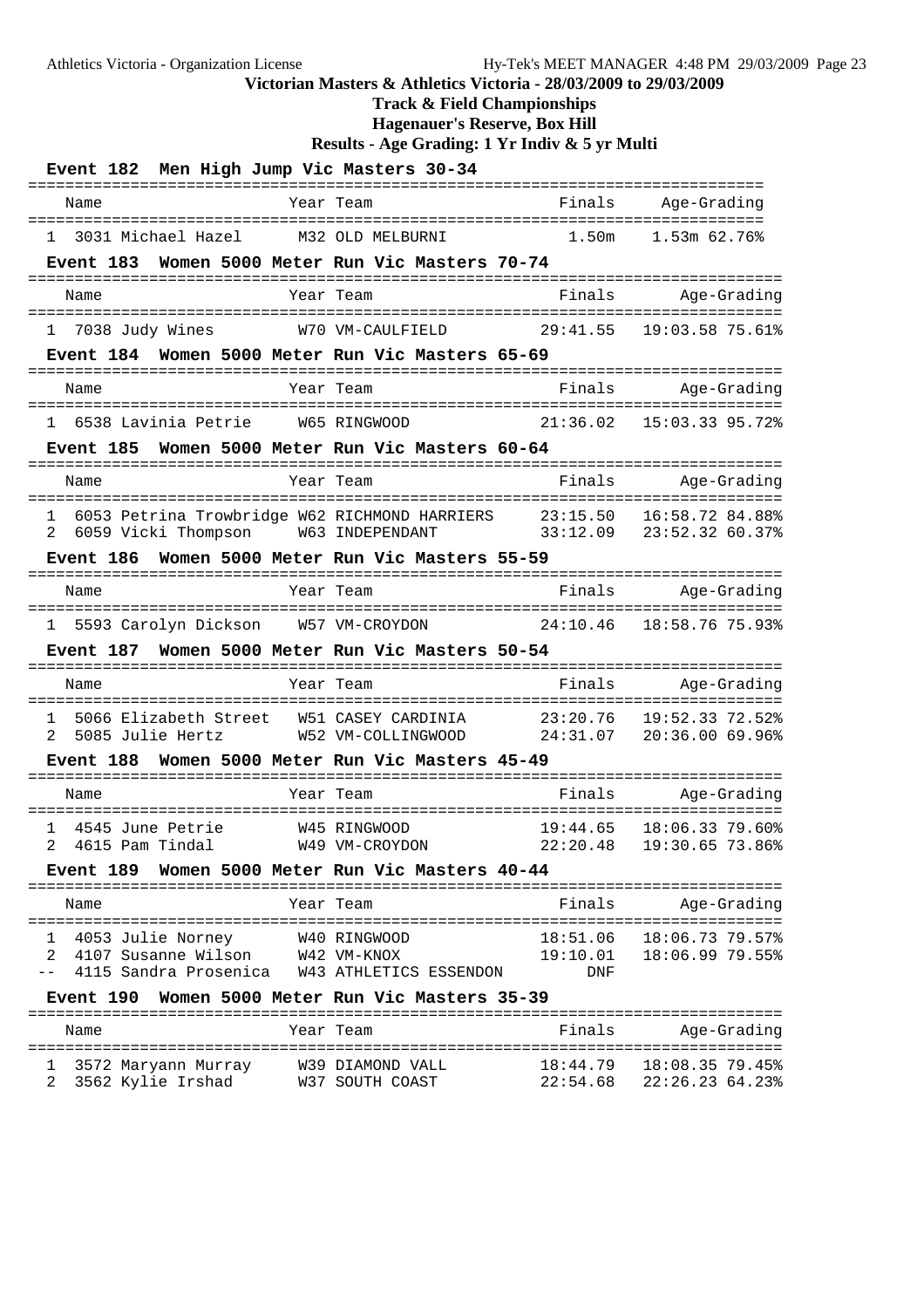### **Track & Field Championships**

**Hagenauer's Reserve, Box Hill**

**Results - Age Grading: 1 Yr Indiv & 5 yr Multi**

| Women 5000 Meter Run Vic Masters 30-34<br><b>Event 191</b>                                                           |                                                                                                                |                                              |                                                                          |  |  |  |  |  |
|----------------------------------------------------------------------------------------------------------------------|----------------------------------------------------------------------------------------------------------------|----------------------------------------------|--------------------------------------------------------------------------|--|--|--|--|--|
| Name                                                                                                                 | Year Team                                                                                                      | Finals                                       | Age-Grading                                                              |  |  |  |  |  |
| 3038 Sandra Doyle<br>$\mathbf{1}$<br>3035 Michele Paull<br>2                                                         | W34 VM-CROYDON<br>W33 VM-ALTONA                                                                                | 21:49.11<br>23:53.74                         | $21:38.5166.59$ <sup>§</sup><br>23:46.29 60.62%                          |  |  |  |  |  |
| <b>Event 192</b>                                                                                                     | Men 5000 Meter Run Vic Masters 80-84                                                                           |                                              |                                                                          |  |  |  |  |  |
| Name                                                                                                                 | Year Team                                                                                                      | Finals                                       | Age-Grading                                                              |  |  |  |  |  |
| 8007 Lloyd Morgan<br>$\mathbf{1}$                                                                                    | M81 AV                                                                                                         | 26:10.00                                     | 15:39.65 80.56%                                                          |  |  |  |  |  |
| Event 193                                                                                                            | Men 5000 Meter Run Vic Masters 75-79                                                                           |                                              |                                                                          |  |  |  |  |  |
| Name                                                                                                                 | Year Team                                                                                                      | Finals                                       | Age-Grading                                                              |  |  |  |  |  |
| 7512 Kevin Onley<br>1<br>7521 Colin Silcock-Dela M76 VM-GEELONG<br>2                                                 | M75 VM-SPRINGVALE                                                                                              | 30:57.80<br>33:18.80                         | $21:04.8059.85$ <sup>8</sup><br>22:16.60 56.64%                          |  |  |  |  |  |
| Event 194                                                                                                            | Men 5000 Meter Run Vic Masters 70-74                                                                           |                                              |                                                                          |  |  |  |  |  |
| Name                                                                                                                 | Year Team                                                                                                      | Finals                                       | Age-Grading                                                              |  |  |  |  |  |
| 7034 Ted Paulin<br>1<br>2<br>7040 Fred Bichsel<br>3<br>7027 Barry Dorr<br>4<br>7045 John Peacock<br><b>Event 195</b> | M70 VM-COLLINGWOOD<br>M71 VM-CAULFIELD<br>M70 AV<br>M72 VM-COLLINGWOOD<br>Men 5000 Meter Run Vic Masters 65-69 | 20:59.10<br>23:31.20<br>27:30.80<br>29:12.70 | 15:21.54 82.15%<br>17:00.30 74.19%<br>20:08.2362.65%<br>20:50.38 60.54%  |  |  |  |  |  |
| Name                                                                                                                 | Year Team                                                                                                      | Finals                                       | Age-Grading                                                              |  |  |  |  |  |
| 6526 Norman Franzi<br>1<br>2<br>6550 George Rennie<br>3<br>6546 Ralph Bennett<br><b>Event 196</b>                    | M65 VM-INDEPENDANT<br>M67 OLD MELBURNI<br>M67 VM-MENTONE<br>Men 5000 Meter Run Vic Masters 60-64<br>========   | 20:23.20<br>20:37.30<br>21:44.80             | 15:40.77 80.47%<br>15:34.17 81.04%<br>16:25.13 76.84%                    |  |  |  |  |  |
| Name                                                                                                                 | Year Team                                                                                                      | Finals                                       | Age-Grading                                                              |  |  |  |  |  |
| 1<br>6040 Kevin Solomon<br>2<br>6020 Peter Moore<br>6051 Des Middleton<br><b>Event 197</b>                           | M61 RICHMOND HARRIERS<br>M60 RICHMOND HARRIERS<br>M62 VM-CAULFIELD<br>Men 5000 Meter Run Vic Masters 55-59     | 18:35.30<br>18:56.30<br>21:48.00             | 14:49.12 85.14%<br>15:13.93 82.83%<br>17:13.59 73.24%                    |  |  |  |  |  |
| Name                                                                                                                 | Year Team                                                                                                      | Finals                                       | Age-Grading                                                              |  |  |  |  |  |
| 5516 Andrew Edwards<br>ı<br>2<br>5583 Gregory Moore<br>3<br>5506 Brian Carter<br>4<br>5586 Wayne Sabransky           | M55 VM-CAULFIELD<br>M56 KEILOR ST BERNARDS<br>M55 SSH<br>M56 VICTORIAN MA                                      | 18:18.70<br>19:36.60<br>19:52.70<br>19:59.80 | 15:22.36 82.07%<br>16:19.41 77.29%<br>16:41.28 75.60%<br>16:38.72 75.80% |  |  |  |  |  |

 5 5579 Peter Dodgshun M56 OLD SCOTCH C 21:58.80 18:17.77 68.96% 6 5602 Steven Stern M58 GLENHUNTLY A 28:03.10 22:57.45 54.96%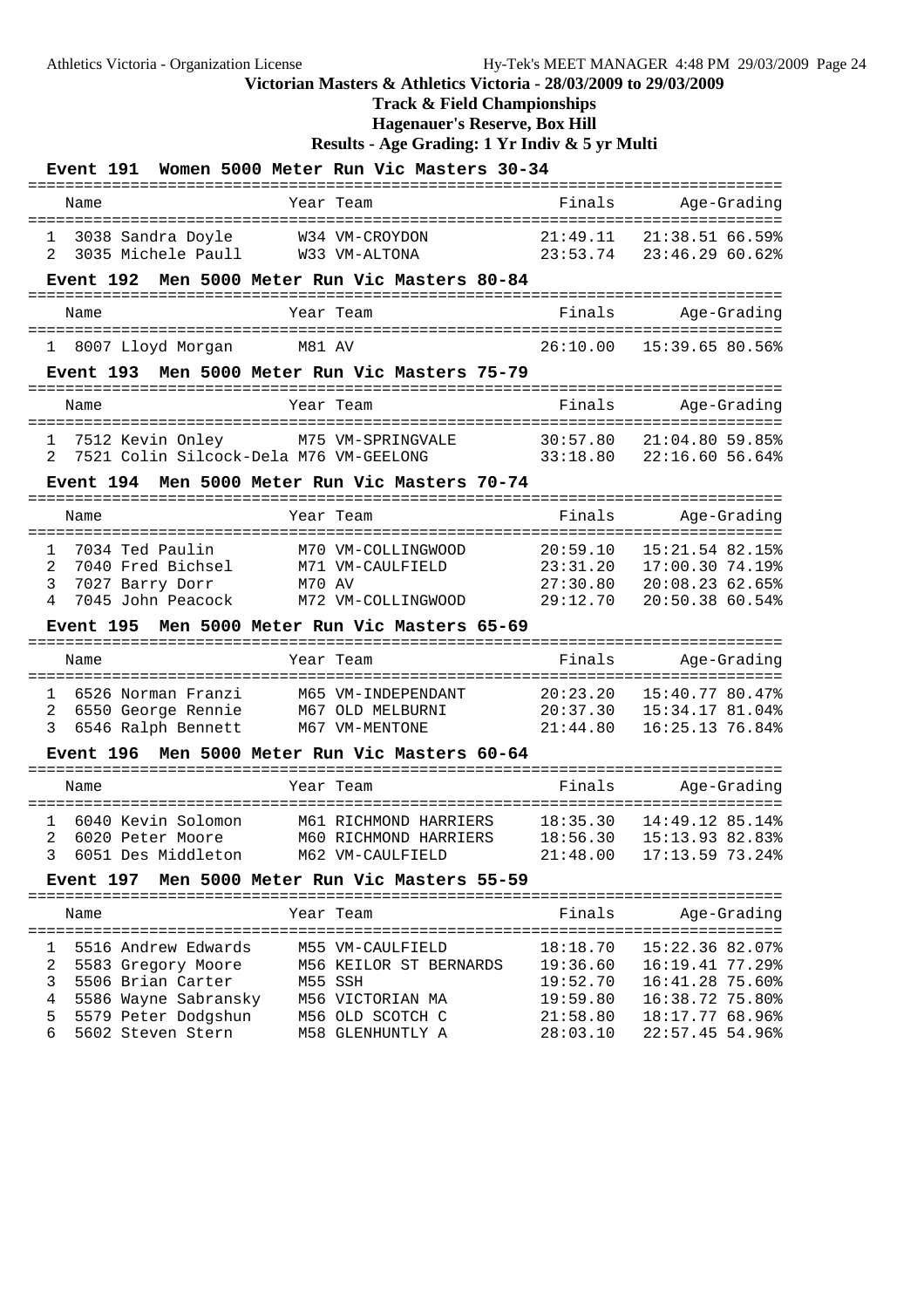### **Track & Field Championships**

**Hagenauer's Reserve, Box Hill**

**Results - Age Grading: 1 Yr Indiv & 5 yr Multi**

#### **Event 198 Men 5000 Meter Run Vic Masters 50-54**

| Name |                        | Year Team              | Finals   | Age-Grading     |  |
|------|------------------------|------------------------|----------|-----------------|--|
|      | 5083 Phillip Bowes     | M52 VM-MENTONE         | 16:43.50 | 14:23.62 87.66% |  |
| 2    | 5089 Bert Pelgrim      | M52 RINGWOOD           | 17:07.20 | 14:44.01 85.63% |  |
| 3    | 5104 Christopher Lynch | M54 DIAMOND VALL       | 17:14.10 | 14:35.37 86.48% |  |
| 4    | 5100 Peter Gaffney     | M54 KEILOR ST BERNARDS | 17:24.40 | 14:44.09 85.63% |  |
| 5.   | 5098 Peter Black       | M54 VM-ABERFELDIE      | 19:16.10 | 16:18.64 77.35% |  |
| 6    | 5033 Andrew Tunne      | M50 BOX HILL ATH       | 21:44.30 | 19:00.88 66.35% |  |
|      | 5012 Anthony Keeghan   | M50 VM-DONCASTER       | DNF      |                 |  |
|      | -- 5063 Mark Purvis    | M51 OLD SCOTCH C       | DNF      |                 |  |
|      |                        |                        |          |                 |  |

#### **Event 199 Men 5000 Meter Run Vic Masters 45-49**

================================================================================= Name Team Team Finals Age-Grading ================================================================================= 1 4599 Scott Lawrence M47 OLD SCOTCH C 16:58.30 15:12.20 82.99% 2 4578 Tony Dell M46 RICHMOND HARRIERS 18:14.40 16:28.03 76.62% 3 4510 Christopher Grafen M45 VM-CAULFIELD 18:16.80 16:37.98 75.85% 4 4597 Warren Holst M47 ATHLETICS WAVERLEY 18:22.70 16:27.80 76.63%

#### **Event 200 Men 5000 Meter Run Vic Masters 40-44**

|   | Name |                        |        | Year Team              | Finals   |                   | Age-Grading |
|---|------|------------------------|--------|------------------------|----------|-------------------|-------------|
|   |      | 4108 James Atkinson    |        | M43 ATHLETICS WAVERLEY | 15:20.30 | 14:10.36 89.02%   |             |
|   |      | 2 4118 Philip Champion |        | M44 DIAMOND VALL       | 16:35.60 | 15:12.87 82.93%   |             |
| 3 |      | 4069 Craig Sanford     |        | M40 ATHLETICS WAVERLEY | 18:14.10 | $17:14.04$ 73.21% |             |
| 4 |      | 4098 Anthony Hocking   | M42 AV |                        | 19:38.10 | 18:16.82 69.02%   |             |

#### **Event 201 Men 5000 Meter Run Vic Masters 35-39**

| Name |                     | Year Team                                       | Finals   | Age-Grading     |
|------|---------------------|-------------------------------------------------|----------|-----------------|
|      |                     | 1 3571 Domenic Michienzi M39 KEILOR ST BERNARDS | 17:23.20 | 16:33.24 76.22% |
|      | 2 3511 Simon Keller | M35 GLENHUNTLY A                                | 17:43 20 | 17:20.67 72.74% |

#### **Event 202 Men 5000 Meter Run Vic Masters 30-34**

| Name |                                                                           | Year Team                                                  | Finals                           | Age-Grading                                          |
|------|---------------------------------------------------------------------------|------------------------------------------------------------|----------------------------------|------------------------------------------------------|
|      | 1 3030 Simon Tournier<br>2 3040 Rupert Van Dongen<br>3 3037 Leigh Browell | M31 BALLARAT YCW<br>M34 CASEY CARDINIA<br>M34 SOUTH BENDIG | 15:49.40<br>19:41.20<br>19:53.40 | 15:44.85 80.12%<br>19:22.3165.13%<br>19:34.31 64.46% |

#### **Event 205 Women 1500 Meter Race Walk Vic Masters 70-74**

| Name |                         |  | Year Team         | Finals   | Age-Grading    |  |
|------|-------------------------|--|-------------------|----------|----------------|--|
|      | 1 7037 Marlaine Stanway |  | W70 VM-SPRINGVALE | 10:20.88 | 7:28.65 75.11% |  |

#### **Event 206 Women 1500 Meter Race Walk Vic Masters 65-69**

|   | Name                                                       | Year Team                                          | Finals                        | Age-Grading                                        |
|---|------------------------------------------------------------|----------------------------------------------------|-------------------------------|----------------------------------------------------|
| 3 | 6545 Gwen Steed<br>2 6548 Sylvia Machin<br>6561 Jan Morrey | W66 VM-MENTONE<br>W67 VM-MENTONE<br>W69 VM-MENTONE | 8:22.25<br>9:14.08<br>9:42.58 | 6:21.36.88.37%<br>6:55.73 81.06%<br>7:06.45 79.02% |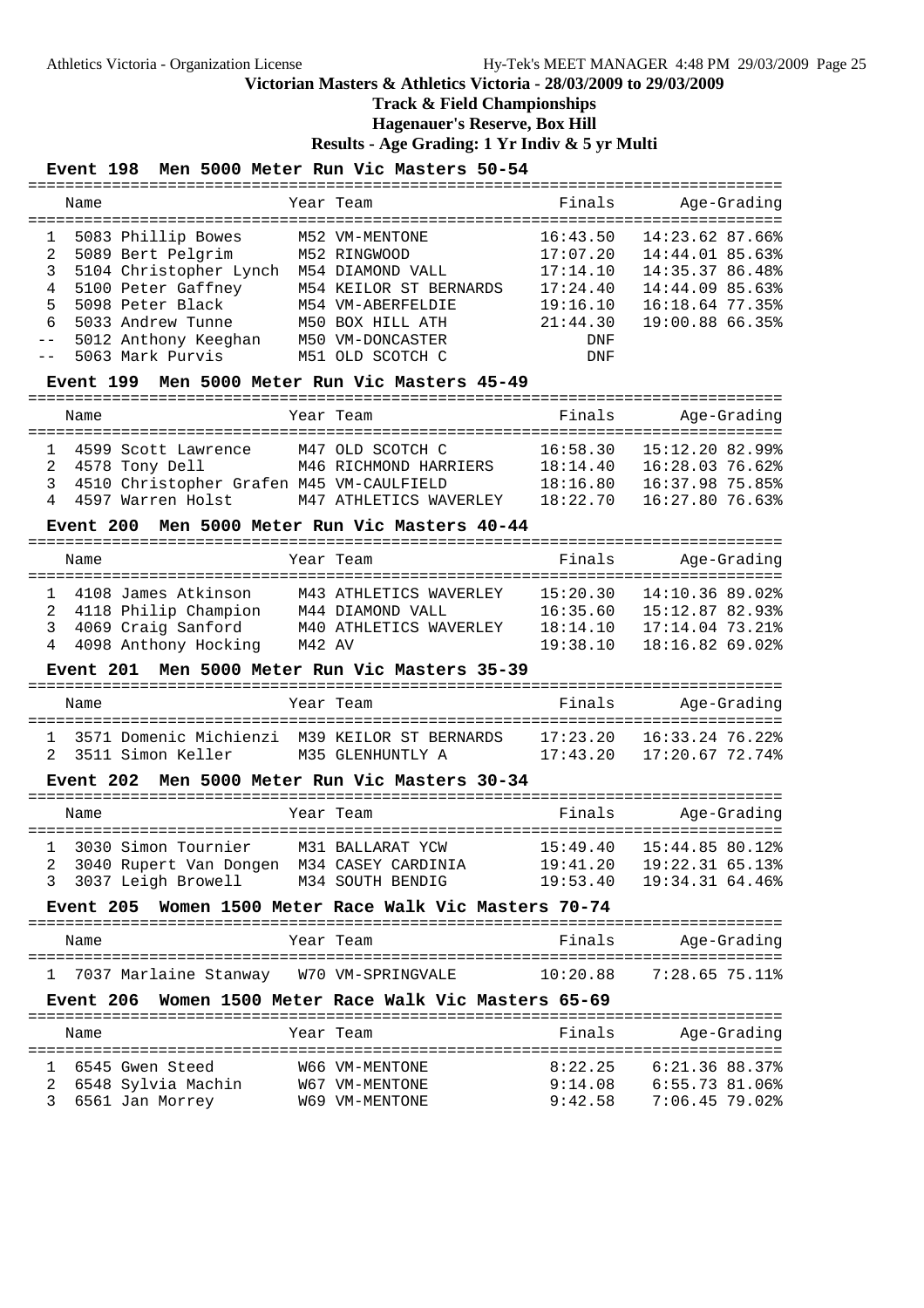## **Track & Field Championships**

**Hagenauer's Reserve, Box Hill**

|             |                                                                                                               |                                                |               |                                        |                     | Women 1500 Meter Race Walk Vic Masters 60-64                                                    | <b>Event 207</b>                   |             |
|-------------|---------------------------------------------------------------------------------------------------------------|------------------------------------------------|---------------|----------------------------------------|---------------------|-------------------------------------------------------------------------------------------------|------------------------------------|-------------|
|             | Age-Grading                                                                                                   | Finals                                         | ============= | Year Team                              |                     |                                                                                                 | Name                               |             |
| IAAF RULE 2 |                                                                                                               | DQ                                             |               |                                        | W61 VM-EAST BURWOOD | 6034 Isnelda Politis                                                                            |                                    |             |
|             |                                                                                                               |                                                |               |                                        |                     | Women 1500 Meter Race Walk Vic Masters 55-59                                                    | Event 208                          |             |
|             | Age-Grading                                                                                                   | Finals                                         |               | Year Team                              |                     |                                                                                                 | Name                               |             |
|             | $6:01.17$ 93.31%<br>$6:30.22$ 86.36%<br>6:50.20 82.16%                                                        | 7:21.15<br>7:43.22<br>W55 VM-CAULFIELD 8:02.58 |               | W59 EAGLEHAWK YM                       |                     | 5604 Heather Carr<br>5588 Alison Thompson W56 VM-CROYDON<br>5535 Janet Holmes                   |                                    | ı<br>2<br>3 |
|             |                                                                                                               |                                                |               |                                        |                     | Event 209 Women 1500 Meter Race Walk Vic Masters 45-49                                          |                                    |             |
|             | Age-Grading                                                                                                   | Finals                                         |               | Year Team                              |                     |                                                                                                 | Name                               |             |
|             | ==============<br>WAS VM-CROYDON<br>WAS PRESTON ATHL 23.92%<br>WAS PRESTON ATHL 23.92% 8:39.88 7:53.10 71.23% |                                                |               |                                        |                     | 4596 Donna-Marie Elms<br>Event 210 Women 1500 Meter Race Walk Vic Masters 40-44                 | 4615 Pam Tindal<br>4604 Robyn Shaw | ı<br>2<br>3 |
|             | Age-Grading                                                                                                   | Finals                                         |               | Year Team                              |                     |                                                                                                 | Name                               |             |
|             | 7:16.50 77.21%                                                                                                | 7:40.68                                        |               |                                        |                     | 1 4102 Gayle McIntyre W42 VM-MENTONE                                                            |                                    |             |
|             |                                                                                                               |                                                |               |                                        |                     | Event 211 Women 1500 Meter Race Walk Vic Masters 35-39                                          |                                    |             |
|             | Age-Grading                                                                                                   | Finals                                         |               | Year Team                              |                     |                                                                                                 | Name                               |             |
|             | 1 3562 Kylie Irshad M37 SOUTH COAST 6:57.74 6:50.06 82.19%                                                    |                                                |               |                                        |                     |                                                                                                 |                                    |             |
|             |                                                                                                               | ===============                                |               |                                        | ============        | Event 213  Men 1500 Meter Race Walk Vic Masters 75-79                                           |                                    |             |
|             | Age-Grading                                                                                                   | Finals                                         |               | Year Team                              |                     |                                                                                                 | Name                               |             |
|             | 7:25.11 69.42%                                                                                                | 11:14.10                                       |               |                                        |                     | 7521 Colin Silcock-Dela M76 VM-GEELONG<br>Event 214  Men 1500 Meter Race Walk Vic Masters 70-74 |                                    |             |
|             |                                                                                                               |                                                |               |                                        |                     |                                                                                                 |                                    |             |
|             | Age-Grading                                                                                                   | Finals                                         |               | Year Team                              |                     |                                                                                                 | Name                               |             |
|             | 5:45.30 89.49%<br>6:56.8974.12                                                                                | 8:04.01<br>10:06.65                            |               | M70 VM-COLLINGWOOD<br>M73 BOX HILL ATH |                     | 7017 Murray Dickinson<br>7049 Harry Summers                                                     |                                    | ı           |
|             |                                                                                                               |                                                |               |                                        |                     | Event 215 Men 1500 Meter Race Walk Vic Masters 65-69                                            |                                    |             |
|             | Age-Grading                                                                                                   | Finals                                         |               | Year Team                              |                     |                                                                                                 | Name                               |             |
|             | $5:27.80$ 94.27%<br>7:16.83 70.74%                                                                            | 7:23.56<br>9:57.90                             |               | M67 VM-MENTONE<br>M68 VM-CROYDON       |                     | 6546 Ralph Bennett<br>6557 Barrie Wicks                                                         |                                    | ı<br>2      |
|             |                                                                                                               |                                                |               |                                        |                     | Event 216 Men 1500 Meter Race Walk Vic Masters 60-64                                            |                                    |             |
|             | Age-Grading                                                                                                   | Finals                                         |               | Year Team                              |                     |                                                                                                 | Name                               |             |
|             | $6:01.49$ 85.48%<br>7:01.76 73.27%                                                                            | 7:48.25<br>8:49.84                             |               | M60 MENTONE ATHL                       |                     | 6055 Russell Dickenson M63 SOUTH COAST<br>6005 Geoffrey Barrow                                  |                                    |             |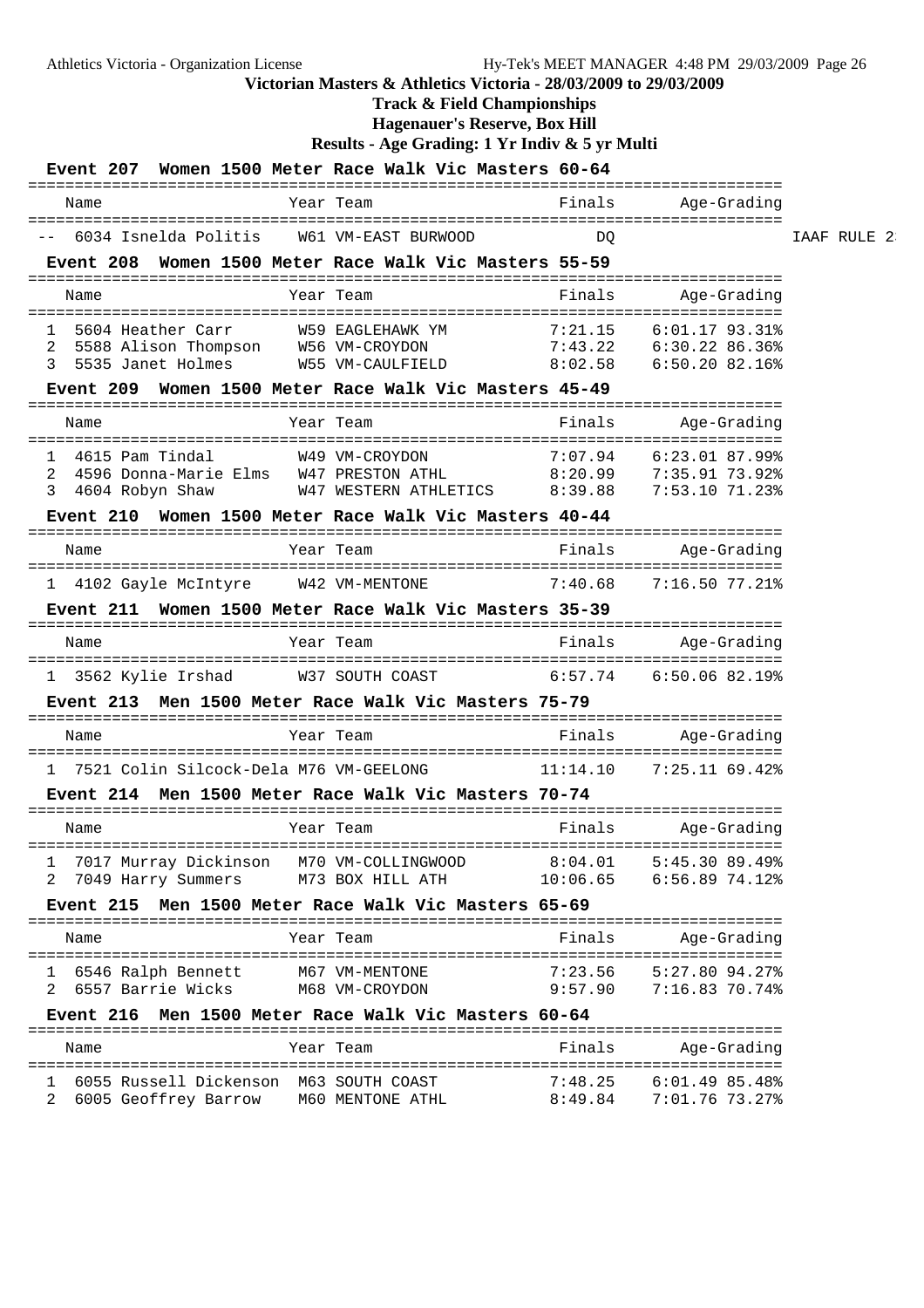**Track & Field Championships**

**Hagenauer's Reserve, Box Hill**

|                              |                  |                            |           | Event 217 Men 1500 Meter Race Walk Vic Masters 55-59                                                                                                                                                                                             |                         |                   |                                                                  |
|------------------------------|------------------|----------------------------|-----------|--------------------------------------------------------------------------------------------------------------------------------------------------------------------------------------------------------------------------------------------------|-------------------------|-------------------|------------------------------------------------------------------|
|                              | Name             |                            | Year Team |                                                                                                                                                                                                                                                  | Finals                  |                   | Age-Grading                                                      |
| 1<br>$\mathcal{L}$<br>3<br>4 |                  | 5598 Stuart Cooper M58 SSH |           | 5556 Clyde Riddoch         M55 ATHLETICS WAVERLEY       7:36.04       6:20.57 81.19%<br>5596 Frank Prowse         M57 DONCASTER                     8:33.36       7:00.60 73.47%<br>5611 Gerald Sofianos M59 ST KEVINS AM 8:36.53 6:55.24 74.42% |                         |                   | $8:33.36$ $7:00.60$ $73.47%$<br>$9:14.65$ $7:30.16$ 68.64%       |
|                              |                  |                            |           | Event 218 Men 1500 Meter Race Walk Vic Masters 50-54                                                                                                                                                                                             |                         |                   |                                                                  |
|                              | Name             |                            |           | Year Team                                                                                                                                                                                                                                        | Finals                  |                   | Age-Grading                                                      |
| 2                            | 5105 Ross Reid   |                            |           | M54 COLLINGWOOD<br>5077 Christopher Worsno M51 OLD XAVERIANS 9:11.41 7:56.53 64.84%                                                                                                                                                              | 6:52.95                 |                   | 5:47.71 88.87%                                                   |
|                              |                  |                            |           | Event 219 Men 1500 Meter Race Walk Vic Masters 45-49                                                                                                                                                                                             |                         |                   |                                                                  |
|                              | Name             |                            |           | Year Team                                                                                                                                                                                                                                        | Finals                  |                   | Age-Grading                                                      |
|                              |                  | 1 4607 Simon Evans         |           | M48 BOX HILL ATH 7:03.29<br>-- 4536 Bernie Keirl M45 DIAMOND VALL                                                                                                                                                                                | DNF                     |                   | 6:15.25 82.35%                                                   |
|                              |                  |                            |           | Event 220 Men 1500 Meter Race Walk Vic Masters 40-44                                                                                                                                                                                             |                         |                   |                                                                  |
|                              | Name             |                            |           | Year Team                                                                                                                                                                                                                                        | Finals                  |                   | Age-Grading                                                      |
|                              |                  |                            |           |                                                                                                                                                                                                                                                  |                         |                   |                                                                  |
|                              |                  |                            |           | Event 222 Men 1500 Meter Race Walk Vic Masters 30-34                                                                                                                                                                                             |                         |                   |                                                                  |
|                              | Name             |                            |           | Year Team                                                                                                                                                                                                                                        | Finals                  |                   | Age-Gradinq                                                      |
|                              |                  |                            |           | 1 3040 Rupert Van Dongen M34 CASEY CARDINIA 10:53.18 10:42.54 48.09%                                                                                                                                                                             |                         |                   |                                                                  |
|                              |                  |                            |           | Event 224 Women 60 Meter Sprint Vic Masters 85-89                                                                                                                                                                                                |                         |                   |                                                                  |
|                              | Name             |                            |           | Year Team                                                                                                                                                                                                                                        | Finals                  | Wind              | Age-Gradinq                                                      |
|                              |                  |                            |           | 1 8506 Margaret Prowse W88 VM-DONCASTER                                                                                                                                                                                                          | 21.27                   | NWI               | 11.49 60.27%                                                     |
|                              |                  |                            |           | Event 225 Women 60 Meter Sprint Vic Masters 65-69                                                                                                                                                                                                |                         |                   |                                                                  |
|                              | Name             |                            | Year Team |                                                                                                                                                                                                                                                  | Finals                  | Wind              | Age-Grading                                                      |
| 1<br>2<br>3                  | 6561 Jan Morrey  | 6541 Glad Wishart          |           | W69 VM-MENTONE<br>W65 VM-MENTONE<br>6551 Kathleen Skultety W67 VM-DONCASTER                                                                                                                                                                      | 10.55<br>10.57<br>10.58 | NWI<br>NWI<br>NWI | ===================<br>7.63 90.81%<br>7.91 87.51%<br>7.79 88.94% |
|                              | <b>Event 226</b> |                            |           | Women 60 Meter Sprint Vic Masters 60-64                                                                                                                                                                                                          |                         |                   |                                                                  |
|                              | Name             |                            |           | Year Team                                                                                                                                                                                                                                        | Finals                  | Wind              | Age-Grading                                                      |
| ı<br>2                       |                  | 6058 June Reeves           |           | W63 VM-DONCASTER<br>6011 Beverley Learmont W60 VM-DONCASTER                                                                                                                                                                                      | 10.37<br>10.88          | NWI<br>NWI        | 7.91 87.56%<br>8.53 81.16%                                       |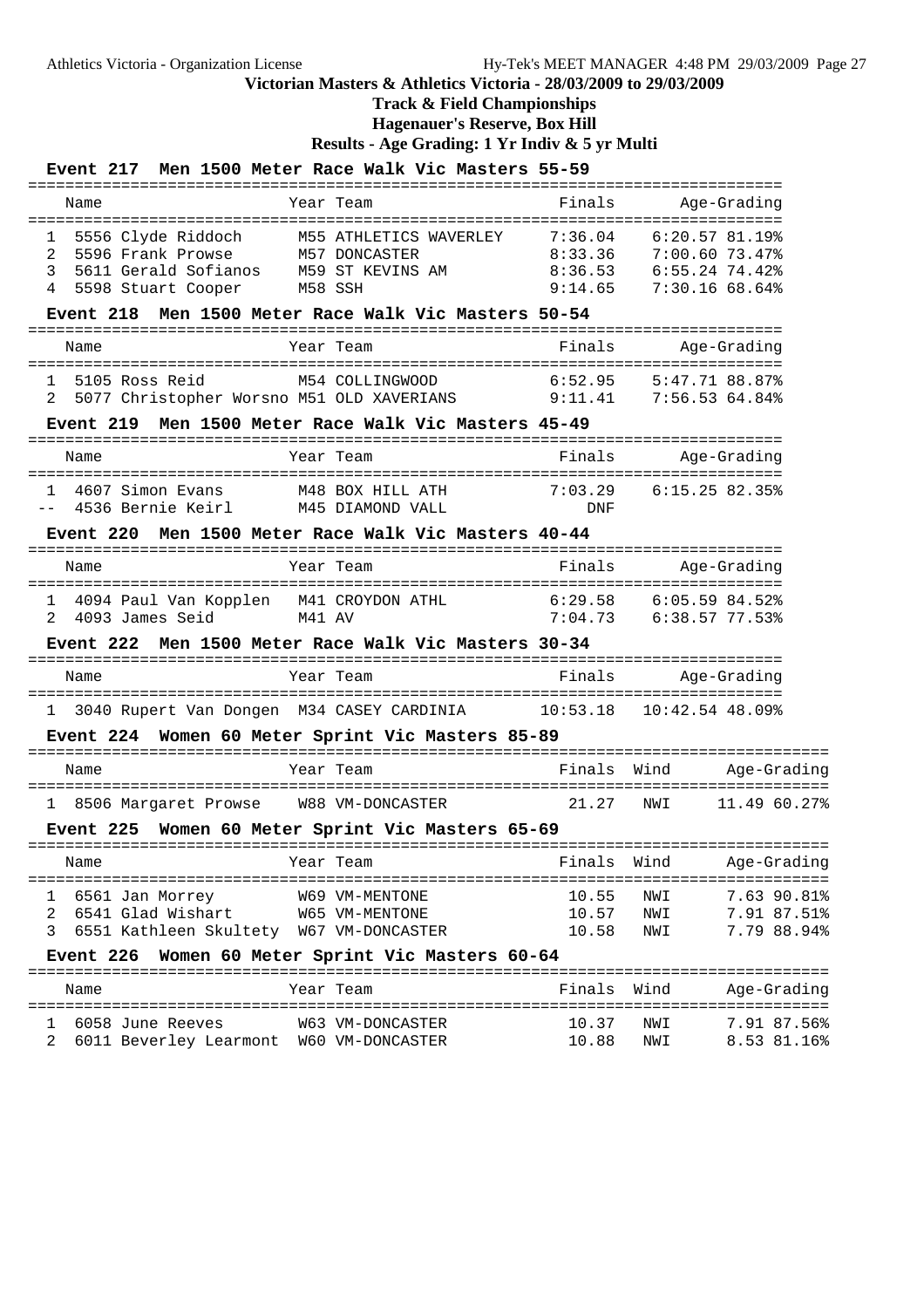# **Track & Field Championships**

**Hagenauer's Reserve, Box Hill**

|              | Event 227 Women 60 Meter Sprint Vic Masters 50-54 |                                        |                  |           |                   |                        |  |               |            |                             |  |
|--------------|---------------------------------------------------|----------------------------------------|------------------|-----------|-------------------|------------------------|--|---------------|------------|-----------------------------|--|
|              | Name                                              |                                        |                  | Year Team |                   |                        |  | Finals        | Wind       | Age-Grading                 |  |
| 1.           |                                                   | 5045 Christine Bridle                  |                  |           |                   | W51 ATHLETICS WAVERLEY |  | 9.11          | NWI        | 7.80 88.69%                 |  |
| 2            |                                                   | 5087 Leanne Monk                       |                  |           | W52 VM-CAULFIELD  |                        |  | 9.19          | NWI        | 7.79 88.90%                 |  |
|              | Event 228 Women 60 Meter Sprint Vic Masters 45-49 |                                        |                  |           |                   |                        |  |               |            |                             |  |
|              | Name                                              |                                        |                  | Year Team |                   |                        |  | Finals        | Wind       | Age-Grading                 |  |
| 1            | 4609 Jayne Matthews                               |                                        |                  | W48 AV    |                   |                        |  | 9.09          | NWI        | 8.04 86.14%                 |  |
| 2            | 4600 Joanne Molnar W47 ATHLETICS WAVERLEY         |                                        |                  |           |                   |                        |  | 11.83         | NWI        | 10.57 65.51%                |  |
|              | Event 229 Women 60 Meter Sprint Vic Masters 40-44 |                                        |                  |           |                   |                        |  |               |            |                             |  |
|              |                                                   |                                        |                  |           |                   |                        |  |               |            |                             |  |
|              | Name                                              |                                        |                  | Year Team |                   |                        |  | Finals        | Wind       | Age-Grading                 |  |
| 1            | 4117 Linda Buttigieg W44 ATHLETICS WAVERLEY       |                                        |                  |           |                   |                        |  | 9.04          | NWI        | 8.34 82.96%                 |  |
| 2            | 4125 Jenny Scholtz W44 VM-EAST BURWOOD            |                                        |                  |           |                   |                        |  | 9.39          | NWI        | 8.66 79.87%                 |  |
| 3            |                                                   | 4014 Katie Cooper                      | $W40$ AV         |           |                   |                        |  | 9.62          | NWI        | 9.2874.64%                  |  |
| 4            |                                                   | 4128 Glenys Williams                   | W41 AV           |           |                   |                        |  | 10.71         | NWI        | 10.22 67.79%                |  |
|              | Event 230 Men 60 Meter Sprint Vic Masters 85-89   |                                        |                  |           |                   |                        |  |               |            |                             |  |
|              | Name                                              |                                        |                  | Year Team |                   |                        |  | Finals        | Wind       | Age-Grading                 |  |
|              | 1 8500 Stan Stankovic                             |                                        | M86 VM-THROWERS  |           |                   |                        |  | 15.89         | NWI        | 10.28 62.18%                |  |
|              | Event 231 Men 60 Meter Sprint Vic Masters 80-84   |                                        |                  |           |                   |                        |  |               |            |                             |  |
|              | Name                                              |                                        |                  | Year Team |                   |                        |  | Finals        | Wind       | Age-Grading                 |  |
| ı.           |                                                   | 8013 Jim Sinclair                      |                  |           | M84 VM-SPRINGVALE |                        |  | 11.44         | NWI        | 7.72 82.78%                 |  |
|              | 8012 Jimmy Thomson                                |                                        | M82 VM-MENTONE   |           |                   |                        |  | 11.51         | NWI        | 7.97 80.19%                 |  |
|              | Event 232 Men 60 Meter Sprint Vic Masters 75-79   |                                        |                  |           |                   |                        |  |               |            |                             |  |
|              | Name                                              |                                        |                  | Year Team |                   |                        |  | Finals        | Wind       | Age-Grading                 |  |
|              |                                                   |                                        |                  |           |                   |                        |  |               |            |                             |  |
| $\mathbf{1}$ | 7505 Lucas Kakris                                 |                                        |                  |           |                   | M75 KEILOR ST BERNARDS |  | 9.81          | NWI        | 7.34 87.16%                 |  |
| 2<br>3       |                                                   | 7526 Leo Coffey<br>7520 Robert Soulsby | M75 VM-GEELONG   |           |                   | M79 VM-EAST BURWOOD    |  | 9.83<br>12.02 | NWI<br>NWI | 7.06 90.64%<br>8.99 71.13%  |  |
| 4            |                                                   | 7522 Nino Stankovic M76 VM-THROWERS    |                  |           |                   |                        |  | 14.68         | NWI        | 10.87 58.86%                |  |
|              | Event 233 Men 60 Meter Sprint Vic Masters 70-74   |                                        |                  |           |                   |                        |  |               |            |                             |  |
|              | Name                                              |                                        |                  | Year Team |                   |                        |  | Finals Wind   |            | Age-Grading                 |  |
|              |                                                   |                                        |                  |           |                   |                        |  |               |            |                             |  |
| ı.           |                                                   | 7042 Graeme Noden                      |                  |           | M71 VM-MENTONE    |                        |  | 8.83          | NWI        | $6.80$ $94.00$ <sup>§</sup> |  |
| 2            | 7041 Donald Chambers M71 WODONGA ATHL             |                                        |                  |           |                   |                        |  | 9.05          | NWI        | $6.97\,91.71\%$             |  |
|              | Event 234 Men 60 Meter Sprint Vic Masters 65-69   |                                        |                  |           |                   |                        |  |               |            |                             |  |
|              |                                                   |                                        |                  |           |                   |                        |  |               |            |                             |  |
|              | Name                                              |                                        |                  | Year Team |                   |                        |  | Finals        | Wind       | Age-Grading                 |  |
|              |                                                   | 6554 Robert Wishart                    |                  |           | M67 VM-MENTONE    |                        |  | 8.18          | NWI        | $6.47$ 98.90%               |  |
| 2            | 6520 Allan Elliott                                |                                        | M65 VM-FRANKSTON |           |                   |                        |  | 8.77          | NWI        | 7.02 91.11%                 |  |
| 3            |                                                   | 6563 Russell Oakley                    |                  |           | M69 VM-CROYDON    |                        |  | 9.44          | NWI        | 7.37 86.76%                 |  |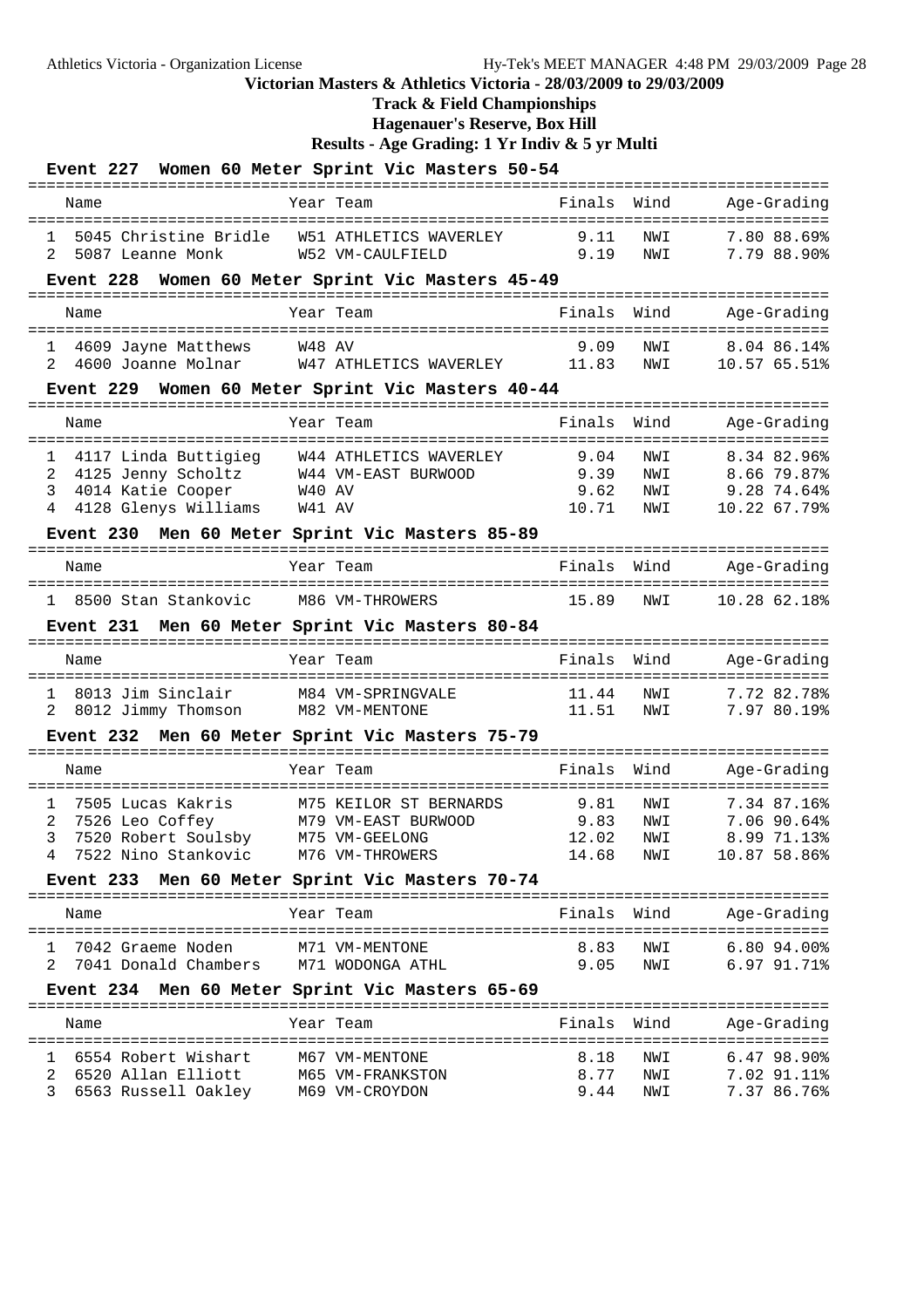**Track & Field Championships**

**Hagenauer's Reserve, Box Hill**

**Results - Age Grading: 1 Yr Indiv & 5 yr Multi**

|                                 | Event 235 Men 60 Meter Sprint Vic Masters 60-64                                                                                                                                      |        |                                                                                                                                                            |                                                      |                                               |                                                                                                       |
|---------------------------------|--------------------------------------------------------------------------------------------------------------------------------------------------------------------------------------|--------|------------------------------------------------------------------------------------------------------------------------------------------------------------|------------------------------------------------------|-----------------------------------------------|-------------------------------------------------------------------------------------------------------|
|                                 | Name                                                                                                                                                                                 |        | Year Team                                                                                                                                                  | Finals                                               | Wind                                          | Age-Grading                                                                                           |
| 1<br>2<br>3                     | 6024 Dennis Aspinall<br>6027 Joseph Brown<br>6063 Myer Vorchheimer<br>6030 Lynn Murrell                                                                                              | M61 AV | M61 VM-CROYDON<br>M61 COBURG HARRIERS<br>M64 VM GLENHUNTLY                                                                                                 | 8.44<br>8.89<br>9.16<br><b>DNF</b>                   | NWI<br>NWI<br>NWI<br>NWI                      | 6.93 92.18%<br>7.30 87.51%<br>7.38 86.68%                                                             |
|                                 | Event 236 Men 60 Meter Sprint Vic Masters 55-59<br>_____________________________________                                                                                             |        |                                                                                                                                                            |                                                      |                                               |                                                                                                       |
|                                 | Name                                                                                                                                                                                 |        | Year Team                                                                                                                                                  | Finals                                               | Wind                                          | Age-Grading                                                                                           |
| 1<br>2<br>3<br>4<br>5<br>6<br>7 | 5571 Paul Turner<br>5597 Stephen Baird<br>5610 Philip Rosevear<br>5600 Gary Mahon<br>5581 Don Martin<br>5541 Bruce McInnes<br>5601 John Neale                                        |        | M55 CORIO ATHLETIC CLUB<br>M58 VM-INDEPENDANT<br>M59 VM-DONCASTER<br>M58 VM-EAST BURWOOD<br>M56 ATHLETICS ESSENDON<br>M55 GLENHUNTLY A<br>M58 PRESTON ATHL | 7.81<br>8.31<br>8.51<br>8.63<br>8.98<br>9.10<br>9.66 | NWI<br>NWI<br>NWI<br>NWI<br>NWI<br>NWI<br>NWI | 6.68 95.77%<br>6.96 91.82%<br>7.08 90.25%<br>7.23 88.41%<br>7.63 83.85%<br>7.78 82.20%<br>8.10 78.99% |
|                                 | Event 237 Men 60 Meter Sprint Vic Masters 50-54                                                                                                                                      |        |                                                                                                                                                            |                                                      |                                               |                                                                                                       |
|                                 | Name                                                                                                                                                                                 |        | Year Team                                                                                                                                                  | Finals                                               | Wind                                          | Age-Grading                                                                                           |
| $\mathbf{1}$<br>2<br>3<br>4     | 5015 Colin Pocklington M50 BOX HILL ATH<br>5006 Mark Crawford<br>5076 David Wilkins<br>5103 Charles Livingston M54 VM-COLLINGWOOD<br>Event 238 Men 60 Meter Sprint Vic Masters 45-49 |        | M50 VM-DONCASTER<br>M51 VM-MENTONE                                                                                                                         | 7.86<br>8.17<br>8.70<br>9.00                         | NWI<br>NWI<br>NWI<br>NWI                      | $6.96$ $91.86$ <sup>2</sup><br>7.23 88.37%<br>7.65 83.56%<br>7.75 82.56%                              |
|                                 |                                                                                                                                                                                      |        |                                                                                                                                                            |                                                      |                                               |                                                                                                       |
|                                 | Name                                                                                                                                                                                 |        | Year Team                                                                                                                                                  | Finals                                               | Wind                                          | Age-Grading                                                                                           |
| $\mathbf{1}$<br>2<br>3          | 4606 Ivan Dodin<br>4594 Paul Durrant<br>4564 Peter Pulbrook                                                                                                                          |        | M48 VM-CAULFIELD<br>M47 VM-KNOX<br>M45 ATHLETICS WAVERLEY                                                                                                  | 8.03<br>8.25<br>8.27                                 | NWI<br>NWI<br>NWI                             | 7.21 88.67%<br>7.46 85.70%<br>7.59 84.28%                                                             |
|                                 | <b>Event 239</b><br>_____________________________________                                                                                                                            |        | Men 60 Meter Sprint Vic Masters 40-44                                                                                                                      |                                                      |                                               |                                                                                                       |
|                                 | Name                                                                                                                                                                                 |        | Year Team                                                                                                                                                  | Finals                                               | Wind                                          | Age-Grading                                                                                           |
| 1<br>2<br>3<br>4<br>5           | 4073 Andrew Wilcox<br>4074 David Lenehan<br>4123 Robert May<br>4121 Jeffrey Lang<br>4100 Jason Johansson                                                                             |        | M40 BOX HILL ATH<br>M41 EUREKA ATHLE<br>M44 VICTORIAN MA<br>M44 GLENHUNTLY A<br>M42 VM-GEELONG                                                             | 7.61<br>7.77<br>8.10<br>8.43<br>8.45                 | NWI<br>NWI<br>NWI<br>NWI<br>NWI               | 7.25 88.17%<br>7.35 87.00%<br>7.49 85.43%<br>7.79 82.09%<br>7.93 80.59%                               |

#### **Event 240 Men 60 Meter Sprint Vic Masters 35-39**

| Name                                                          | Year Team                                                | Finals Wind                                 | Age-Grading                               |
|---------------------------------------------------------------|----------------------------------------------------------|---------------------------------------------|-------------------------------------------|
| 1 3569 Sandor Kazi<br>2 3556 Simon May<br>3 3512 Derek Milton | M39 ST KEVINS AM<br>M36 BELLARINE AT<br>M35 WENDOUREE AT | 7.60<br>NW T<br>8.27<br>NW T<br>878<br>NW T | 7.29 87.63%<br>8.12 78.72%<br>8.69 73.58% |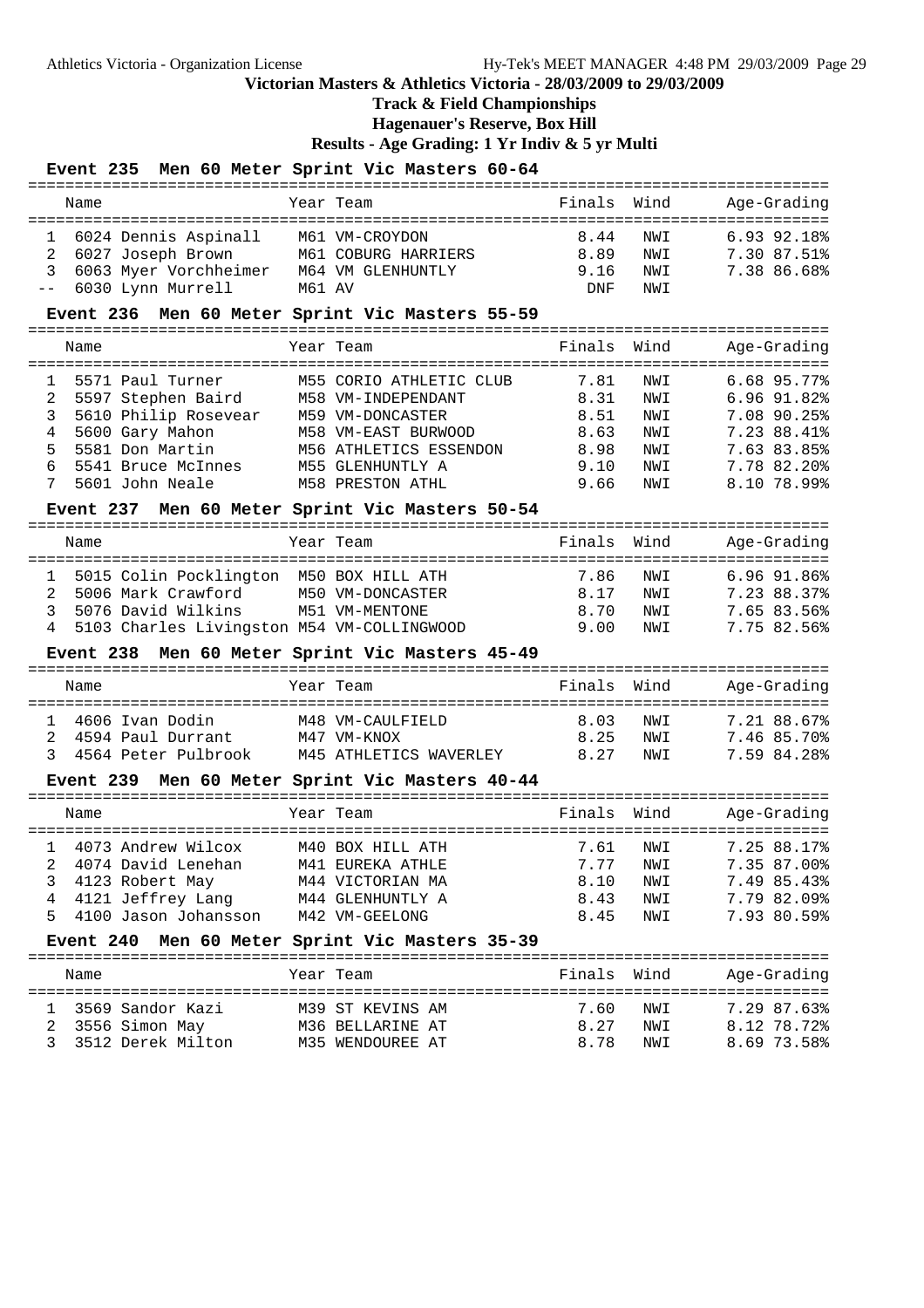### **Track & Field Championships**

**Hagenauer's Reserve, Box Hill**

| Event 241 Men 60 Meter Sprint Vic Masters 30-34                                                                                                     |                      |                                |                                                              |
|-----------------------------------------------------------------------------------------------------------------------------------------------------|----------------------|--------------------------------|--------------------------------------------------------------|
| Name<br>Year Team                                                                                                                                   | Finals               | Wind                           | Age-Grading                                                  |
| M30 MELBOURNE UN<br>$\mathbf{1}$<br>3013 Aaron Tan<br>3028 Gregory Bruce M31 ATHLETICS WAVERLEY<br>2<br>3037 Leigh Browell<br>M34 SOUTH BENDIG<br>3 | 7.62<br>7.80<br>9.32 | NWI<br>NWI<br>NWI              | :==============<br>7.62 83.86%<br>7.80 81.92%<br>9.30 68.78% |
| Women 200 Meter Sprint Vic Masters 85-89<br><b>Event 242</b><br>=================                                                                   |                      |                                | ==============================                               |
| Year Team<br>Name                                                                                                                                   | Finals               | Wind                           | Age-Grading                                                  |
| 1 8506 Margaret Prowse W88 VM-DONCASTER                                                                                                             | 1:29.00              | $-1.3$                         | 40.01 53.34%                                                 |
| Event 243 Women 200 Meter Sprint Vic Masters 70-74                                                                                                  |                      | :==========                    |                                                              |
| Year Team<br>Name                                                                                                                                   | Finals               | Wind                           | Age-Grading                                                  |
| ====================================<br>-------------<br>7050 Shirley Coppock W73 VM-EAST BURWOOD<br>ı.                                             | 43.76                | $-1.3$                         | 29.21 73.08%                                                 |
| Event 244 Women 200 Meter Sprint Vic Masters 65-69                                                                                                  |                      | :==========                    |                                                              |
| Name<br>Year Team                                                                                                                                   | Finals               | Wind                           | Age-Grading                                                  |
| 1 6551 Kathleen Skultety W67 VM-DONCASTER                                                                                                           | 38.57                | $-1.3$                         | 27.19 78.48%                                                 |
| Event 245 Women 200 Meter Sprint Vic Masters 55-59                                                                                                  |                      | ===========                    |                                                              |
| Year Team<br>Name                                                                                                                                   | Finals               | Wind                           | Age-Grading                                                  |
| 5577 Kay Burnie<br>W56 VM-DONCASTER<br>1<br>5500 Faye Browne<br>W55 VM-DONCASTER<br>2                                                               | 36.86<br>40.95       | 0.5<br>0.5                     | 28.97 73.66%<br>32.52 65.64%                                 |
| Women 200 Meter Sprint Vic Masters 50-54<br><b>Event 246</b>                                                                                        |                      |                                |                                                              |
| Name<br>Year Team                                                                                                                                   | Finals               | Wind                           | Age-Grading                                                  |
| 5045 Christine Bridle<br>W51 ATHLETICS WAVERLEY<br>$\mathbf{1}$<br>W52 VM-CAULFIELD<br>2.<br>5087 Leanne Monk                                       | 30.54<br>30.71       | 0.5<br>0.5                     | 25.33 84.25%<br>25.20 84.70%                                 |
| Event 247 Women 200 Meter Sprint Vic Masters 45-49                                                                                                  |                      |                                |                                                              |
| Year Team<br>Name                                                                                                                                   | Finals               | Wind                           | Age-Grading                                                  |
| 4609 Jayne Matthews<br>W48 AV<br>1<br>4602 Cathy Orelli<br>W47 ATHLETICS CHILWELL<br>2                                                              |                      | $30.71 + 0.0$<br>$32.42 + 0.0$ | 26.35 80.98%<br>28.14 75.85%                                 |
| Event 248 Women 200 Meter Sprint Vic Masters 40-44                                                                                                  |                      |                                |                                                              |
| Year Team<br>Name                                                                                                                                   | Finals Wind          |                                | Age-Grading                                                  |
| 4117 Linda Buttigieg W44 ATHLETICS WAVERLEY<br>1                                                                                                    | $30.21 + 0.0$        |                                | 27.16 78.58%                                                 |
| 2 4012 Jodi Chandler<br>W40 VM-CROYDON                                                                                                              | $32.06 + 0.0$        |                                | 30.25 70.56%                                                 |
| Event 249 Women 200 Meter Sprint Vic Masters 35-39                                                                                                  |                      |                                |                                                              |
| Year Team<br>Name                                                                                                                                   | Finals               | Wind                           | Age-Grading                                                  |
| 3558 Sharon Pedersen-Jo W36 ATHLETICS CHILWELL<br>ı.                                                                                                | $29.91 + 0.0$        |                                | 29.74 71.78%                                                 |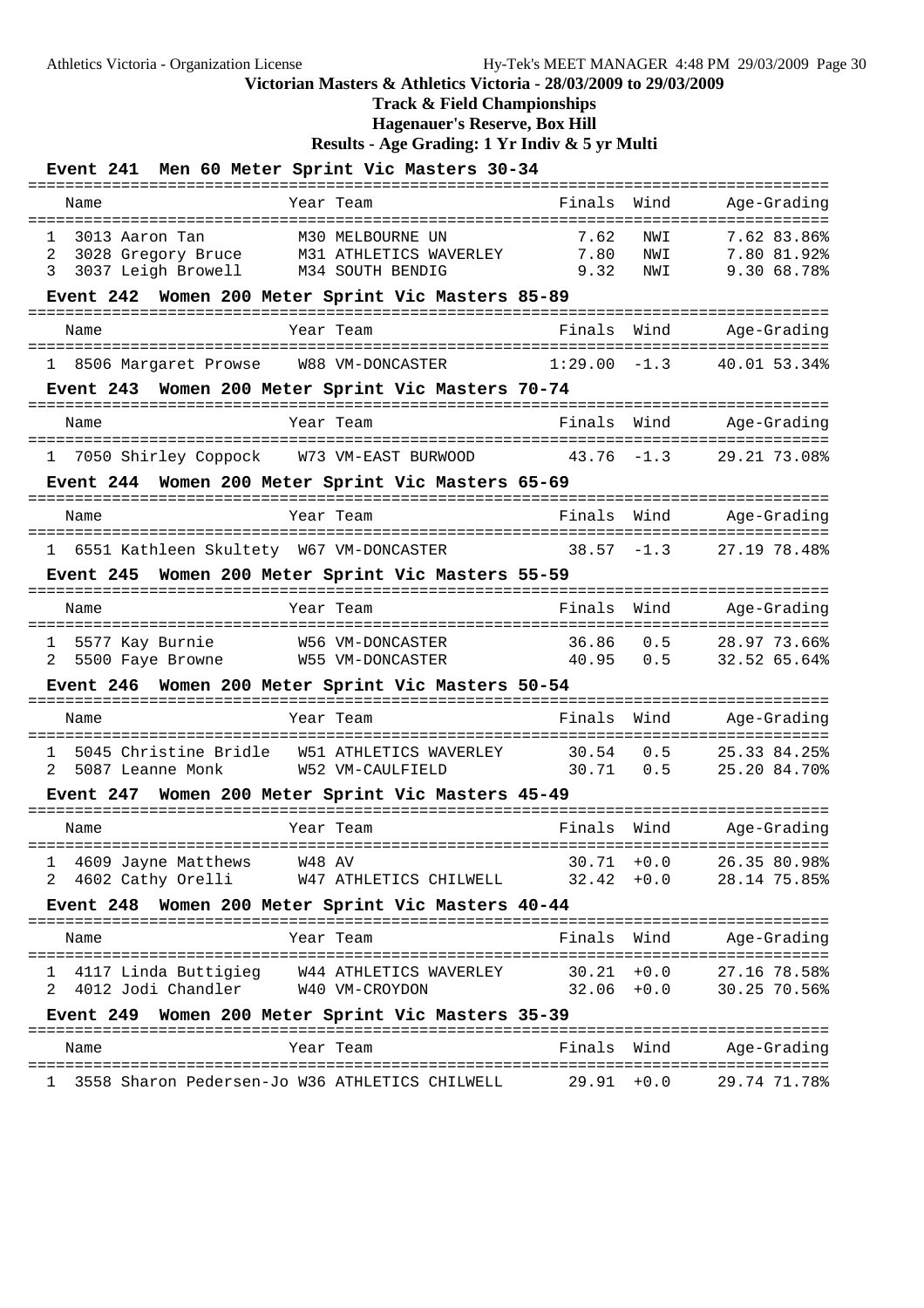## **Track & Field Championships**

**Hagenauer's Reserve, Box Hill**

| Event 250 Women 200 Meter Sprint Vic Masters 30-34                                     |          |                        |                |                  |                                                       |  |
|----------------------------------------------------------------------------------------|----------|------------------------|----------------|------------------|-------------------------------------------------------|--|
| Name                                                                                   |          | Year Team              | Finals         | Wind             | Age-Grading                                           |  |
| 3003 Emma Baldwin                                                                      |          | W30 ATHLETICS WAVERLEY | 27.62          | $+0.0$           | 27.62 77.26%                                          |  |
| Event 251 Men 200 Meter Sprint Vic Masters 85-89                                       |          |                        |                |                  |                                                       |  |
| Name                                                                                   |          | Year Team              | Finals         | Wind             | Age-Grading                                           |  |
| 8505 Mike Johnston<br>1                                                                |          | M87 VM-MENTONE         | 37.18          | 1.4              | 19.69 98.14%                                          |  |
| 8500 Stan Stankovic<br>2                                                               |          | M86 VM-THROWERS        | 61.70          | 1.4              | 33.87 57.05%                                          |  |
| Event 252 Men 200 Meter Sprint Vic Masters 80-84                                       |          |                        |                |                  |                                                       |  |
| Name                                                                                   |          | Year Team              | Finals         | Wind             | Age-Grading                                           |  |
| 8013 Jim Sinclair<br>1.                                                                |          | M84 VM-SPRINGVALE      | 40.21          | 1.4              | 23.40 82.59%                                          |  |
| 8006 George Goode<br>2                                                                 |          | M81 VM-COBURG          | 48.49 1.4      |                  | 30.17 64.05%                                          |  |
| Event 253 Men 200 Meter Sprint Vic Masters 75-79                                       |          |                        |                |                  |                                                       |  |
| Name                                                                                   |          | Year Team              | Finals Wind    |                  | Age-Grading                                           |  |
| 7505 Lucas Kakris<br>$\mathbf{1}$                                                      |          | M75 KEILOR ST BERNARDS | 33.83          | $-0.9$           | 23.43 82.47%                                          |  |
| 2<br>7526 Leo Coffey                                                                   |          | M79 VM-EAST BURWOOD    | 34.22          | $-0.9$           | 22.14 87.29%                                          |  |
| 3<br>7528 Alexander Harris M79 BELLARINE AT                                            |          |                        | 41.44          | $-0.9$           | 26.81 72.08%<br>29.39 65.74%                          |  |
| 4<br>7520 Robert Soulsby M75 VM-GEELONG<br>5<br>7521 Colin Silcock-Dela M76 VM-GEELONG |          |                        | 42.44<br>47.38 | $-0.9$<br>$-0.9$ | 32.28 59.88%                                          |  |
| 6<br>7522 Nino Stankovic M76 VM-THROWERS                                               |          |                        | $52.14 - 0.9$  |                  | 35.52 54.41%                                          |  |
| Event 254 Men 200 Meter Sprint Vic Masters 70-74                                       |          |                        |                |                  |                                                       |  |
| ====================================<br>Name                                           |          | Year Team              | Finals         | Wind             | Age-Grading                                           |  |
| -----------------------<br>$\mathbf{1}$<br>7041 Donald Chambers                        |          | M71 WODONGA ATHL       |                | $30.14 - 1.2$    | =====================================<br>22.23 86.93% |  |
| 2<br>7042 Graeme Noden                                                                 |          | M71 VM-MENTONE         |                | $30.44 - 1.2$    | 22.45 86.07%                                          |  |
| 3<br>7047 John Howes                                                                   |          | M73 VM-ABERFELDIE      | $31.67 - 1.2$  |                  | 22.65 85.32%                                          |  |
| 4<br>7044 Max Brook                                                                    | M72 VMSP |                        | $36.72 - 1.2$  |                  | 26.67 72.44%                                          |  |
| Event 255 Men 200 Meter Sprint Vic Masters 65-69<br>=======================            |          |                        |                |                  |                                                       |  |
| Name                                                                                   |          | Year Team              | Finals         | Wind             | Age-Grading                                           |  |
| 6554 Robert Wishart<br>1                                                               |          | M67 VM-MENTONE         | 27.40          | $-0.4$           | 21.02 91.93%                                          |  |
| $\overline{a}$<br>6520 Allan Elliott                                                   |          | M65 VM-FRANKSTON       | 30.05          | $-0.4$           | 23.42 82.50%                                          |  |
| 3<br>6553 Richard Trembath                                                             |          | M67 VM-DONCASTER       | 30.15          | $-0.4$           | 23.13 83.55%                                          |  |
| 6547 Andrew Fraber<br>4                                                                |          | M67 VM-EAST BURWOOD    | 34.37          | $-0.4$           | 26.37 73.29%                                          |  |
| 6563 Russell Oakley<br>$ -$                                                            |          | M69 VM-CROYDON         | DNF            | $-0.4$           |                                                       |  |
| Event 256 Men 200 Meter Sprint Vic Masters 60-64                                       |          |                        |                |                  |                                                       |  |
| Name                                                                                   |          | Year Team              | Finals Wind    |                  | Age-Grading                                           |  |
| 6056 Keith Howden<br>1                                                                 |          | M63 VM-COLLINGWOOD     | 27.26          | 0.7              | 21.53 89.77%                                          |  |
| 2<br>6027 Joseph Brown                                                                 |          | M61 COBURG HARRIERS    | 29.04          | 0.7              | 23.23 83.16%                                          |  |
| 3<br>6063 Myer Vorchheimer M64 VM GLENHUNTLY                                           |          |                        | 32.19          | 0.7              | 25.25 76.51%                                          |  |
| 4<br>6046 Warrick Stagg                                                                |          | M61 VM COUNTRY         | 34.18          | 0.7              | 27.35 70.66%                                          |  |
| 5<br>6060 Bruce Boxer                                                                  | M64 AV   |                        | 35.75          | 0.7              | 28.05 68.90%                                          |  |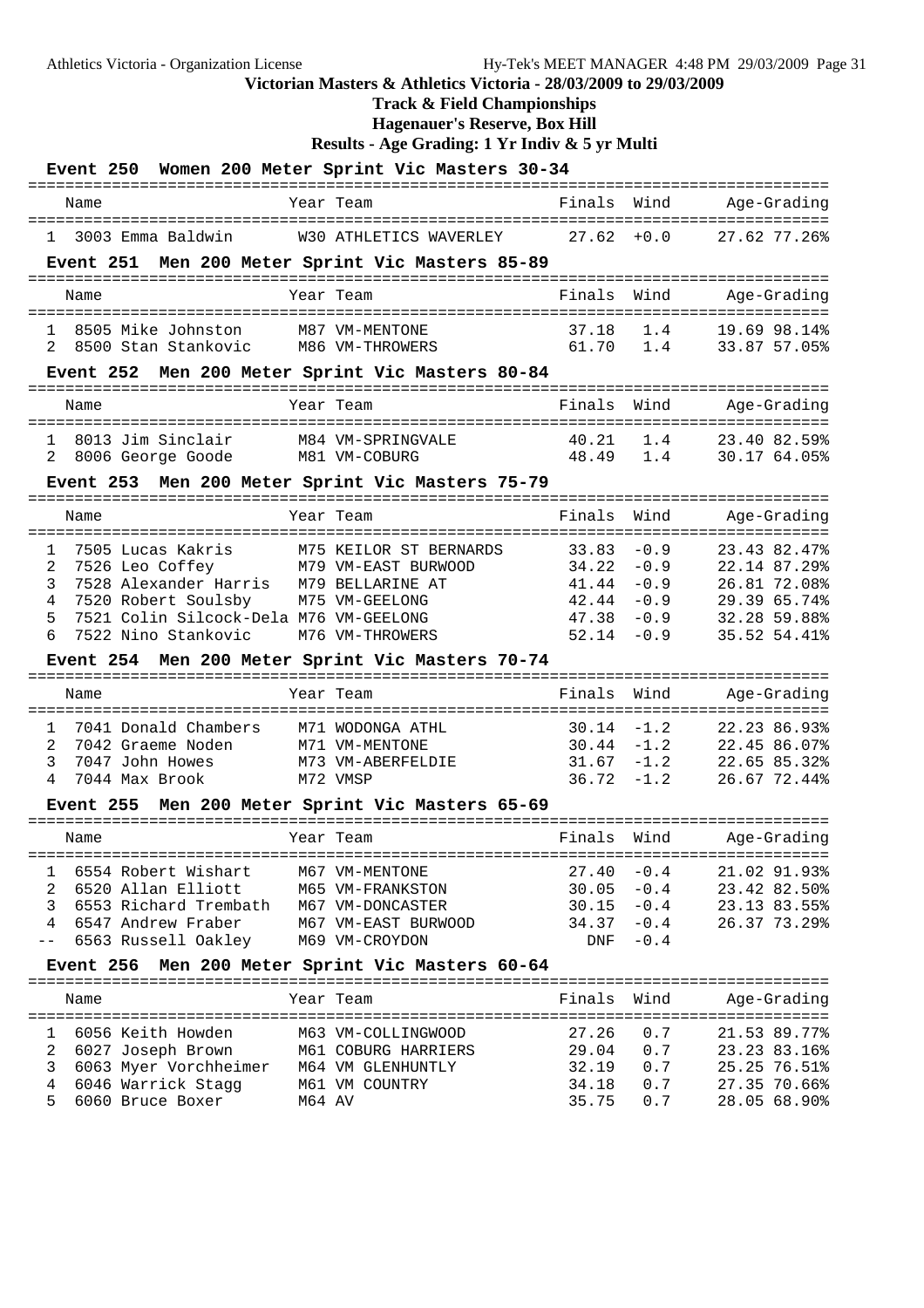### **Track & Field Championships**

**Hagenauer's Reserve, Box Hill**

**Results - Age Grading: 1 Yr Indiv & 5 yr Multi**

### **Event 257 Men 200 Meter Sprint Vic Masters 55-59**

| Name                     | Year Team               | Finals | Wind | Age-Grading  |
|--------------------------|-------------------------|--------|------|--------------|
| 5571 Paul Turner         | M55 CORIO ATHLETIC CLUB | 26.47  | 0.7  | 22.04 87.68% |
| 5609 Peter Lamb          | M59 BELLARINE AT        | 27.01  | 0.7  | 21.90 88.26% |
| 5582 David McConnell     | M56 VM-DONCASTER        | 27.35  | 0.7  | 22.62 85.41% |
| 5597 Stephen Baird<br>4  | M58 VM-INDEPENDANT      | 27.44  | 0.7  | 22.40 86.30% |
| 5590 John Browne<br>5.   | M57 VM-DONCASTER        | 28.16  | 0.7  | 23.14 83.52% |
| 5581 Don Martin<br>б.    | M56 ATHLETICS ESSENDON  | 29.18  | 0.7  | 24.14 80.05% |
| 5541 Bruce McInnes       | M55 GLENHUNTLY A        | 29.57  | 0 7  | 24.62 78.49% |
| 5578 Kenneth Carter<br>8 | M56 COBURG HARRIERS     | 43.78  | 0 7  | 36.21 53.36% |

#### **Event 258 Men 200 Meter Sprint Vic Masters 50-54**

|   | Name |                                            | Year Team              | Finals Wind   |        | Age-Grading  |
|---|------|--------------------------------------------|------------------------|---------------|--------|--------------|
|   |      | 5097 Andrew Watts                          | M53 ATHLETICS WAVERLEY | $25.94 - 0.5$ |        | 21.91 88.20% |
| 2 |      | 5086 Robert Mayston                        | M52 SANDRINGHAM        | 25.99         | $-0.5$ | 22.10 87.46% |
|   |      | 5006 Mark Crawford                         | M50 VM-DONCASTER       | 26.09         | $-0.5$ | 22.49 85.93% |
|   |      | 5026 Jeffrey Sargent                       | M50 BALLARAT HARRIERS  | 26.55         | $-0.5$ | 22.89 84.44% |
|   | 5.   | 5072 Graham Walter                         | M51 VM-DONCASTER       | 28.07         | $-0.5$ | 24.03 80.41% |
|   | 6    | 5103 Charles Livingston M54 VM-COLLINGWOOD |                        | 29.90         | $-0.5$ | 25.07 77.06% |
|   |      |                                            |                        |               |        |              |

#### **Event 259 Men 200 Meter Sprint Vic Masters 45-49**

| Name                  | Year Team              | Finals Wind   | Age-Grading  |
|-----------------------|------------------------|---------------|--------------|
| 1 4611 John Schuijers | M48 COLLINGWOOD        | $25.50 - 1.4$ | 22.30 86.63% |
| 2 4616 Peter Tuckett  | M49 ATHLETICS WAVERLEY | $26.05 -1.4$  | 22.62 85.41% |
| 3 4564 Peter Pulbrook | M45 ATHLETICS WAVERLEY | $27.17 - 1.4$ | 24.28 79.57% |
| 4 4594 Paul Durrant   | M47 VM-KNOX            | $29.73 - 1.4$ | 26.19 73.76% |

#### **Event 260 Men 200 Meter Sprint Vic Masters 40-44**

| Name                                         | Year Team                            | Finals Wind                    | Age-Grading                  |
|----------------------------------------------|--------------------------------------|--------------------------------|------------------------------|
| 1 4073 Andrew Wilcox<br>2 4074 David Lenehan | M40 BOX HILL ATH<br>M41 EUREKA ATHLE | $24.30 - 1.4$<br>$25.02 - 1.4$ | 22.54 85.72%<br>23.04 83.89% |
| 3 4071 Paul Skipper<br>4 4123 Robert May     | M40 COLLINGWOOD<br>M44 VICTORIAN MA  | $25.66 - 1.4$<br>$26.77 - 1.4$ | 23.80 81.18%<br>24.11 80.16% |

#### **Event 261 Men 200 Meter Sprint Vic Masters 35-39**

| Name                                    | Year Team |                                      | Finals Wind                   | Age-Grading                  |
|-----------------------------------------|-----------|--------------------------------------|-------------------------------|------------------------------|
| 1 3556 Simon May<br>2 3512 Derek Milton |           | M36 BELLARINE AT<br>M35 WENDOUREE AT | $26.02 -1.1$<br>$28.89 - 1.1$ | 24.90.77.59%<br>27.86 69.37% |

#### **Event 262 Men 200 Meter Sprint Vic Masters 30-34**

| Name                                                                                      | Year Team                                                                                | Finals Wind                                                     | Age-Grading                                                  |
|-------------------------------------------------------------------------------------------|------------------------------------------------------------------------------------------|-----------------------------------------------------------------|--------------------------------------------------------------|
| 1 3027 Cameron Baker<br>2 3013 Aaron Tan<br>3 3028 Gregory Bruce<br>4 3029 Brian Darmanin | M31 BOX HILL ATH<br>M30 MELBOURNE UN<br>M31 ATHLETICS WAVERLEY<br>M31 KNOX ATHLETIC CLUB | $23.55 - 1.1$<br>$24.76 - 1.1$<br>$25.33 - 1.1$<br>$25.60 -1.1$ | 23.46 82.38%<br>24.76 78.03%<br>25.23 76.59%<br>25.50 75.78% |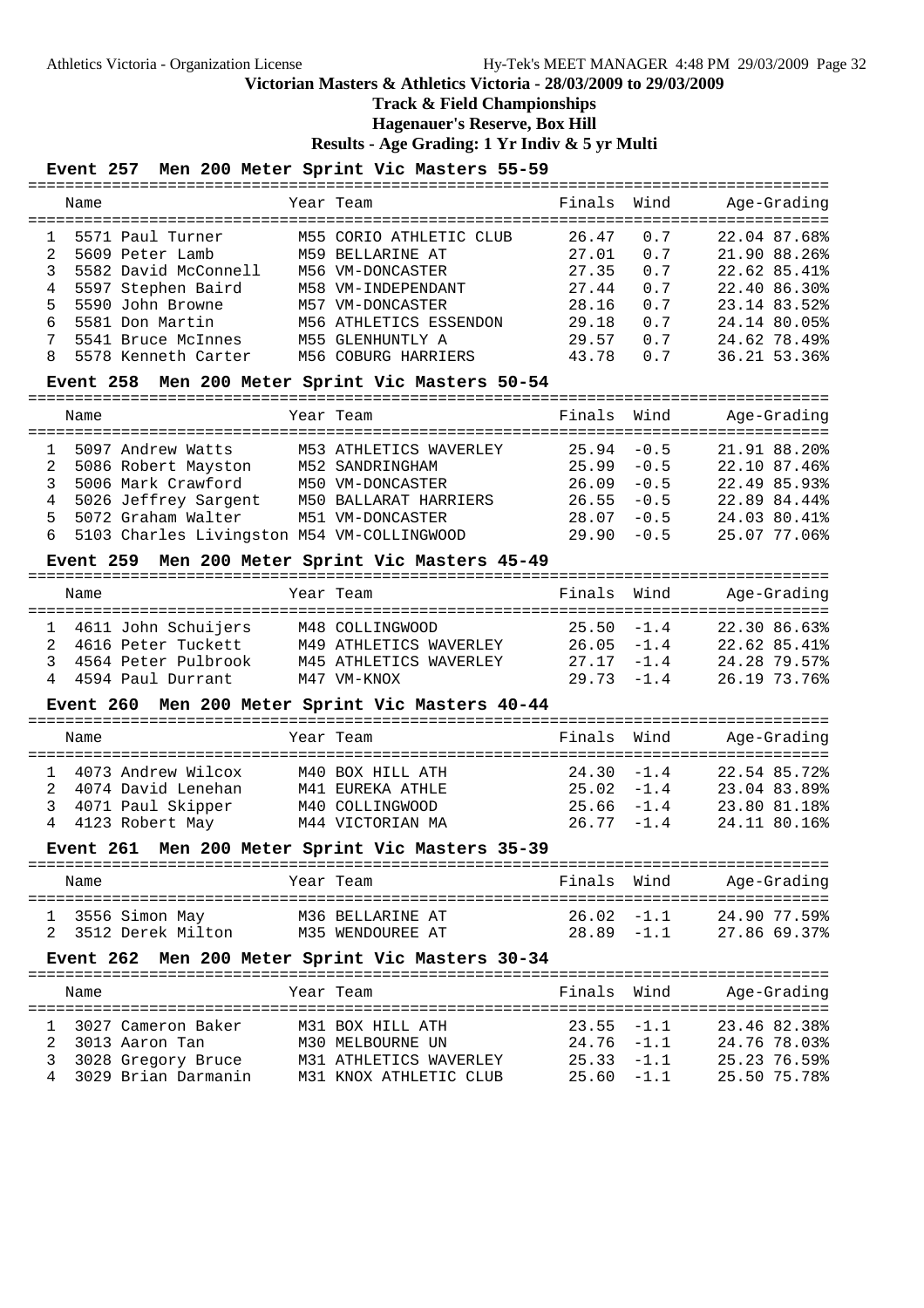### **Track & Field Championships**

**Hagenauer's Reserve, Box Hill**

```
Results - Age Grading: 1 Yr Indiv & 5 yr Multi
```

| Event 263 Men 400 Long Hurdles 91.4cm Vic Masters 45-49 |                                                 |                                        |                  |
|---------------------------------------------------------|-------------------------------------------------|----------------------------------------|------------------|
| Name                                                    | Year Team                                       | Finals                                 | Age-Grading      |
| 1 4611 John Schuijers M48 COLLINGWOOD                   |                                                 | 71.15                                  | 60.33 77.55%     |
| Event 264 Men 400 Long Hurdles 91.4cm Vic Masters 40-44 |                                                 |                                        |                  |
| Name                                                    | Year Team                                       | Finals                                 | Age-Grading      |
| 1 4071 Paul Skipper                                     | M40 COLLINGWOOD                                 | 65.98                                  | 60.46 77.39%     |
| 2<br>4040 Danny Hecker                                  | M40 COLLINGWOOD                                 | 68.88                                  | 63.11 74.13%     |
| 4112 Keith Hyndes<br>3<br>4091 Peter Neale              | M43 ATHLETICS ESSENDON<br>M41 COLLINGWOOD       | 72.79<br><b>DNF</b>                    | 64.73 72.28%     |
| Event 265 Men 400 Long Hurdles 91.4cm Vic Masters 35-39 |                                                 |                                        |                  |
| Name                                                    | Year Team                                       | Finals                                 | Age-Grading      |
| 3556 Simon May<br>1                                     | M36 BELLARINE AT                                | 65.33                                  | 62.36 75.02%     |
| 3512 Derek Milton M35 WENDOUREE AT<br>2                 |                                                 | 1:32.25                                | $1:29.00$ 52.56% |
| Event 267 Men 400 Long Hurdles 84cm Vic Masters 55-59   |                                                 |                                        |                  |
| Name                                                    | Year Team<br>=========                          | Finals                                 | Age-Grading      |
| 5601 John Neale<br>1                                    | M58 PRESTON ATHL                                | 1:32.59                                | 71.48 65.45%     |
| 2                                                       | 5612 Joseph Dilworth M57 VM-ABERFELDIE          | 1:36.97                                | 75.91 61.63%     |
| Event 268 Men 400 Long Hurdles 84cm Vic Masters 50-54   |                                                 |                                        |                  |
| Name                                                    | Year Team                                       | Finals                                 | Age-Grading      |
| 5041 Glenn White<br>1                                   | :==============<br>M50 AV                       | =============================<br>73.62 | 59.28 78.92%     |
| 5099 Gregory Champion M54 DIAMOND VALL<br>2             |                                                 | 1:21.75                                | 65.21 71.74%     |
| 5082 Geza Benke<br>3                                    | M52 OLD MELBURNI                                | 1:23.66                                | 67.05 69.77%     |
| Event 270                                               | Women 400 Long Hurdles 76.2cm Vic Masters 35-39 |                                        |                  |
| Name                                                    | Year Team                                       | Finals                                 | Age-Grading      |
| 1                                                       | 3558 Sharon Pedersen-Jo W36 ATHLETICS CHILWELL  | 75.93                                  | 75.08 69.72%     |
| Event 271                                               | Women 300 Long Hurdles 76.2cm Vic Masters 50-54 |                                        |                  |
| Name                                                    | Year Team                                       | Finals                                 | Age-Grading      |
| 1 5045 Christine Bridle W51 ATHLETICS WAVERLEY          |                                                 | 56.80                                  | 64.62 81.00%     |
| Event 272 Men 300 Long Hurdles 68.6cm Vic Masters 70-74 |                                                 |                                        |                  |
| Name                                                    | Year Team                                       | Finals                                 | Age-Grading      |
| 7041 Donald Chambers M71 WODONGA ATHL<br>$\mathbf{1}$   |                                                 | 59.00                                  | 57.38 81.54%     |

2 7044 Max Brook M72 VMSP 67.40 64.12 72.97%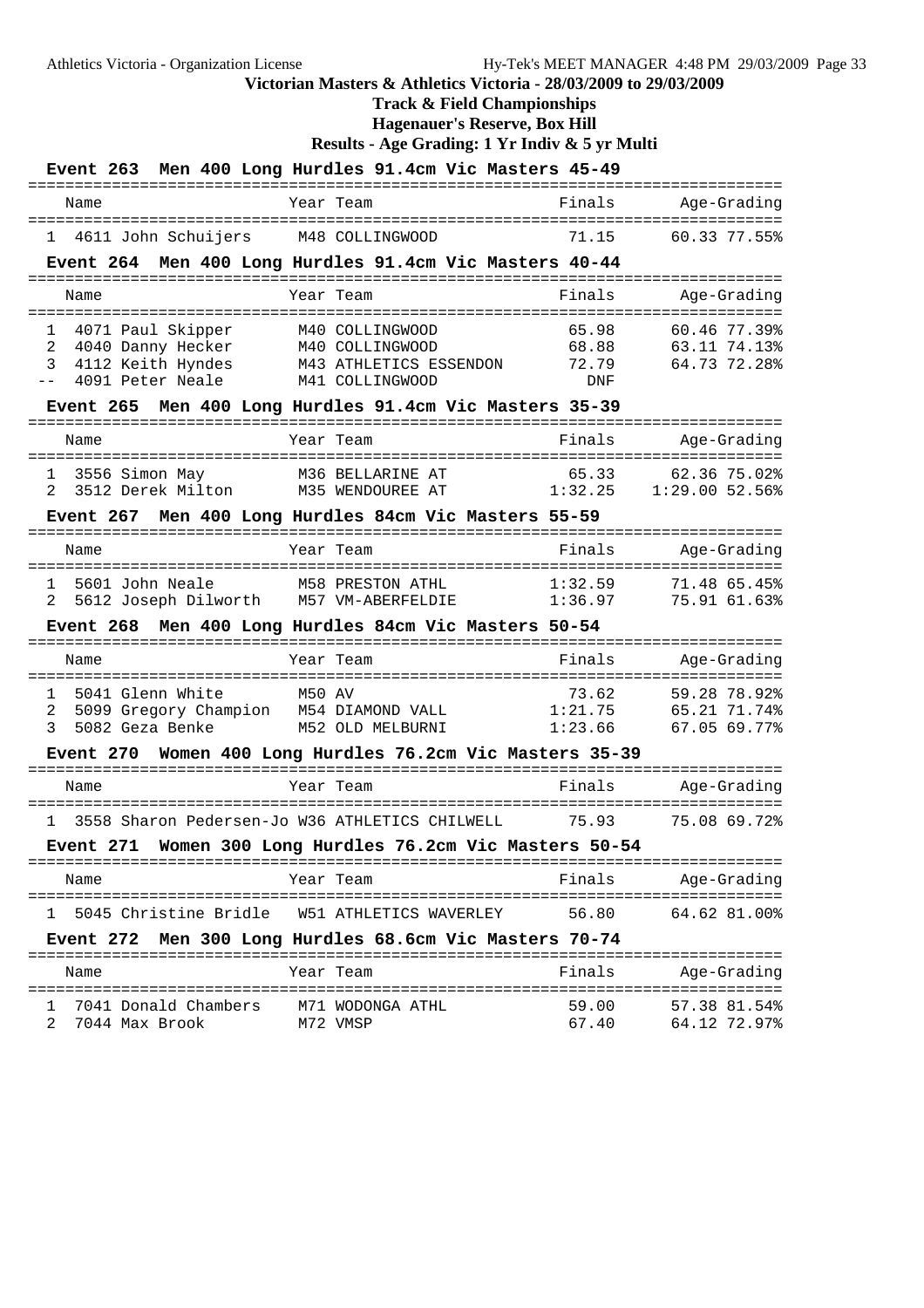# **Track & Field Championships**

**Hagenauer's Reserve, Box Hill**

**Results - Age Grading: 1 Yr Indiv & 5 yr Multi**

| <b>Event</b> 274                                                                                 | Men 300 Long Hurdles 76.2cm Vic Masters 60-64                                                                             |                               |                                                                      |
|--------------------------------------------------------------------------------------------------|---------------------------------------------------------------------------------------------------------------------------|-------------------------------|----------------------------------------------------------------------|
| Name                                                                                             | Year Team                                                                                                                 | Finals                        | Age-Grading                                                          |
| 1 6056 Keith Howden                                                                              | M63 VM-COLLINGWOOD                                                                                                        | 55.40                         | 59.97 78.01%                                                         |
| Event 275                                                                                        | Women 800 Meter Run Vic Masters 85-89                                                                                     |                               |                                                                      |
| Name                                                                                             | Year Team                                                                                                                 | Finals                        | Age-Grading                                                          |
| 8506 Margaret Prowse<br>$\mathbf{1}$                                                             | W88 VM-DONCASTER                                                                                                          | 4:44.68                       | 1:51.74101.38%                                                       |
| Event 276                                                                                        | Women 800 Meter Run Vic Masters 60-64                                                                                     |                               |                                                                      |
| Name                                                                                             | Year Team                                                                                                                 | Finals                        | Age-Grading                                                          |
| 6012 Sandra Middleton<br>$\mathbf{1}$<br>6059 Vicki Thompson<br>2                                | W60 VM-CAULFIELD<br>W63 INDEPENDANT                                                                                       | 3:18.72<br>3:23.24            | $2:34.39$ 73.37%<br>2:28.86 76.10%                                   |
| Event 277                                                                                        | Women 800 Meter Run Vic Masters 55-59                                                                                     |                               |                                                                      |
| Name                                                                                             | Year Team                                                                                                                 | Finals                        | Age-Grading                                                          |
| 1<br>5535 Janet Holmes<br>5593 Carolyn Dickson<br>2<br>3<br>5500 Faye Browne<br><b>Event 278</b> | ===============<br>W55 VM-CAULFIELD<br>W57 VM-CROYDON<br>W55 VM-DONCASTER<br>Women 800 Meter Run Vic Masters 50-54        | 3:00.21<br>3:05.27<br>3:20.91 | ==========<br>2:30.59 75.23%<br>$2:30.46$ 75.29%<br>$2:47.89$ 67.48% |
| Name                                                                                             | Year Team                                                                                                                 | Finals                        | Age-Grading                                                          |
|                                                                                                  |                                                                                                                           |                               |                                                                      |
| 5091 Judith Weavers W52 SOUTH BENDIG<br>$\mathbf{1}$<br><b>Event 279</b>                         | Women 800 Meter Run Vic Masters 45-49                                                                                     | 3:07.65                       | 2:43.1369.44                                                         |
| Name                                                                                             | Year Team                                                                                                                 | Finals                        | Age-Grading                                                          |
| 1<br>4507 Laurel Gore<br>2<br>4610 Janine McKerron W48 VM-CAULFIELD<br>3<br><b>Event 280</b>     | W45 AV<br>4603 Katrina Philip W47 IVANHOE HARRIERS<br>Women 800 Meter Run Vic Masters 40-44                               | 2:32.95<br>2:38.58<br>2:58.17 | 2:22.2979.61<br>2:25.09 78.08%<br>2:41.64 70.08%                     |
| Name                                                                                             | Year Team                                                                                                                 | Finals                        | Age-Grading                                                          |
| 1 4012 Jodi Chandler W40 VM-CROYDON                                                              |                                                                                                                           | 2:50.28                       | 2:45.5568.43%                                                        |
|                                                                                                  | Event 281 Women 800 Meter Run Vic Masters 35-39                                                                           |                               |                                                                      |
| Name                                                                                             | Year Team                                                                                                                 | Finals                        | Age-Grading                                                          |
| 1 3561 Talitha Crawford W37 BOX HILL ATH                                                         | 2 3558 Sharon Pedersen-Jo W36 ATHLETICS CHILWELL 2:37.96 2:37.96 71.71%<br>3526 Joanne Francken     W36 WESTERN ATHLETICS | 2:17.20<br>2:38.37            | $2:17.16$ 82.59%<br>2:38.37 71.53%                                   |

4 3568 Fiona Ely W39 VM-COBURG 2:47.08 2:43.98 69.09%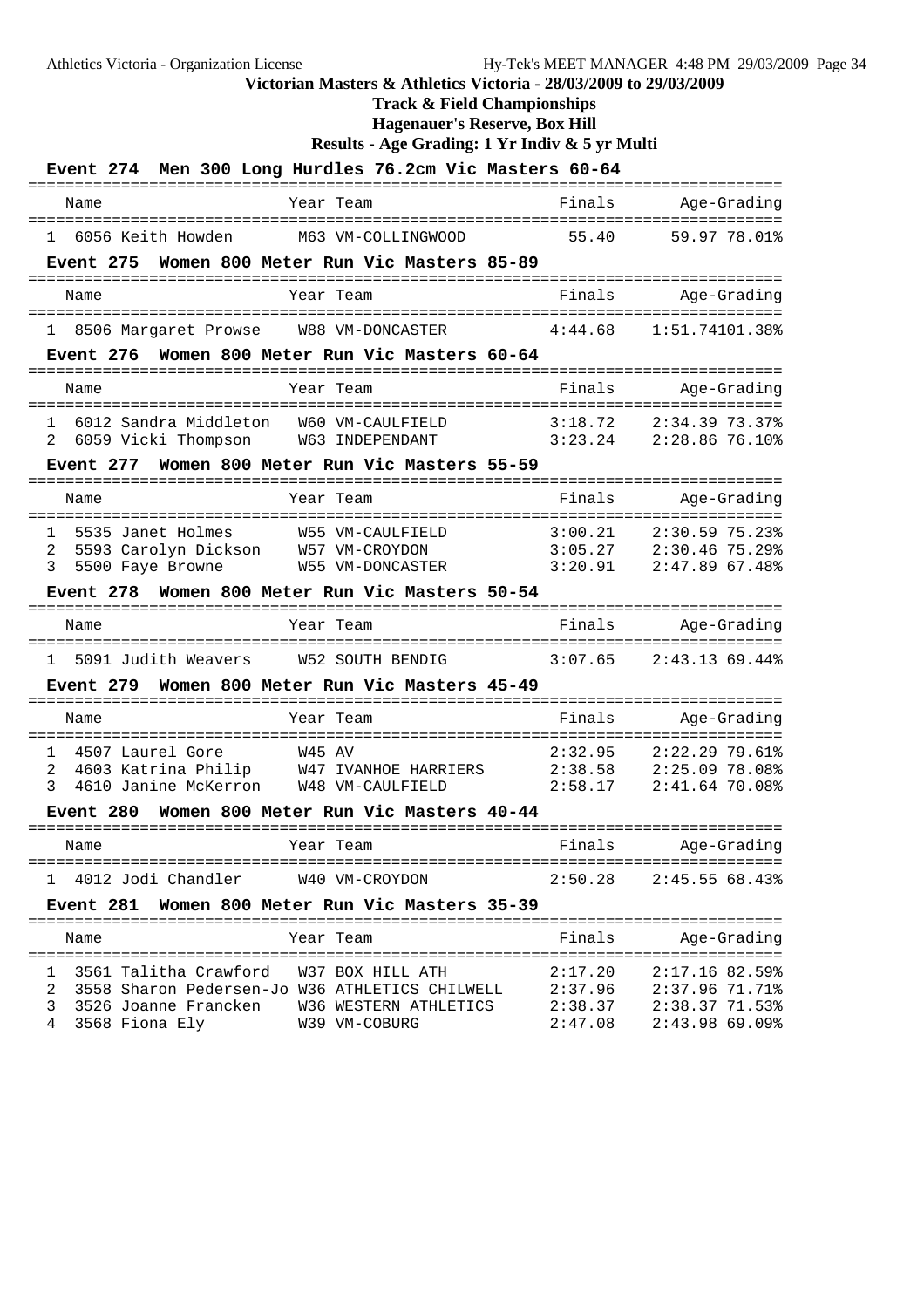**Track & Field Championships**

**Hagenauer's Reserve, Box Hill**

|                                                                                                                                                                                                                                                 | Event 283 Men 800 Meter Run Vic Masters 80-84                                                                                                                                            |                                                                                                 |                                                                                                                                                               |
|-------------------------------------------------------------------------------------------------------------------------------------------------------------------------------------------------------------------------------------------------|------------------------------------------------------------------------------------------------------------------------------------------------------------------------------------------|-------------------------------------------------------------------------------------------------|---------------------------------------------------------------------------------------------------------------------------------------------------------------|
| Name                                                                                                                                                                                                                                            | Year Team                                                                                                                                                                                | Finals                                                                                          | Age-Grading                                                                                                                                                   |
| 1 8007 Lloyd Morgan                                                                                                                                                                                                                             | M81 AV                                                                                                                                                                                   | 3:48.22                                                                                         | 2:17.80 73.38%                                                                                                                                                |
|                                                                                                                                                                                                                                                 | Event 284 Men 800 Meter Run Vic Masters 75-79                                                                                                                                            |                                                                                                 |                                                                                                                                                               |
| Name                                                                                                                                                                                                                                            | Year Team                                                                                                                                                                                | Finals                                                                                          | Age-Grading                                                                                                                                                   |
| 7521 Colin Silcock-Dela M76 VM-GEELONG                                                                                                                                                                                                          |                                                                                                                                                                                          | 4:52.37                                                                                         | $3:14.26$ 52.05%                                                                                                                                              |
| ==========================                                                                                                                                                                                                                      | Event 285 Men 800 Meter Run Vic Masters 70-74                                                                                                                                            |                                                                                                 |                                                                                                                                                               |
| Name                                                                                                                                                                                                                                            | Year Team                                                                                                                                                                                | Finals                                                                                          | Age-Grading                                                                                                                                                   |
| 7034 Ted Paulin<br>1<br>$\mathfrak{D}$<br>7044 Max Brook                                                                                                                                                                                        | M70 VM-COLLINGWOOD<br>M72 VMSP                                                                                                                                                           | 2:52.07<br>3:03.75                                                                              | $2:05.62$ 80.50%<br>2:10.14 77.70%                                                                                                                            |
| <b>Event 286</b>                                                                                                                                                                                                                                | Men 800 Meter Run Vic Masters 65-69                                                                                                                                                      |                                                                                                 |                                                                                                                                                               |
| Name                                                                                                                                                                                                                                            | Year Team                                                                                                                                                                                | Finals                                                                                          | Age-Grading                                                                                                                                                   |
| 6553 Richard Trembath<br>$\mathbf{1}$<br>6544 Graham Philpott<br>2<br>6555 Paul Mullins<br>3<br>4<br>6536 Neville Gardner<br><b>Event 287</b>                                                                                                   | M67 VM-DONCASTER<br>M66 VM-EAST BURWOOD<br>M68 VM-SPRINGVALE<br>M65 BOX HILL ATH<br>Men 800 Meter Run Vic Masters 60-64                                                                  | 2:40.90<br>2:49.61<br>2:51.40<br>3:05.12                                                        | $2:01.3783.31$ <sup>8</sup><br>2:09.32 78.19%<br>2:07.90 79.05%<br>$2:22.64$ 70.89%                                                                           |
| Name                                                                                                                                                                                                                                            | Year Team                                                                                                                                                                                | Finals                                                                                          | Age-Grading                                                                                                                                                   |
| 6046 Warrick Stagg<br>1                                                                                                                                                                                                                         | M61 VM COUNTRY                                                                                                                                                                           | 3:00.79                                                                                         | $2:23.68$ 70.37%                                                                                                                                              |
| Event 288                                                                                                                                                                                                                                       | Men 800 Meter Run Vic Masters 55-59                                                                                                                                                      |                                                                                                 |                                                                                                                                                               |
| Name                                                                                                                                                                                                                                            | Year Team                                                                                                                                                                                | Finals                                                                                          | Age-Grading                                                                                                                                                   |
| 5545 Colin Page<br>1<br>2<br>5609 Peter Lamb<br>3<br>5583 Gregory Moore<br>5558 Ronald Scholes<br>4<br>5<br>5582 David McConnell<br>5541 Bruce McInnes<br>7<br>5584 Bruce Rattenbury<br>5595 Stewart Handasyde<br>8<br>5579 Peter Dodgshun<br>9 | M55 RICHMOND HARRIERS<br>M59 BELLARINE AT<br>M56 KEILOR ST BERNARDS<br>M55 COLLINGWOOD<br>M56 VM-DONCASTER<br>M55 GLENHUNTLY A<br>M56 VM-KNOX<br>M57 VM-EAST BURWOOD<br>M56 OLD SCOTCH C | 2:18.30<br>2:23.60<br>2:29.25<br>2:33.66<br>2:34.13<br>2:34.34<br>2:35.21<br>2:48.47<br>2:50.73 | $1:55.29$ 87.70%<br>1:55.95 87.21<br>2:03.43 81.92%<br>2:08.10 78.93%<br>2:07.4779.32<br>2:08.6678.59<br>$2:08.36$ 78.77%<br>2:18.23 73.15%<br>2:21.20 71.61% |
| <b>Event 289</b>                                                                                                                                                                                                                                | Men 800 Meter Run Vic Masters 50-54                                                                                                                                                      |                                                                                                 |                                                                                                                                                               |
| Name                                                                                                                                                                                                                                            | Year Team                                                                                                                                                                                | Finals                                                                                          | Age-Grading                                                                                                                                                   |
| 5106 Ashley Ryan<br>1<br>5001 Kevin Bates<br>2<br>3<br>5072 Graham Walter<br>4<br>5108 Russell Weavers                                                                                                                                          | M54 VM-EAST BURWOOD<br>M50 VM-DONCASTER<br>M51 VM-DONCASTER<br>M54 SOUTH BENDIG                                                                                                          | 2:20.70<br>2:28.98<br>2:31.00<br>2:35.14                                                        | 1:58.2985.48%<br>2:09.51 78.07%<br>2:10.2077.66%<br>2:10.43 77.52%                                                                                            |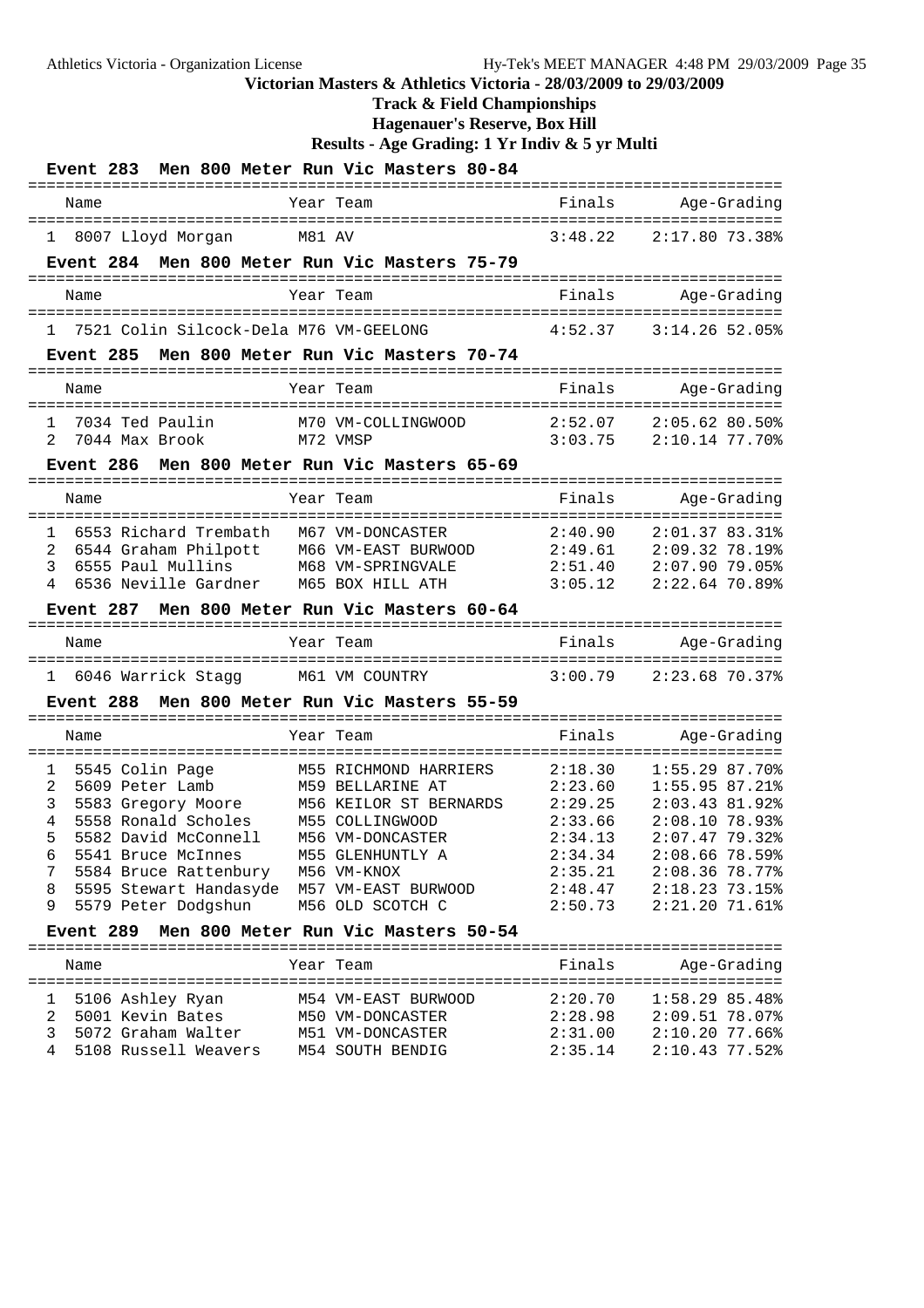# **Track & Field Championships**

**Hagenauer's Reserve, Box Hill**

**Results - Age Grading: 1 Yr Indiv & 5 yr Multi**

### **Event 290 Men 800 Meter Run Vic Masters 45-49**

|              | Name             |                                                                                                                                                                    | Year Team                                        | Finals                 | Age-Grading                    |
|--------------|------------------|--------------------------------------------------------------------------------------------------------------------------------------------------------------------|--------------------------------------------------|------------------------|--------------------------------|
| 1            |                  | 4572 Allan Cook<br>4572 Allan Cook             M46 WESTERN ATHLETICS<br>4500 David Ayers         M45 BOX HILL ATH<br>4587 Matthew Gibney     M46 BALLARAT HARRIERS | M46 WESTERN ATHLETICS                            | 2:03.00                | 1:50.74 91.31%                 |
| 2            |                  |                                                                                                                                                                    |                                                  | 2:07.98                | 1:56.22 87.00%                 |
| 3            |                  |                                                                                                                                                                    |                                                  | 2:09.40                | $1:56.50$ 86.79%               |
| 4            |                  | 4595 Andrew Egginton M47 VM-CROYDON                                                                                                                                |                                                  | 2:19.43                | $2:04.46$ 81.25%               |
| 5            |                  | 4535 Wayne James                                                                                                                                                   | M45 VM-EAST BURWOOD                              | 2:20.64                | $2:07.72$ 79.17%               |
| 6            |                  | 4578 Tony Dell                                                                                                                                                     | M46 RICHMOND HARRIERS                            | 2:22.22                | 2:08.05 78.97%                 |
| 7            |                  | 4569 Doug Rahn                                                                                                                                                     | M45 MALVERN HARR                                 | 2:26.04                | 2:12.6276.24%                  |
|              |                  |                                                                                                                                                                    | Event 291 Men 800 Meter Run Vic Masters 40-44    |                        |                                |
|              | Name             |                                                                                                                                                                    | Year Team                                        | Finals                 | Age-Grading                    |
| 1            |                  | 4096 Anthony Wilson                                                                                                                                                | M41 GLENHUNTLY A                                 | 2:00.08                | $1:53.12$ 89.39%               |
| 2            |                  | 4071 Paul Skipper                                                                                                                                                  | M40 COLLINGWOOD                                  | 2:10.89                | $2:04.42$ 81.27%               |
| 3            |                  | 4127 Timothy Thomas                                                                                                                                                | M44 MELBOURNE UN                                 | 2:11.65                | 2:00.68 83.79%                 |
| 4            |                  | 4040 Danny Hecker M40 COLLINGWOOD                                                                                                                                  |                                                  | 2:14.63                | 2:07.9779.02                   |
| 5            |                  | 4065 Rodney Prime                                                                                                                                                  | M40 KNOX ATHLETIC CLUB                           | 2:14.85                | 2:08.18 78.89%                 |
| 6            |                  | 4106 Damian Sutherland M42 MALVERN HARR                                                                                                                            |                                                  | 2:25.27                | $2:15.61$ 74.56%               |
|              |                  |                                                                                                                                                                    | Event 292 Men 800 Meter Run Vic Masters 35-39    |                        |                                |
|              | Name             |                                                                                                                                                                    | Year Team                                        | Finals                 | Age-Grading                    |
| ı            |                  | 3567 Darren Ryan                                                                                                                                                   | M38 ATHLETICS ESSENDON                           | 2:05.02                | $2:01.16$ 83.45%               |
| 2            |                  | 3517 Ian Speed                                                                                                                                                     | M35 RINGWOOD                                     |                        | $2:09.05$ 78.35%               |
| 3            |                  | 3556 Simon May                                                                                                                                                     | M36 BELLARINE AT                                 | $2:09.42$<br>$2:27.58$ | 2:25.7869.36%                  |
| 4            |                  | 3574 Angelo Portelli M39 GLENHUNTLY A                                                                                                                              |                                                  | 2:39.58                | 2:33.17 66.01%                 |
|              | <b>Event 293</b> |                                                                                                                                                                    | Men 800 Meter Run Vic Masters 30-34              |                        |                                |
|              |                  |                                                                                                                                                                    |                                                  |                        |                                |
|              | Name             |                                                                                                                                                                    | Year Team                                        | Finals                 | Age-Grading                    |
| $\mathbf{1}$ |                  |                                                                                                                                                                    | 3039 David Featherston M34 BOX HILL ATH          | 2:03.07                | 2:03.07 82.16%                 |
| 2            |                  | 3037 Leigh Browell                                                                                                                                                 | M34 SOUTH BENDIG                                 | 2:33.56                | 2:33.56 65.84%                 |
|              |                  |                                                                                                                                                                    | Event 294 Men Discus Throw 1kg Vic Masters 85-89 |                        |                                |
|              | Name             |                                                                                                                                                                    | Year Team                                        | Finals                 | Age-Grading                    |
|              |                  | 8500 Stan Stankovic M86 VM-THROWERS                                                                                                                                |                                                  | 19.18m                 | 46.11m 62.25%                  |
|              | Event 295        |                                                                                                                                                                    | Men Discus Throw 1kg Vic Masters 80-84           |                        |                                |
|              | Name             |                                                                                                                                                                    | Year Team                                        | Finals                 | Age-Grading                    |
| ı            |                  | 8002 Colin Murraylee                                                                                                                                               | M80 VM-THROWERS                                  | 28.04m                 | 53.36m 72.05%                  |
| 2            |                  | 8000 Milton Ballantyne M80 VM-THROWERS                                                                                                                             |                                                  | 17.82m                 | 33.91m 45.79%                  |
|              | Event 296        |                                                                                                                                                                    | Men Discus Throw 1kg Vic Masters 75-79           |                        |                                |
|              | Name             |                                                                                                                                                                    | Year Team                                        | Finals                 | Age-Grading                    |
|              |                  |                                                                                                                                                                    |                                                  |                        |                                |
| 1            |                  | 7528 Alexander Harris                                                                                                                                              | M79 BELLARINE AT                                 | 19.64m                 | 36.11m 48.76%                  |
| 2<br>3       |                  | 7522 Nino Stankovic                                                                                                                                                | M76 VM-THROWERS<br>M75 VM-GEELONG                | 16.36m<br>15.54m       | 27.33m 36.91%<br>25.20m 34.02% |
|              |                  | 7520 Robert Soulsby                                                                                                                                                |                                                  |                        |                                |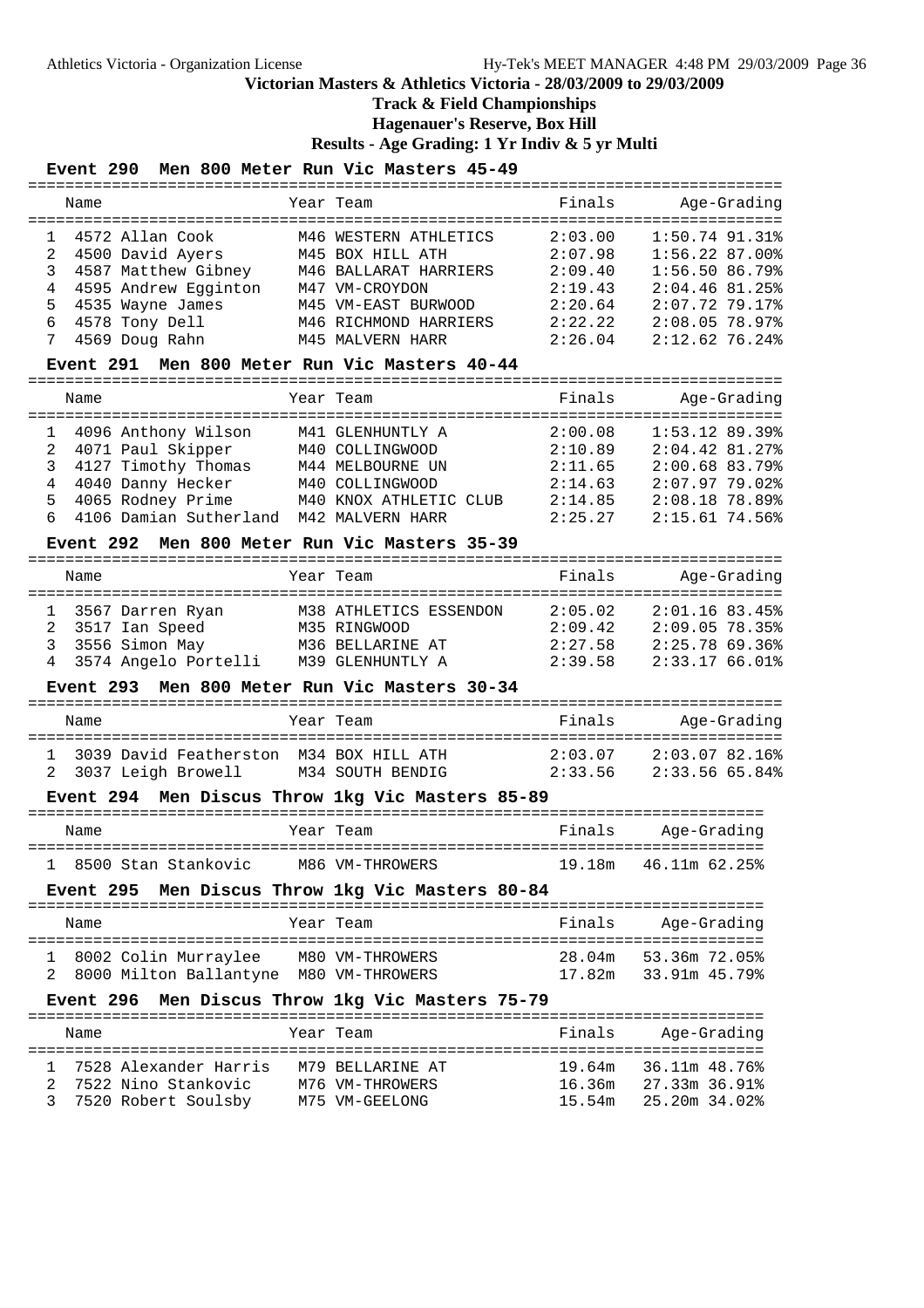**Track & Field Championships**

**Hagenauer's Reserve, Box Hill**

| O(100)<br>Men Discus Throw 1kg Vic Masters 70-74<br>Event 297 |                   |                                   |
|---------------------------------------------------------------|-------------------|-----------------------------------|
| Year Team<br>Name                                             | Finals            | Age-Grading                       |
| 7041 Donald Chambers<br>M71 WODONGA ATHL<br>1                 | 20.42m            | 29.60m 39.97%                     |
| Women Shot Put 4kg Vic Masters 45-49<br><b>Event 298</b>      |                   |                                   |
| Year Team<br>Name                                             | Finals            | Age-Grading                       |
| W47 ATHLETICS WAVERLEY<br>4600 Joanne Molnar<br>1             | 5.68m             | 7.87m 34.78%                      |
| Event 299 Women Shot Put 4kg Vic Masters 40-44                |                   |                                   |
| Year Team<br>Name                                             | Finals            | Age-Grading                       |
| 4085 Helen Monger<br>W41 KEILOR ST BERNARDS<br>1              | 10.33m            | 12.38m 54.71%                     |
| 4114 Judy Pfanner<br>2<br>W43 VM-THROWERS                     | 10.28m            | 12.90m 57.02%                     |
| 3<br>4099 Jodie Howitt<br>W42 BRUNSWICK AT                    | 8.71m             | 10.67m 47.18%                     |
| 4<br>4109 Jennifer Baldwin<br>W43 ATHLETICS WAVERLEY          | 8.24m             | 10.34m 45.70%                     |
| 4117 Linda Buttigieg<br>W44 ATHLETICS WAVERLEY<br>5           | 8.03 <sub>m</sub> | 10.32m 45.63%                     |
| 6<br>4105 Joanne Rowan<br>W42 ATHLETICS CHILWELL              | 7.98m             | 9.78m 43.23%                      |
| 7<br>4101 Barbara Kellow<br>W42 BENDIGO YMCA                  | 7.90 <sub>m</sub> | 9.68m 42.80%                      |
| 4097 Kristin Henricks<br>W42 VM-THROWERS<br>8                 | 7.32m             | 8.97m 39.65%                      |
| 9<br>4014 Katie Cooper<br>W40 AV                              | 6.51m             | 7.63m 33.71%                      |
| 4128 Glenys Williams<br>W41 AV<br>10                          | 5.95m             | 7.13m 31.51%                      |
| Women Shot Put 4kg Vic Masters 35-39<br>Event 300             |                   |                                   |
| Year Team<br>Name<br>===============                          | Finals            | Age-Grading<br>------------------ |
| 3563 Allison Wellington W37 AV<br>1                           | 11.83m            | 13.00m 57.48%                     |
| 2<br>3568 Fiona Ely<br>W39 VM-COBURG                          | 4.44m             | 5.09m 22.50%                      |
| Women Shot Put 4kg Vic Masters 30-34<br><b>Event 301</b>      |                   |                                   |
| Year Team<br>Name                                             | Finals            | Age-Grading                       |
| 3035 Michele Paull<br>W33 VM-ALTONA<br>$\mathbf{1}$           | 5.62m             | 5.70m 25.22%                      |
| Men Triple Jump Vic Masters 65-69<br>Event 302                |                   |                                   |
| Year Team<br>Name                                             | Finals            | Wind<br>Age-Grading               |
| 1 6560 Julian Jacotine M69 VM-SPRINGVALE                      |                   | $9.42m + 0.0$ 15.31m 83.73%       |
| 2 6549 James Poulter<br>M67 DONCASTER                         |                   | 8.25m +0.0 12.95m 70.82%          |
| 6536 Neville Gardner<br>3<br>M65 BOX HILL ATH                 |                   | $6.57m$ 0.3 9.97m 54.52%          |
| Event 303 Men Triple Jump Vic Masters 60-64                   |                   |                                   |
|                                                               |                   |                                   |
| Year Team<br>Name                                             | Finals            | Wind<br>Age-Grading               |
| 6063 Myer Vorchheimer M64 VM GLENHUNTLY<br>$\mathbf{1}$       | $7.87m + 0.0$     | 11.74m 64.24%                     |
| Event 304 Women Discus Throw 0.75kg Vic Masters 75-79         |                   |                                   |
| Year Team<br>Name                                             | Finals            | Age-Grading                       |
| 7502 Tina Baarslag-Leb W75 VM-THROWERS<br>ı                   | 11.08m            | 26.25m 34.19%                     |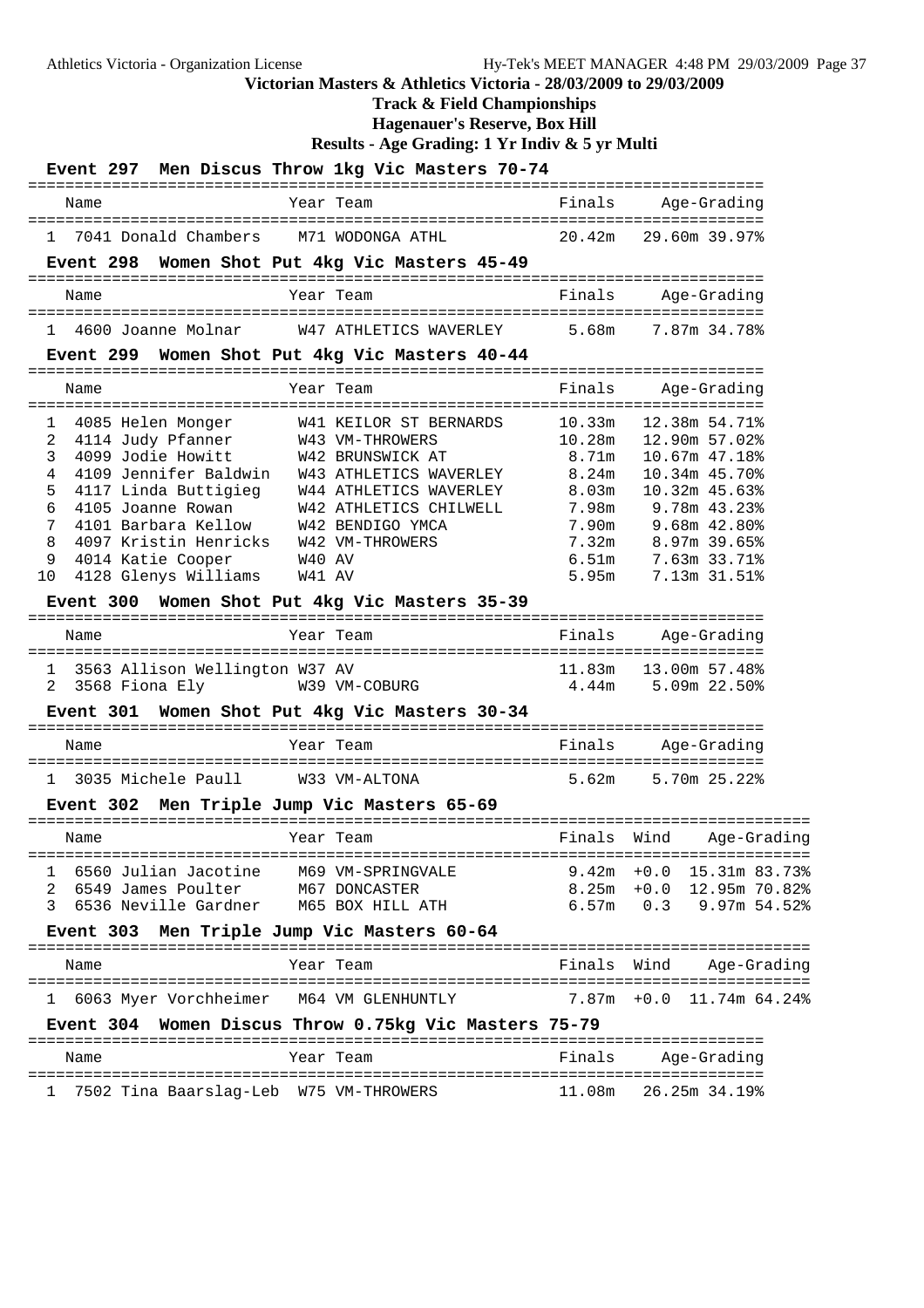### **Track & Field Championships**

**Hagenauer's Reserve, Box Hill**

|                                 |                  |                                                                                                                              |                                                                                      |                                                                                                                      | Event 305 Women Discus Throw 1kg Vic Masters 70-74 |                                                                                |                                                                                 |                                                                                 |
|---------------------------------|------------------|------------------------------------------------------------------------------------------------------------------------------|--------------------------------------------------------------------------------------|----------------------------------------------------------------------------------------------------------------------|----------------------------------------------------|--------------------------------------------------------------------------------|---------------------------------------------------------------------------------|---------------------------------------------------------------------------------|
|                                 | Name             |                                                                                                                              |                                                                                      | Year Team                                                                                                            |                                                    | Finals                                                                         |                                                                                 | Age-Grading                                                                     |
|                                 |                  | 7031 Roberta Foster                                                                                                          |                                                                                      | W70 SOUTH BENDIG                                                                                                     |                                                    | 15.96m                                                                         |                                                                                 | 32.52m 42.35%                                                                   |
|                                 |                  |                                                                                                                              |                                                                                      |                                                                                                                      | Event 306 Women Discus Throw 1kg Vic Masters 65-69 |                                                                                |                                                                                 |                                                                                 |
|                                 | Name             |                                                                                                                              |                                                                                      | Year Team                                                                                                            |                                                    | Finals                                                                         |                                                                                 | Age-Grading                                                                     |
|                                 |                  | 6539 Astrid Rose                                                                                                             |                                                                                      | W65 VM-THROWERS                                                                                                      |                                                    |                                                                                | 20.65m 36.90m 48.06%                                                            |                                                                                 |
|                                 |                  |                                                                                                                              |                                                                                      |                                                                                                                      | Event 307 Women Discus Throw 1kg Vic Masters 60-64 |                                                                                |                                                                                 |                                                                                 |
|                                 | Name             |                                                                                                                              |                                                                                      | Year Team                                                                                                            |                                                    | Finals                                                                         |                                                                                 | Age-Grading                                                                     |
| 1<br>2<br>3<br>4                |                  | 6061 Rhondda Dundas<br>6023 Lorraine Mussett                                                                                 | 6012 Sandra Middleton W60 VM-CAULFIELD<br>6011 Beverley Learmont W60 VM-DONCASTER    | W64 VM-THROWERS<br>W60 VM-THROWERS                                                                                   | Event 308 Women Discus Throw 1kg Vic Masters 50-54 | 20.74m<br>16.78m   26.71m   34.78%                                             | 15.30m 24.35m 31.71%<br>15.11m 24.05m 31.32%                                    | 36.18m 47.11%                                                                   |
|                                 | Name             |                                                                                                                              |                                                                                      | Year Team                                                                                                            |                                                    | Finals                                                                         | Age-Grading                                                                     |                                                                                 |
|                                 |                  |                                                                                                                              |                                                                                      |                                                                                                                      |                                                    |                                                                                |                                                                                 |                                                                                 |
| $1 \quad$                       |                  |                                                                                                                              |                                                                                      |                                                                                                                      |                                                    | 5045 Christine Bridle W51 ATHLETICS WAVERLEY 19.24m 25.58m 33.32%              |                                                                                 |                                                                                 |
|                                 |                  |                                                                                                                              |                                                                                      |                                                                                                                      | Event 309 Men Shot Put 6kg Vic Masters 55-59       |                                                                                |                                                                                 |                                                                                 |
|                                 | Name             |                                                                                                                              |                                                                                      | Year Team                                                                                                            |                                                    | Finals                                                                         | Aqe-Gradinq                                                                     |                                                                                 |
| 1<br>2<br>3<br>4<br>5<br>6<br>7 |                  | 5607 Roger Glass<br>5590 John Browne<br>5601 John Neale<br>5578 Kenneth Carter                                               | 5587 Robert Scholes<br>5556 Clyde Riddoch<br>5580 Anastasios Maniata M56 VM-THROWERS | M59 VM-THROWERS<br>M56 SOUTH BENDIG<br>M57 VM-DONCASTER<br><b>M58 PRESTON ATHL</b>                                   | M56 COBURG HARRIERS                                | M55 ATHLETICS WAVERLEY 8.74m 11.13m 48.15%<br>8.43m<br>8.27m<br>8.17m<br>7.71m | 10.99m 15.35m 66.40%<br>$9.64m$ 12.55m 54.31%<br>11.23m 48.59%<br>11.28m 48.79% | 10.64m 46.03%<br>10.04m 43.44%                                                  |
|                                 | <b>Event 310</b> |                                                                                                                              |                                                                                      |                                                                                                                      | Men Shot Put 6kg Vic Masters 50-54                 |                                                                                |                                                                                 |                                                                                 |
|                                 | Name             |                                                                                                                              | ====================================                                                 | Year Team                                                                                                            |                                                    | Finals                                                                         |                                                                                 | Age-Grading                                                                     |
| 1<br>2<br>3<br>4<br>5<br>6      |                  | 5102 Patrick Leane<br>5088 John Nomikoudis<br>5095 Ian Rickard<br>5022 Michael Rix<br>5072 Graham Walter<br>5050 Mark Cauchi |                                                                                      | M54 OAKLEIGH ATH<br>M52 GLENHUNTLY A<br>M53 BRUNSWICK AT<br>M50 VM-FRANKSTON<br>M51 VM-DONCASTER<br>M51 OAKLEIGH ATH |                                                    | 12.11m<br>9.38m<br>8.44m<br>8.36m<br>8.33m<br>7.84m                            | 9.74m 42.16%                                                                    | 15.09m 65.28%<br>11.20m 48.45%<br>10.29m 44.54%<br>9.58m 41.47%<br>9.17m 39.68% |
|                                 |                  |                                                                                                                              |                                                                                      |                                                                                                                      | Event 311 Women Triple Jump Vic Masters 50-54      |                                                                                |                                                                                 |                                                                                 |
|                                 | Name             |                                                                                                                              |                                                                                      | Year Team                                                                                                            |                                                    | Finals                                                                         | Wind                                                                            | Age-Grading                                                                     |
| 1                               |                  | 2 5087 Leanne Monk                                                                                                           |                                                                                      | W52 VM-CAULFIELD                                                                                                     |                                                    | 8.99m                                                                          |                                                                                 | 0.3 11.78m 76.06%<br>8.81m +0.0 11.71m 75.56%                                   |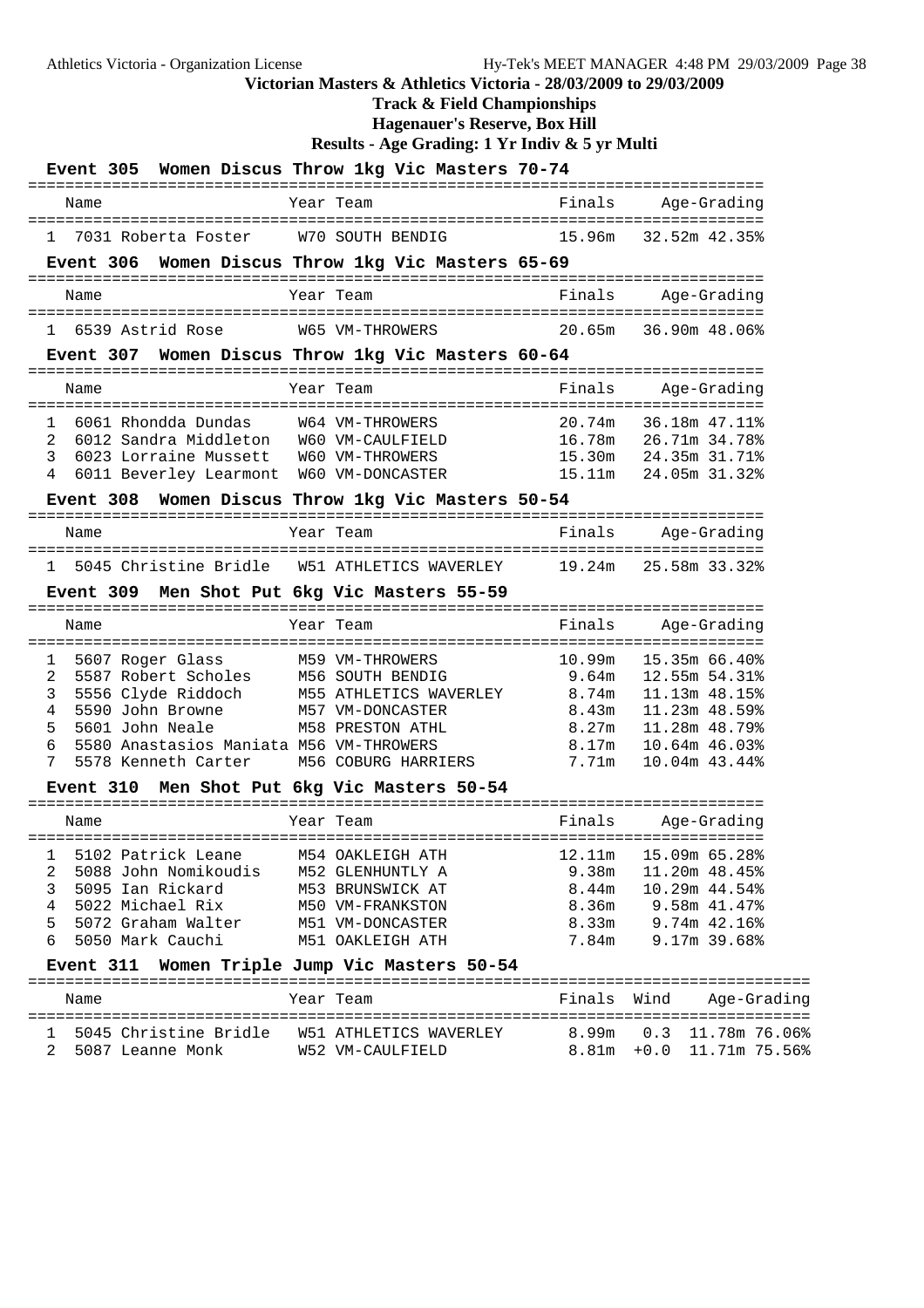**Track & Field Championships**

**Hagenauer's Reserve, Box Hill**

|                                                                       |                                                                                                                       | Event 312 Women Triple Jump Vic Masters 40-44                                                                |                                                |                                                                                   |
|-----------------------------------------------------------------------|-----------------------------------------------------------------------------------------------------------------------|--------------------------------------------------------------------------------------------------------------|------------------------------------------------|-----------------------------------------------------------------------------------|
| Name                                                                  |                                                                                                                       | Year Team                                                                                                    | Finals                                         | Wind<br>Age-Grading                                                               |
| $\mathbf{1}$<br>2                                                     | 4125 Jenny Scholtz W44 VM-EAST BURWOOD                                                                                | 4117 Linda Buttigieg W44 ATHLETICS WAVERLEY 8.32m +0.0 9.93m 64.10%                                          |                                                | $7.16m + 0.0$ 8.54m 55.16%                                                        |
|                                                                       |                                                                                                                       | Event 314 Men Discus Throw 1kg Vic Masters 65-69                                                             |                                                |                                                                                   |
| Name                                                                  |                                                                                                                       | Year Team                                                                                                    | Finals                                         | Age-Grading<br>==========                                                         |
| $\mathbf{1}$<br>6540 Graeme Rose<br>2<br>3<br>4<br>5                  | 6536 Neville Gardner M65 BOX HILL ATH<br>6542 David Wookey M65 VM-THROWERS<br>6559 George Christodoul M69 VM-THROWERS | M65 SSH<br>6508 Errol Amerasekera M65 ATHLETICS WAVERLEY<br>Event 315 Men Discus Throw 1kg Vic Masters 60-64 | 37.64m<br>28.77m<br>28.33m<br>24.93m<br>23.00m | 47.10m 63.58%<br>36.00m 48.60%<br>35.45m 47.85%<br>31.19m 42.11%<br>31.67m 42.75% |
| Name                                                                  |                                                                                                                       | Year Team                                                                                                    | Finals                                         | Age-Grading                                                                       |
| 6054 Peter Young<br>1<br>2                                            | 6062 John Reynolds M64 SOUTH WEST A                                                                                   | M62 VM-DONCASTER                                                                                             | 34.28m                                         | 39.03m  45.71m  61.71%<br>41.94m 56.61%                                           |
|                                                                       |                                                                                                                       | Event 316 Men Shot Put 3kg Vic Masters 85-89                                                                 |                                                |                                                                                   |
| Name                                                                  |                                                                                                                       | Year Team                                                                                                    | Finals                                         | Age-Grading                                                                       |
| 8500 Stan Stankovic<br>$\mathbf{1}$                                   |                                                                                                                       | M86 VM-THROWERS                                                                                              | 7.63m                                          | 15.34m 66.35%                                                                     |
|                                                                       |                                                                                                                       | Event 317 Men Shot Put 3kg Vic Masters 80-84                                                                 |                                                |                                                                                   |
| Name                                                                  |                                                                                                                       | Year Team                                                                                                    | Finals                                         | Age-Grading                                                                       |
| 8002 Colin Murraylee<br>ı<br>2<br>3                                   | 8000 Milton Ballantyne M80 VM-THROWERS<br>8011 Frank Tutchener                                                        | M80 VM-THROWERS<br>M81 VM-EAST BURWOOD                                                                       | 9.28m                                          | 14.37m 62.16%<br>7.63m   11.81m   51.11%<br>5.43m 8.79m 38.03%                    |
|                                                                       |                                                                                                                       | Event 318 Men Shot Put 4kg Vic Masters 75-79                                                                 |                                                |                                                                                   |
| Name                                                                  |                                                                                                                       | Year Team                                                                                                    | Finals                                         | Age-Grading                                                                       |
| 3                                                                     | 7528 Alexander Harris M79 BELLARINE AT<br>7520 Robert Soulsby                                                         | 2 7522 Nino Stankovic M76 VM-THROWERS 7.14m 11.08m 47.95%<br>M75 VM-GEELONG                                  | 7.50m                                          | 12.88m 55.72%<br>$6.57m$ 9.88 $m$ 42.75 $\textdegree$                             |
|                                                                       |                                                                                                                       | Event 319 Men Shot Put 4kg Vic Masters 70-74                                                                 |                                                |                                                                                   |
| Name                                                                  |                                                                                                                       | Year Team                                                                                                    | Finals                                         | Age-Grading                                                                       |
| 1<br>7048 George Simons<br>2                                          | 7041 Donald Chambers                                                                                                  | M71 WODONGA ATHL<br>M73 VM-CROYDON                                                                           | 9.97m<br>8.02 <sub>m</sub>                     | 13.33m 57.70%<br>11.35m 49.11%                                                    |
|                                                                       |                                                                                                                       | Event 320 Men Triple Jump Vic Masters 55-59                                                                  |                                                |                                                                                   |
| Name                                                                  |                                                                                                                       | Year Team                                                                                                    | Finals                                         | Wind<br>Age-Grading                                                               |
| 5587 Robert Scholes<br>1<br>5594 Graham Eadie<br>2<br>5601 John Neale |                                                                                                                       | M56 SOUTH BENDIG<br>M57 VM-ABERFELDIE<br>M58 PRESTON ATHL                                                    | 9.83m<br>8.16m                                 | $0.3$ 12.97m 70.92%<br>$9.19m - 0.4$ 12.30m 67.28%<br>$0.4$ 11.09m 60.67%         |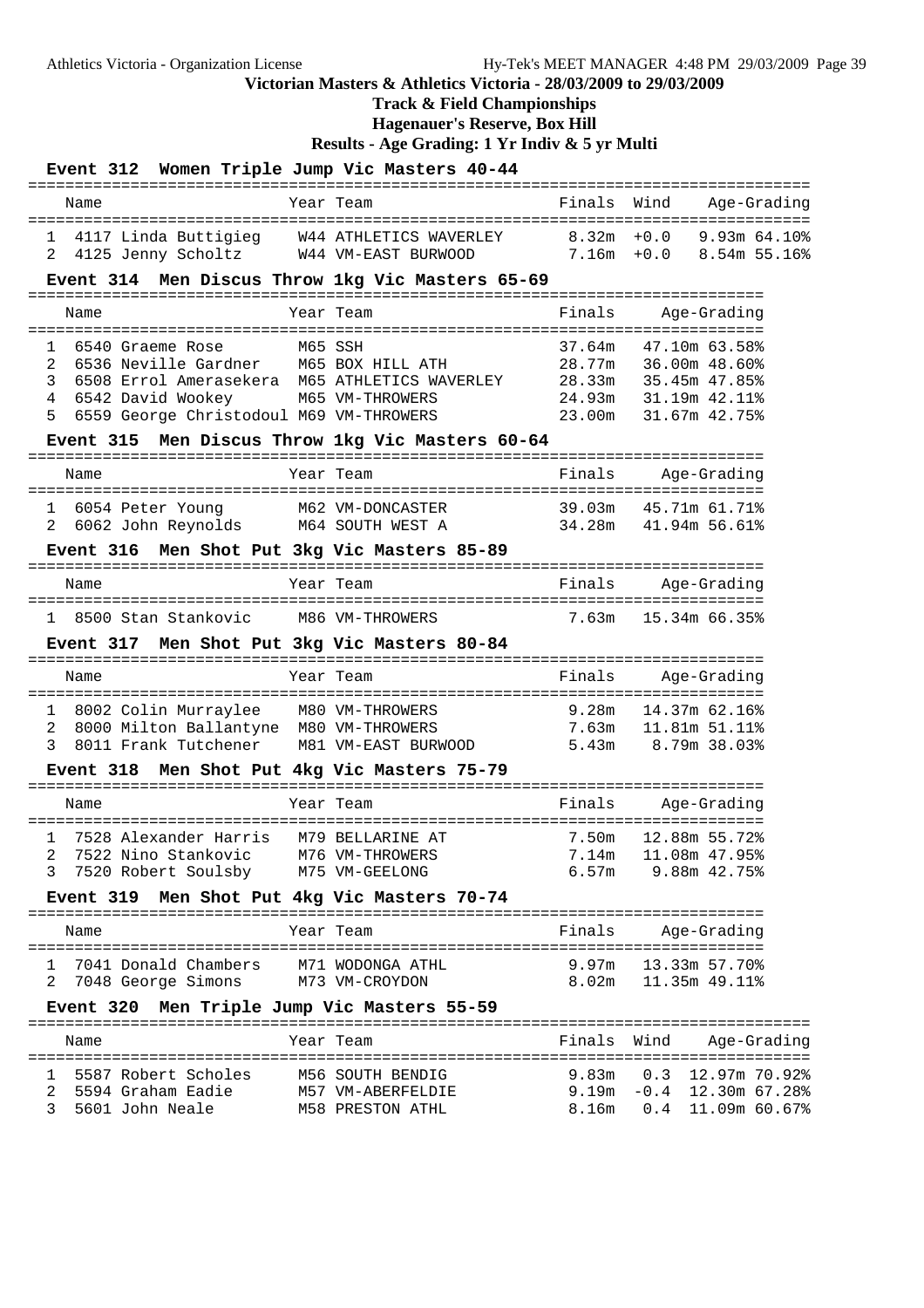### **Track & Field Championships**

**Hagenauer's Reserve, Box Hill**

**Results - Age Grading: 1 Yr Indiv & 5 yr Multi**

#### **Event 321 Men Triple Jump Vic Masters 50-54**

|              | Name                 | Year Team        | Finals Wind | Age-Grading                    |
|--------------|----------------------|------------------|-------------|--------------------------------|
| $\mathbf{1}$ | 5076 David Wilkins   | M51 VM-MENTONE   |             | $10.01m + 0.0$ $12.32m$ 67.36% |
|              | 2 5072 Graham Walter | M51 VM-DONCASTER |             | $9.12m - 0.2$ 11.22m 61.37%    |
|              | 3 5001 Kevin Bates   | M50 VM-DONCASTER |             | $9.02m - 1.1$ 10.95m 59.89%    |
|              | 4 5090 Grant Sargent | M52 COLLINGWOOD  |             | 8.85m 0.3 11.04m 60.37%        |

#### **Event 322 Women Discus Throw 1kg Vic Masters 45-49**

| Name               | Year Team              | Finals | Age-Grading          |
|--------------------|------------------------|--------|----------------------|
| 4600 Joanne Molnar | W47 ATHLETICS WAVERLEY |        | 15.86m 19.65m 25.59% |

#### **Event 323 Women Discus Throw 1kg Vic Masters 40-44**

|             | Name |                        | Year Team              | Finals |               | Age-Grading |
|-------------|------|------------------------|------------------------|--------|---------------|-------------|
|             |      | 4114 Judy Pfanner      | W43 VM-THROWERS        | 36.59m | 42.44m 55.27% |             |
| $2^{\circ}$ |      | 4101 Barbara Kellow    | W42 BENDIGO YMCA       | 29.21m | 33.35m 43.43% |             |
|             |      | 3 4117 Linda Buttigieg | W44 ATHLETICS WAVERLEY | 26.73m | 31.50m 41.03% |             |
|             |      | 4109 Jennifer Baldwin  | W43 ATHLETICS WAVERLEY | 26.61m | 30.87m 40.20% |             |
| 5.          |      | 4105 Joanne Rowan      | W42 ATHLETICS CHILWELL | 25.44m | 29.04m 37.82% |             |
| 6           |      | 4097 Kristin Henricks  | W42 VM-THROWERS        | 24.31m | 27.75m 36.14% |             |
| 7           |      | 4099 Jodie Howitt      | W42 BRUNSWICK AT       | 22.48m | 25.66m 33.42% |             |

#### **Event 324 Women Discus Throw 1kg Vic Masters 35-39**

| Name |                                                                                      | Year Team     | Finals           | Age-Grading                    |
|------|--------------------------------------------------------------------------------------|---------------|------------------|--------------------------------|
|      | 1 3563 Allison Wellington W37 AV<br>2 3558 Sharon Pedersen-Jo W36 ATHLETICS CHILWELL |               | 25.48m<br>21.27m | 26.98m 35.13%<br>22.19m 28.90% |
|      | 3 3568 Fiona Ely                                                                     | W39 VM-COBURG | 10.60m           | 11.55m 15.05%                  |

#### **Event 325 Women Discus Throw 1kg Vic Masters 30-34**

| Name |                      |  | Year Team     | Finals | Aqe-Gradinq |
|------|----------------------|--|---------------|--------|-------------|
|      | 1 3035 Michele Paull |  | W33 VM-ALTONA |        |             |

#### **Event 326 Women Shot Put 2kg Vic Masters 75-79**

| Name |                                          | Year Team | Finals | Age-Grading                |
|------|------------------------------------------|-----------|--------|----------------------------|
|      | 1 7502 Tina Baarslag-Leb W75 VM-THROWERS |           |        | $6.26m$ $15.31m$ $67.68\%$ |

#### **Event 327 Women Shot Put 3kg Vic Masters 70-74**

|  | Name |                       |  | Year Team |  |                  |                                     | Finals                | Age-Grading |  |  |
|--|------|-----------------------|--|-----------|--|------------------|-------------------------------------|-----------------------|-------------|--|--|
|  |      |                       |  |           |  |                  | ----------------------------------- |                       |             |  |  |
|  |      | 1 7031 Roberta Foster |  |           |  | W70 SOUTH BENDIG |                                     | $6.44m$ 13.67m 60.41% |             |  |  |

#### **Event 328 Women Shot Put 3kg Vic Masters 65-69**

| Name               | Year Team       | Finals | Aqe-Gradinq         |
|--------------------|-----------------|--------|---------------------|
| 1 6539 Astrid Rose | W65 VM-THROWERS |        | 7.40m 13.87m 61.31% |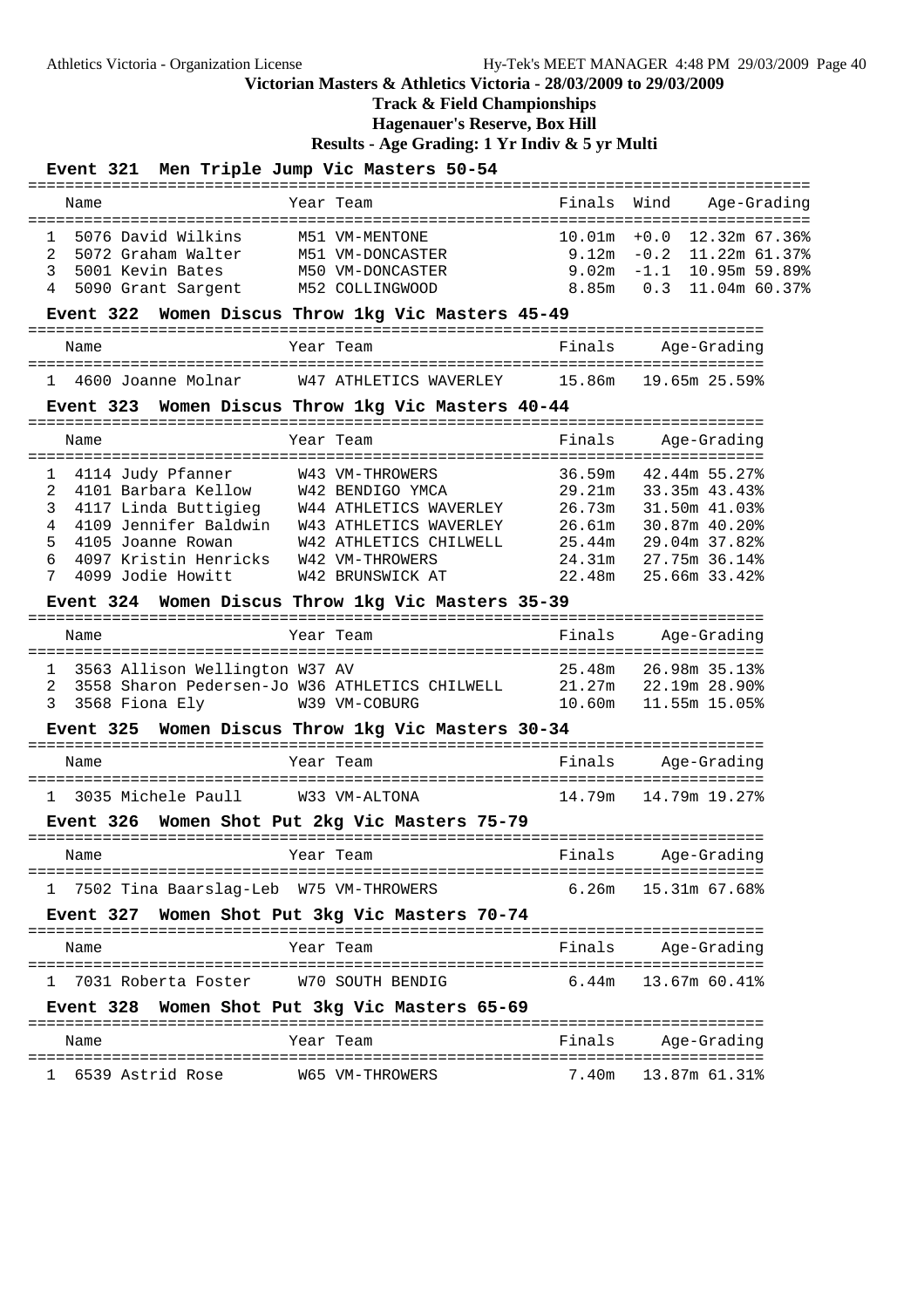# **Track & Field Championships**

**Hagenauer's Reserve, Box Hill**

|                                                                                                                                                                                                                                                            | Event 329 Women Shot Put 3kg Vic Masters 60-64                                                               |                  |                                                                                                                                                        |
|------------------------------------------------------------------------------------------------------------------------------------------------------------------------------------------------------------------------------------------------------------|--------------------------------------------------------------------------------------------------------------|------------------|--------------------------------------------------------------------------------------------------------------------------------------------------------|
| Name                                                                                                                                                                                                                                                       | Year Team                                                                                                    | Finals           | Aqe-Gradinq                                                                                                                                            |
| 6061 Rhondda Dundas<br>1<br>6023 Lorraine Mussett<br>2<br>3<br>6012 Sandra Middleton                                                                                                                                                                       | W64 VM-THROWERS<br>W60 VM-THROWERS<br>W60 VM-CAULFIELD                                                       | 8.79m<br>5.98m   | 16.09m 71.12%<br>10.03m 44.36%                                                                                                                         |
|                                                                                                                                                                                                                                                            | Event 330 Women Shot Put 3kg Vic Masters 50-54                                                               |                  |                                                                                                                                                        |
| Name                                                                                                                                                                                                                                                       | Year Team                                                                                                    | Finals           | Age-Grading                                                                                                                                            |
| 1<br>2                                                                                                                                                                                                                                                     | 5092 Yihua (Michelle) Z W52 VM-DONCASTER<br>5045 Christine Bridle W51 ATHLETICS WAVERLEY 8.61m 12.15m 53.71% | 10.08m           | 14.49m 64.04%                                                                                                                                          |
|                                                                                                                                                                                                                                                            | Event 331 Men Discus Throw 2kg Vic Masters 45-49                                                             |                  |                                                                                                                                                        |
| Name                                                                                                                                                                                                                                                       | Year Team                                                                                                    | Finals           | Age-Grading                                                                                                                                            |
| 4613 Ray Siegersma<br>1<br>4595 Andrew Egginton M47 VM-CROYDON<br>2<br>3<br>4605 Nigel Cooper                                                                                                                                                              | M49 AV<br>M48 VM-KNOX                                                                                        |                  | 28.00m 31.79m 42.92%<br>23.13m 25.23m 34.06%<br>21.70m 24.14m 32.60%                                                                                   |
|                                                                                                                                                                                                                                                            | Event 332 Men Discus Throw 2kg Vic Masters 40-44                                                             |                  |                                                                                                                                                        |
| Name                                                                                                                                                                                                                                                       | Year Team                                                                                                    | Finals           | Age-Grading                                                                                                                                            |
| 4124 Larry Sbisa<br>1<br>2<br>4022 Stan Grant<br>3<br>4126 Andrew Stirling M44 DIAMOND VALL<br>4121 Jeffrey Lang M44 GLENHUNTLY A<br>4100 Jason Johansson M42 VM-GEELONG<br>4<br>4121 Jeffrey Lang<br>5<br>6<br>4112 Keith Hyndes<br>7<br>4091 Peter Neale | M44 AV<br>M40 WANGARATTA HARRIERS<br>M43 ATHLETICS ESSENDON<br>M41 COLLINGWOOD                               | 35.50m<br>18.55m | 36.90m 49.82%<br>30.29m 30.29m 40.89%<br>29.64m 30.81m 41.59%<br>23.91m 24.85m 33.55%<br>20.62m 21.02m 28.37%<br>20.10m 20.68m 27.93%<br>18.72m 25.28% |
|                                                                                                                                                                                                                                                            | Event 333 Men Discus Throw 2kg Vic Masters 35-39                                                             |                  |                                                                                                                                                        |
| Name                                                                                                                                                                                                                                                       | Year Team                                                                                                    | Finals           | Aqe-Gradinq                                                                                                                                            |
| 1 3512 Derek Milton                                                                                                                                                                                                                                        | M35 WENDOUREE AT<br>Event 334 Men Discus Throw 2kg Vic Masters 30-34                                         | 24.68m           | 24.68m 33.32%                                                                                                                                          |
| Name                                                                                                                                                                                                                                                       | Year Team and Tinals Age-Grading                                                                             |                  |                                                                                                                                                        |
| 1 3039 David Featherston M34 BOX HILL ATH<br>Event 335 Men Triple Jump Vic Masters 85-89                                                                                                                                                                   | 2 3033 Damian Muscovich M32 PRESTON ATHL                                                                     |                  | 32.58m 32.58m 43.98%<br>27.89m 27.89m 37.65%                                                                                                           |
|                                                                                                                                                                                                                                                            |                                                                                                              |                  |                                                                                                                                                        |
| Name                                                                                                                                                                                                                                                       | Year Team                                                                                                    |                  | Finals Wind<br>Age-Grading                                                                                                                             |
| 1 8500 Stan Stankovic M86 VM-THROWERS                                                                                                                                                                                                                      |                                                                                                              |                  | 3.05m  0.4  7.18m  39.30%                                                                                                                              |
| Event 336 Men Triple Jump Vic Masters 75-79                                                                                                                                                                                                                |                                                                                                              |                  |                                                                                                                                                        |
| Name                                                                                                                                                                                                                                                       | Year Team                                                                                                    |                  | Finals Wind Age-Grading                                                                                                                                |
| 7526 Leo Coffey<br>ı.<br>2                                                                                                                                                                                                                                 |                                                                                                              |                  | 7.58m -0.2 14.98m 81.95%<br>5.13m  0.3  9.33m  51.04%                                                                                                  |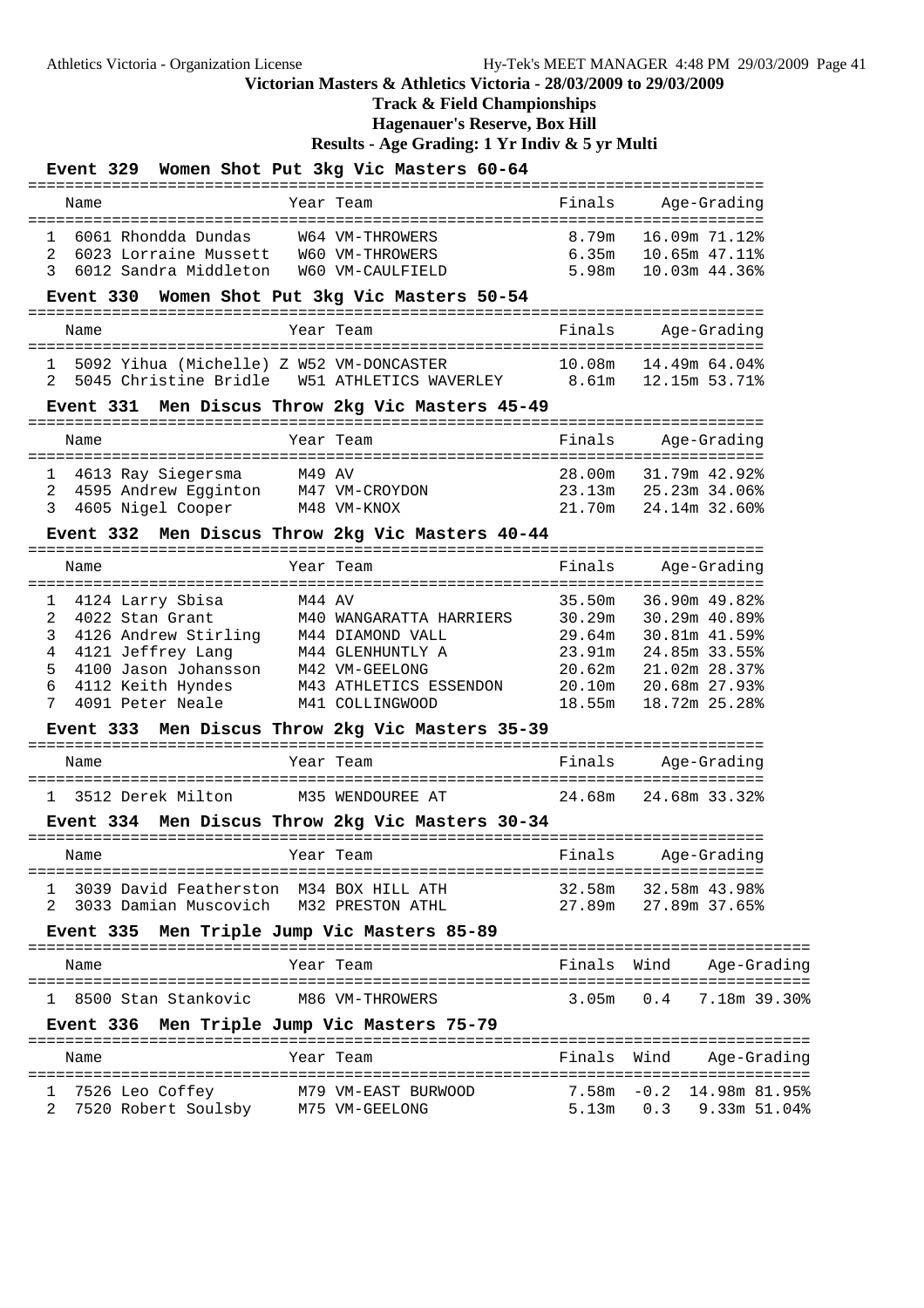Athletics Victoria - Organization License Hy-Tek's MEET MANAGER 4:48 PM 29/03/2009 Page 42 **Victorian Masters & Athletics Victoria - 28/03/2009 to 29/03/2009 Track & Field Championships Hagenauer's Reserve, Box Hill Results - Age Grading: 1 Yr Indiv & 5 yr Multi ....Event 336 Men Triple Jump Vic Masters 75-79** 3 7522 Nino Stankovic M76 VM-THROWERS 4.88m 0.6 9.06m 49.54% **Event 337 Men Triple Jump Vic Masters 70-74** ==================================================================================== Name Year Team Finals Wind Age-Grading ==================================================================================== 1 7041 Donald Chambers M71 WODONGA ATHL **Event 338 Men Shot Put 5kg Vic Masters 65-69** =============================================================================== Name Year Team Finals Age-Grading =============================================================================== 1 6540 Graeme Rose M65 SSH 11.93m 17.55m 75.94% 2 6542 David Wookey M65 VM-THROWERS 9.17m 13.49m 58.37% 3 6559 George Christodoul M69 VM-THROWERS 6.88m 11.60m 50.18% **Event 339 Men Shot Put 5kg Vic Masters 60-64** =============================================================================== Year Team Team Finals Age-Grading =============================================================================== 1 6054 Peter Young M62 VM-DONCASTER 11.75m 15.79m 68.31% 2 6062 John Reynolds M64 SOUTH WEST A 9.25m 13.19m 57.06% 3 6056 Keith Howden M63 VM-COLLINGWOOD 9.13m 12.63m 54.67% 4 6046 Warrick Stagg M61 VM COUNTRY 8.86m 11.57m 50.06% 5 6063 Myer Vorchheimer M64 VM GLENHUNTLY 8.44m 12.04m 52.07% **Event 340 Men Discus Throw 1.5kg Vic Masters 55-59** =============================================================================== Name Year Team Finals Age-Grading =============================================================================== 1 5556 Clyde Riddoch M55 ATHLETICS WAVERLEY 32.66m 35.87m 48.43% 2 5607 Roger Glass M59 VM-THROWERS 30.79m 37.48m 50.61% 3 5601 John Neale M58 PRESTON ATHL 27.69m 32.82m 44.31% 4 5578 Kenneth Carter M56 COBURG HARRIERS 25.33m 28.52m 38.50% 5 5580 Anastasios Maniata M56 VM-THROWERS 25.21m 28.38m 38.32% 6 5587 Robert Scholes M56 SOUTH BENDIG 24.69m 27.80m 37.53% **Event 341 Men Discus Throw 1.5kg Vic Masters 50-54** =============================================================================== Name Team Year Team Finals Age-Grading =============================================================================== 1 5097 Andrew Watts M53 ATHLETICS WAVERLEY 35.78m 37.81m 51.04% 2 5102 Patrick Leane M54 OAKLEIGH ATH 33.36m 35.93m 48.51% 3 5050 Mark Cauchi M51 OAKLEIGH ATH 27.96m 28.47m 38.43% 4 5088 John Nomikoudis M52 GLENHUNTLY A 27.85m 28.88m 38.99% 5 5095 Ian Rickard M53 BRUNSWICK AT 23.95m 25.31m 34.17% **Event 342 Men Triple Jump Vic Masters 45-49** ==================================================================================== Name Year Team Finals Wind Age-Grading ==================================================================================== 1 4532 Nick Hodgson M45 GEELONG GUIL 12.03m -1.1 13.70m 74.91% **Event 343 Men Triple Jump Vic Masters 40-44** ==================================================================================== Name Year Team Finals Wind Age-Grading ====================================================================================

1 4121 Jeffrey Lang M44 GLENHUNTLY A 11.01m NWI 12.38m 67.71%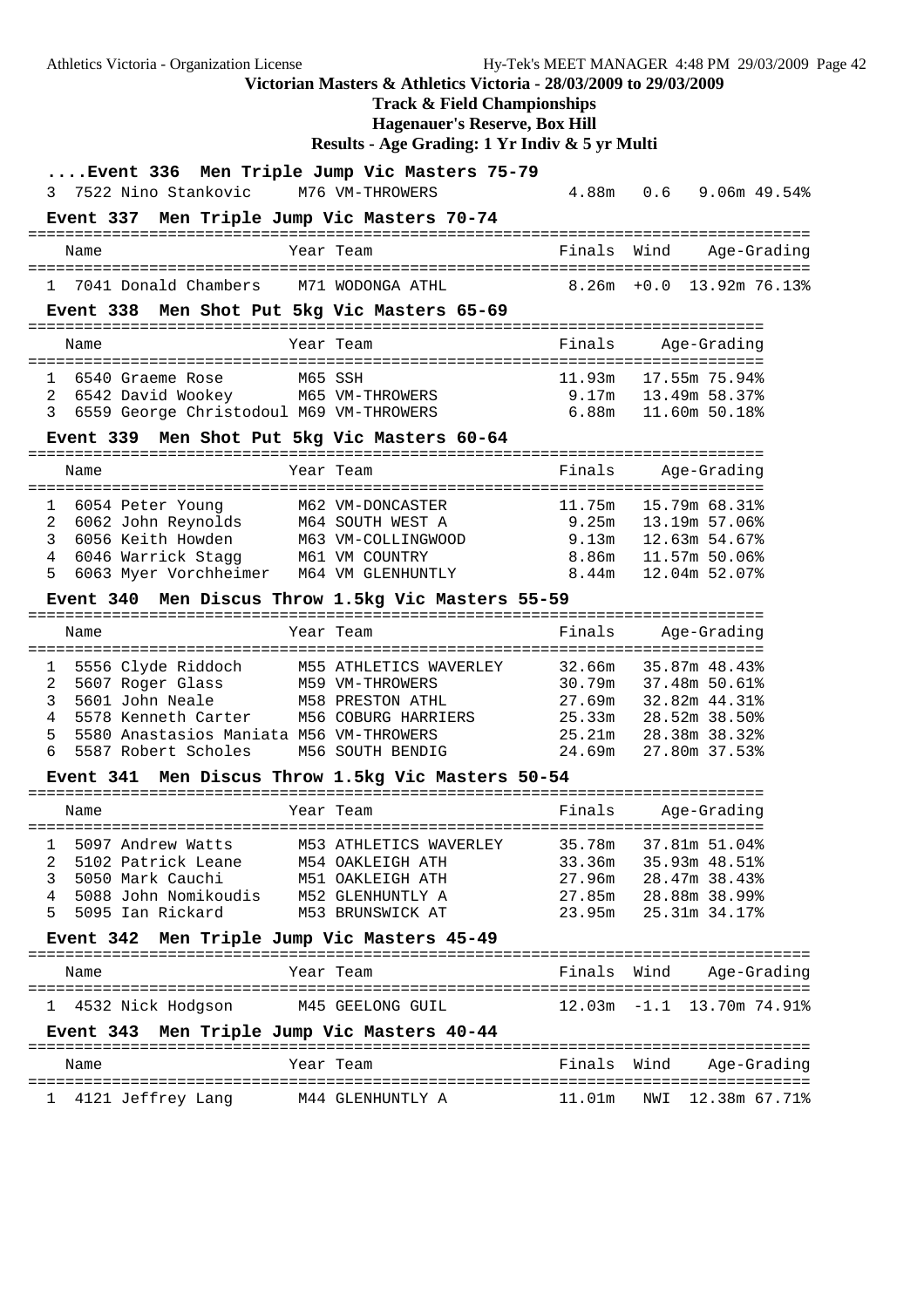Athletics Victoria - Organization License Hy-Tek's MEET MANAGER 4:48 PM 29/03/2009 Page 43 **Victorian Masters & Athletics Victoria - 28/03/2009 to 29/03/2009 Track & Field Championships Hagenauer's Reserve, Box Hill Results - Age Grading: 1 Yr Indiv & 5 yr Multi ....Event 343 Men Triple Jump Vic Masters 40-44** 2 4112 Keith Hyndes M43 ATHLETICS ESSENDON 9.59m NWI 10.65m 58.26% 3 4110 Martin Fruin M43 DIAMOND VALL 7.40m NWI 8.22m 44.96% **Event 344 Men Triple Jump Vic Masters 30-34** ==================================================================================== Name Year Team Finals Wind Age-Grading ==================================================================================== 1 3037 Leigh Browell M34 SOUTH BENDIG **Event 345 Men Shot Put 7.26kg Vic Masters 45-49** =============================================================================== Name Year Team Finals Age-Grading =============================================================================== 1 4595 Andrew Egginton M47 VM-CROYDON 9.01m 10.44m 45.21% 2 4613 Ray Siegersma M49 AV 9.00m 10.89m 47.12% 3 4590 Yuk Kiu Lam M46 VM-EAST BURWOOD 7.57m 8.59m 37.20% **Event 346 Men Shot Put 7.26kg Vic Masters 40-44** =============================================================================== Name Year Team Finals Age-Grading =============================================================================== 1 4126 Andrew Stirling M44 DIAMOND VALL 11.08m 12.13m 52.46% 2 4022 Stan Grant M40 WANGARATTA HARRIERS 10.35m 10.63m 45.98% 3 4123 Robert May M44 VICTORIAN MA 9.33m 10.21m 44.18% 4 4121 Jeffrey Lang M44 GLENHUNTLY A 8.71m 9.53m 41.24% 5 4040 Danny Hecker M40 COLLINGWOOD 8.54m 8.77m 37.94% **Event 347 Men Shot Put 7.26kg Vic Masters 35-39** =============================================================================== Name Year Team Finals Age-Grading =============================================================================== 1 3573 Frank Peachey M39 PRESTON ATHL 8.59m 8.77m 37.96% **Event 348 Men Shot Put 7.26kg Vic Masters 30-34** =============================================================================== Name Year Team Finals Age-Grading =============================================================================== 1 3033 Damian Muscovich M32 PRESTON ATHL 10.21m 10.21m 44.16% **Event 349 Men Weight Throw 5.45kg Vic Masters 85-89** =============================================================================== Name Tear Team Team Finals Age-Grading =============================================================================== 1 8500 Stan Stankovic M86 VM-THROWERS 9.35m 18.10m 70.04% **Event 350 Men Weight Throw 5.45kg Vic Masters 80-84** =============================================================================== Name Year Team Finals Age-Grading =============================================================================== 1 8002 Colin Murraylee M80 VM-THROWERS 13.45m 21.15m 81.81% 2 8000 Milton Ballantyne M80 VM-THROWERS 8.73m 13.73m 53.10% **Event 351 Men Weight Throw 7.26kg Vic Masters 75-79** =============================================================================== Name Team Year Team Finals Age-Grading =============================================================================== 1 7527 Jim Davy M79 AV 7.31m 12.11m 46.83% 2 7522 Nino Stankovic M76 VM-THROWERS 7.10m 10.76m 41.62%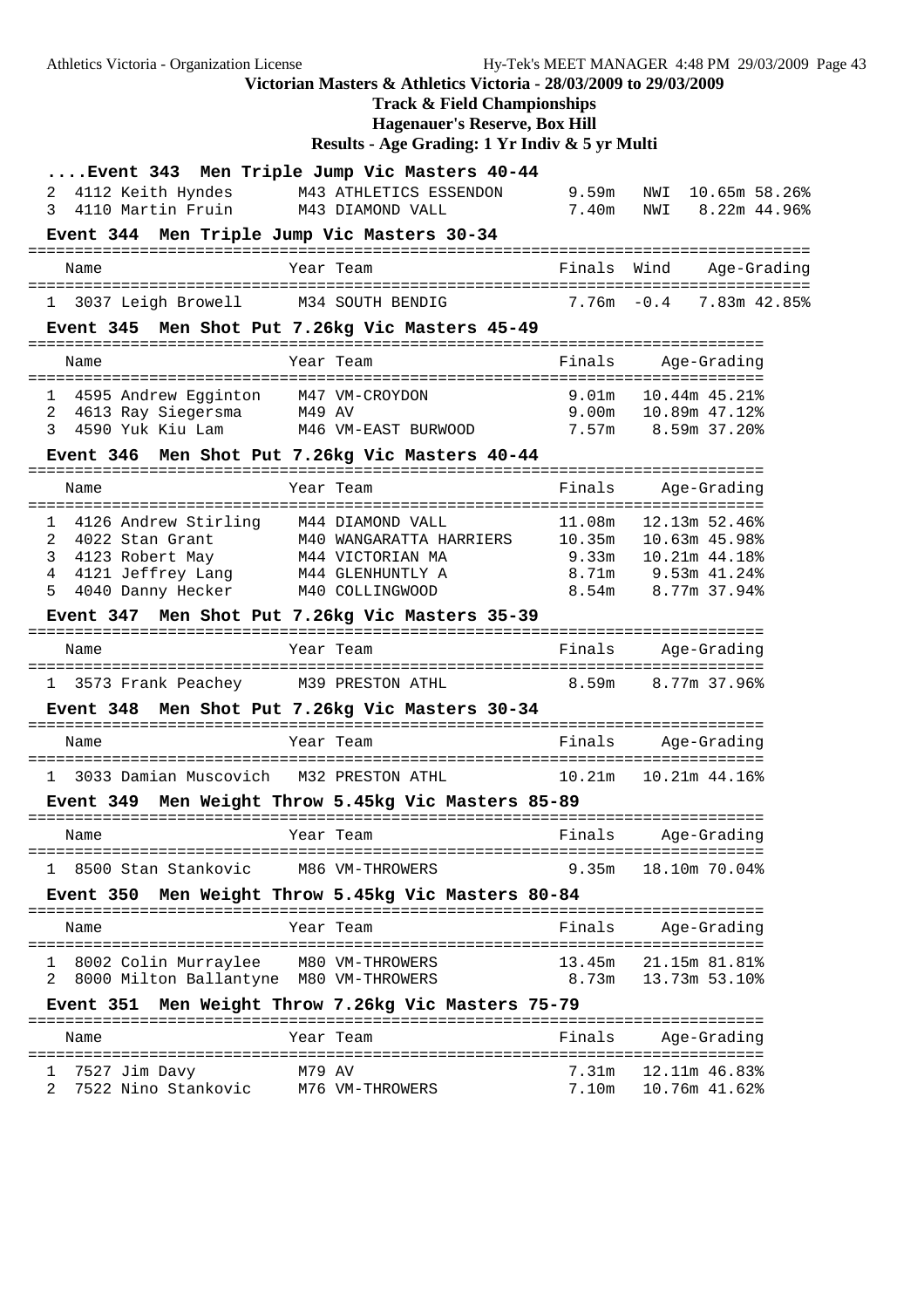# **Track & Field Championships**

**Hagenauer's Reserve, Box Hill**

|                                    |                                                                |                            | Event 352 Men Weight Throw 7.26kg Vic Masters 70-74                        |                                            |                                 |
|------------------------------------|----------------------------------------------------------------|----------------------------|----------------------------------------------------------------------------|--------------------------------------------|---------------------------------|
| Name                               |                                                                |                            | Year Team                                                                  | Finals<br>========                         | Age-Grading                     |
| 1<br>2                             | 7035 Ken Priestley<br>7041 Donald Chambers                     |                            | M70 VM-MENTONE<br>M71 WODONGA ATHL                                         | 15.90m<br>11.96m                           | 20.57m 79.58%<br>15.86m 61.36%  |
| Event 353                          |                                                                |                            | Women Pole Vault Vic Masters 60-64                                         | ----------------                           |                                 |
| Name                               |                                                                |                            | Year Team                                                                  | Finals                                     | Age-Grading                     |
|                                    |                                                                |                            | 1 6007 Lyndsey Cattermole W60 MELBOURNE UN                                 | 2.05m                                      | ===============<br>3.57m 69.49% |
|                                    |                                                                |                            | Event 354 Women Pole Vault Vic Masters 50-54                               | -----------                                |                                 |
| Name                               |                                                                |                            | Year Team                                                                  | Finals                                     | Age-Grading                     |
|                                    |                                                                |                            | 1 5084 Dawn Hartigan W52 MELBOURNE UN                                      | 3.10m                                      | 4.56m 88.57%                    |
|                                    |                                                                |                            | Event 355 Women Pole Vault Vic Masters 40-44                               |                                            |                                 |
| Name                               |                                                                |                            | Year Team                                                                  | Finals                                     | Age-Grading                     |
|                                    |                                                                |                            | 1 4117 Linda Buttigieg W44 ATHLETICS WAVERLEY                              | 2.20m                                      | 2.79m 54.19%                    |
|                                    |                                                                |                            | Event 356 Men Pole Vault Vic Masters 70-74                                 |                                            |                                 |
| Name                               |                                                                |                            | Year Team                                                                  | Finals                                     | Age-Grading                     |
| 1<br>$\overline{2}$<br>$- -$       | 7000 Rob Barclay<br>7041 Donald Chambers<br>7035 Ken Priestley |                            | M70 BUA 111--<br>Pers M71 WODONGA ATHL<br>M70 VM-MENTONE                   | 2.80m<br>1.90m<br>ΝH                       | 4.98m 81.16%<br>3.44m 56.21%    |
| Event 357                          |                                                                |                            | Men Pole Vault Vic Masters 65-69                                           |                                            |                                 |
| Name                               |                                                                |                            | Year Team                                                                  | Finals                                     | Age-Grading                     |
| $\mathbf{1}$                       | 6549 James Poulter                                             |                            | M67 DONCASTER                                                              | 2.35m                                      | 3.93m 64.21%                    |
| <b>Event 358</b>                   |                                                                |                            | Men Pole Vault Vic Masters 55-59                                           |                                            |                                 |
| Name                               |                                                                |                            | Year Team                                                                  | Finals                                     | Age-Grading                     |
| $\mathbf{1}$<br>-- 5560 Jim Taylor | 5601 John Neale                                                | =========<br><b>M55 AV</b> | <b>M58 PRESTON ATHL</b>                                                    | ===========================<br>1.90m<br>NH | 2.71m 44.29%                    |
| <b>Event 359</b>                   |                                                                |                            | Men Pole Vault Vic Masters 50-54                                           |                                            |                                 |
| Name                               |                                                                |                            | Year Team                                                                  | Finals                                     | Age-Grading                     |
| ı.                                 | 5102 Patrick Leane                                             |                            | M54 OAKLEIGH ATH                                                           | 2.80m                                      | 3.75m 61.14%                    |
| <b>Event 360</b>                   |                                                                |                            | Men Pole Vault Vic Masters 45-49                                           |                                            |                                 |
| Name                               |                                                                |                            | Year Team                                                                  | Finals                                     | Age-Grading                     |
| ı                                  |                                                                |                            | ===============================<br>4504 Christopher Boylen M45 COLLINGWOOD | 3.25m                                      | 3.83m 62.38%                    |